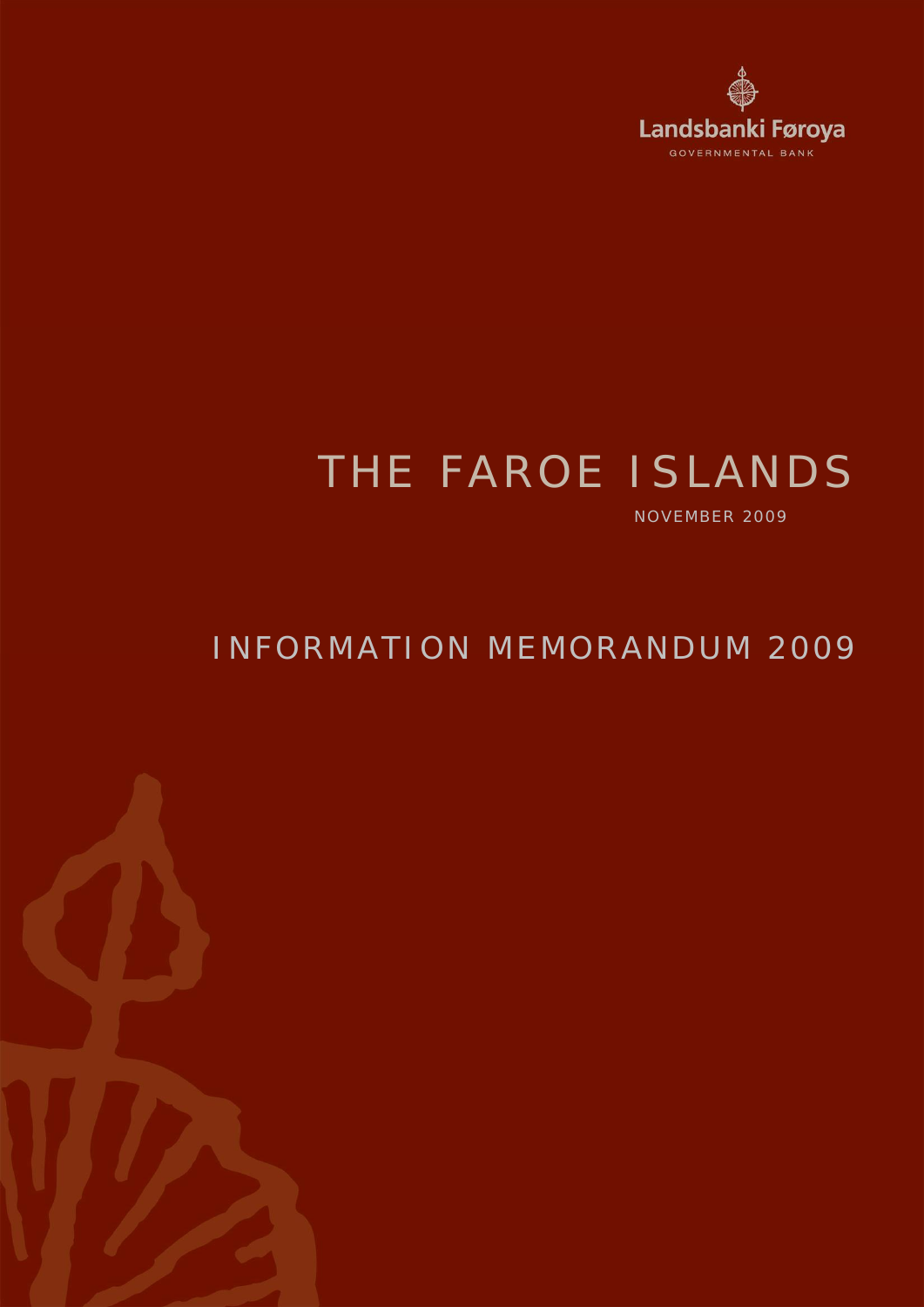## TABLE OF CONTENTS

For additional statistical information see also: Information Memorandum 2009 Appendix. Available together with this publication at www.landsbankin.fo

© Landsbanki Føroya - November 2009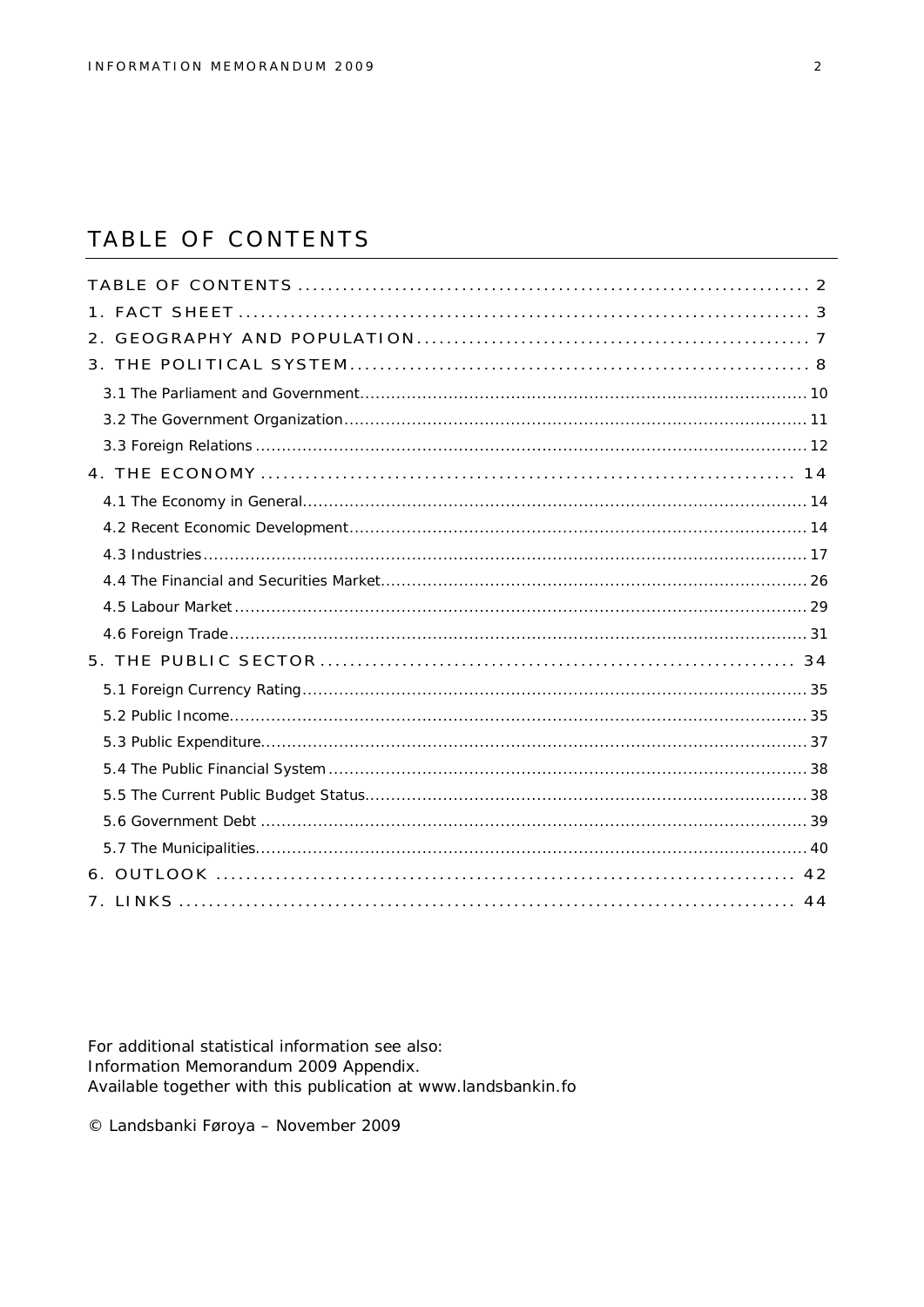## 1. FACT SHEET

#### **Location**

The Faroe Islands are located in the North Atlantic (62°N 7°W), approximately 430 kilometres south-east of Iceland, 600 kilometres west of Norway and 300 kilometres north-west of Scotland. The Faroe Islands are comprised of 18 islands, separated by narrow sounds or fjords.

**Land Area** 1,400 square kilometres; 545 square miles

**Population (January 2009)** 48,778. Males 25,370 (52%) Females 23,408 (48%)

**Main Population Centres (January 2009)** Torshavn (capital): 19,649 Klaksvík: 4,927

#### **Language**

The written and spoken language is Faroese. The Faroese language is a North Germanic language closely related to Icelandic and to the dialects of western Norway. Nordic languages and English are understood and spoken by most Faroese.

#### **Religion**

Approximately distributed as follows: Evangelical Lutheran Church: 85% Christian Brethren: 10% Other: 5%

#### **History**

The Faroe Islands are believed to have been discovered and inhabited in the 8th century or earlier by Irish settlers. The Norwegian colonization began about hundred years later and developed throughout the Viking Age. The settlers established their own parliament on Tinganes in Tórshavn.

Norway and Denmark joined in a double monarchy in the late 14th century. When Norway in 1814 was ceded by cession to the King of Sweden, the Faroe Islands and Greenland remained under the sovereignty of the Danish Monarch. Due to the large geographical distance to Norway and Denmark, the Faroese always constituted a special jurisdiction and they were able to maintain their distinct language and culture over the centuries.

The Royal Trade Monopoly in the Faroe Islands was abolished in 1856 and the country has since then developed towards a modern fishing nation. The Faroese National Movement was established in 1888 as a struggle for more cultural autonomy, but after 1906 became more politically oriented with the foundation of the political parties of the Faroe Islands, Sambandsflokkurin (The Unionist Party) and Sjálvstýrisflokkurin (The Independence Party).

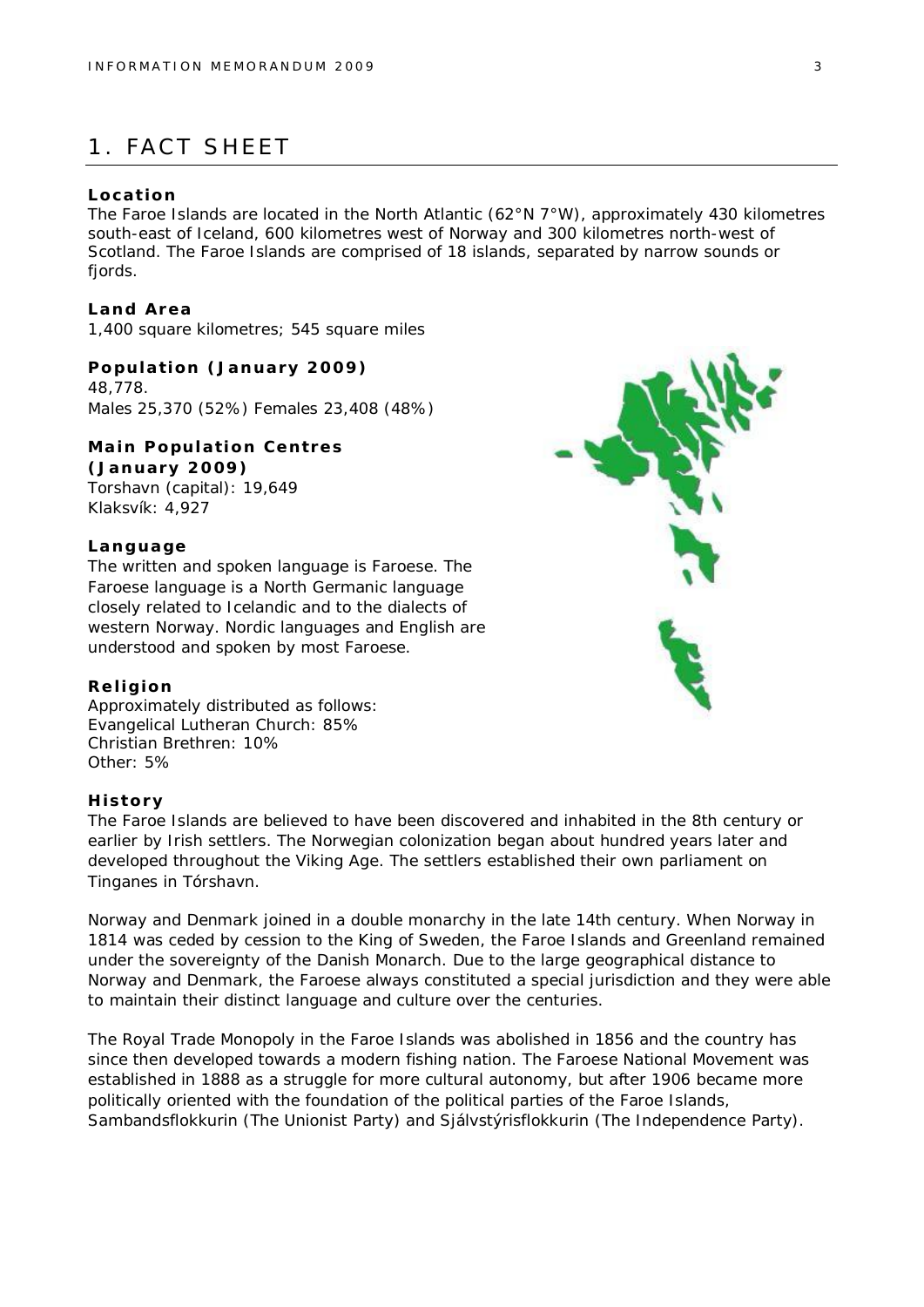The Faroe Islands were occupied by British troops during the World War 2. After the war Denmark and the Faroe Islands in 1948 made an agreement that assured the islands Home Rule and a high degree of local autonomy.

The Faroe Islands are not a member of the European Union.

During the early 1990's the islands experienced considerable economic difficulties following the collapse of the fishery and fishing industry. The economy has since recovered with considerable growth and efforts have been made to diversify the economy. The recent financial crisis and global economical downturn have though had some effect in the Faroe Islands with a slowdown in economic growth and increase in unemployment rates.

#### **The Political System**

The Faroe Islands are a self governing country within the Kingdom of Denmark which also comprises Greenland.

Since 1948, the Faroe Islands has had Home Rule – a political system by which so-called "Joint Matters" are under Danish State authority, while "Special Matters" are deemed matters of Faroese State competence and are under Faroese control.

For example, the Faroe Islands are an independent area with regard to customs and excise duties and taxation.

According to the Home Rule Act, the judiciary, defence and foreign affairs are among those Joint Matters that currently cannot unilaterally be taken over by the Faroese Government.

The Faroese Parliament (Løgting) is the legislative assembly for Faroese affairs, and also appoints the Prime Minister (Løgmaður), who – along with the cabinet ministers – constitutes the Faroese Government (Landsstýri).

The Løgting has 33 members. The Faroese people also elect two representatives to the Danish Parliament.

The Faroese head of state is the Danish head of state, Queen Margrethe II.

#### **Head of the Faroese Government**

The Prime Minister, Kaj Leo Johannesen (The Unionist Party), since 26 September 2008.

#### **Present Government**

The Faroese Government (Landsstýri) consists of at least two Cabinet ministers led by the Prime Minister. The present cabinet is comprised of 9 ministers, including the Prime Minister. The Government coalition is currently made up of representatives from the Unionist Party, the People's Party and the Social Democrats.

#### **Currency**

The Faroe Islands are part of the Danish currency area. The Faroese currency unit, the króna, has the same value as the Danish krone.

Rate of exchange: DKK/100 Foreign Currency. (16 Nov 2009) EUR 744.08 USD 497.21 GBP 831.51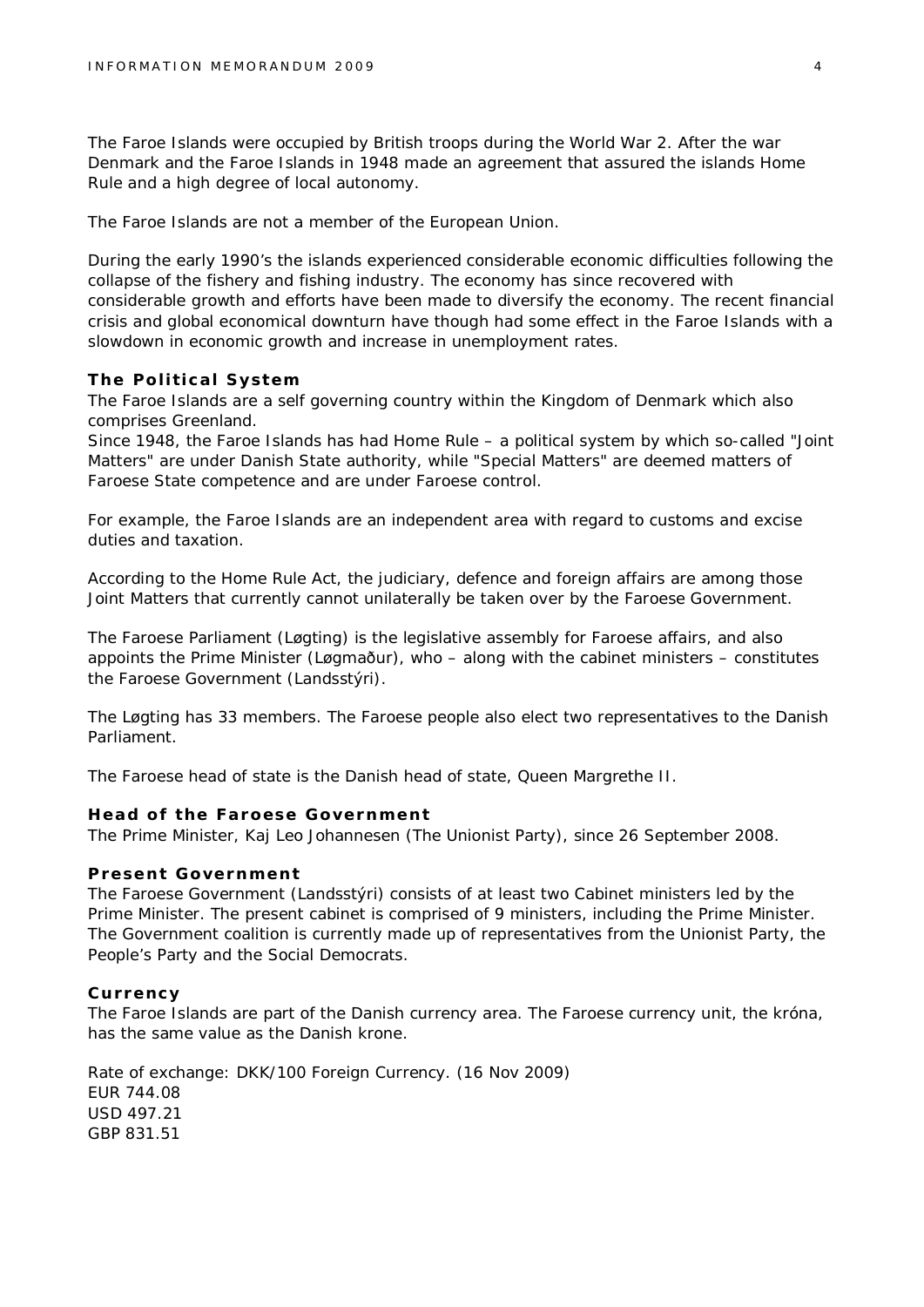**Main industries** Fishing, fish processing and fish farming.

**GDP (Nominal GDP at market price)** Calculation Statistics Faroe Islands: DKK 12,474 million (2008)

Estimation Governmental Bank: DKK 12,078 million (2009). Expected growth 2009: -3.2%

**Export (fob) of Goods (2008)** DKK 4,323 million

**Export of Services (2006)** DKK 1,036 million

**Main export product groups (2008)** Fish and fish products: 82% (Avr. 1999-2008 94%) Ships: 14% Other: 4%

**Import (cif) of Goods (2008)** DKK 5,013 million

**Import of Services (2006)** DKK 1,591 million

**Labour force composition 2008-09** Estimated Labour Force (15 – 74 years) (2008 Labour Force Survey) 29,430. Labour force in % of population (15 – 74 years) 84.9% Males 87,3% and Females 82,1% Full time unemployed: Average June-September 2009 1,100 (3,9%)

**Employees divided by industries (December 2008)** Fishing, fish farming and fish processing (incl. agriculture and mining): 16% Construction, engineering and energy: 15% Sales, private services, transport and communication: 33% Public administration and services: 35%

**The Public Account 2008**

Of the DKK 5,6 billion the authorities spent in expenses and investments in 2008, the proportional distribution was as follows: Social Security and Pensions 27.9%, Financial and Economic Affairs 24.5%, Education, Research and Culture 17.3%, Transport and Communication 13.9%, Health 13.7%, and Political Administration 2.8%. Investments in 2008 were DKK 232 million.

In 2008 the total government income DKK 5.2 billion came from income tax DKK 1.34 billion (25,7%), other direct taxes DKK 0.4 billion (7,6%), VAT DKK 1.46 billion (28,0%), other indirect taxes DKK 0.5 billion (9,7%), other DKK 0.28 billion (5.3%), sales of products and services DKK 0.6 billion (11,5%), and Danish block grant DKK 0.63 billion (12,2%). The Public Account deficit was about DKK 330 million in 2008.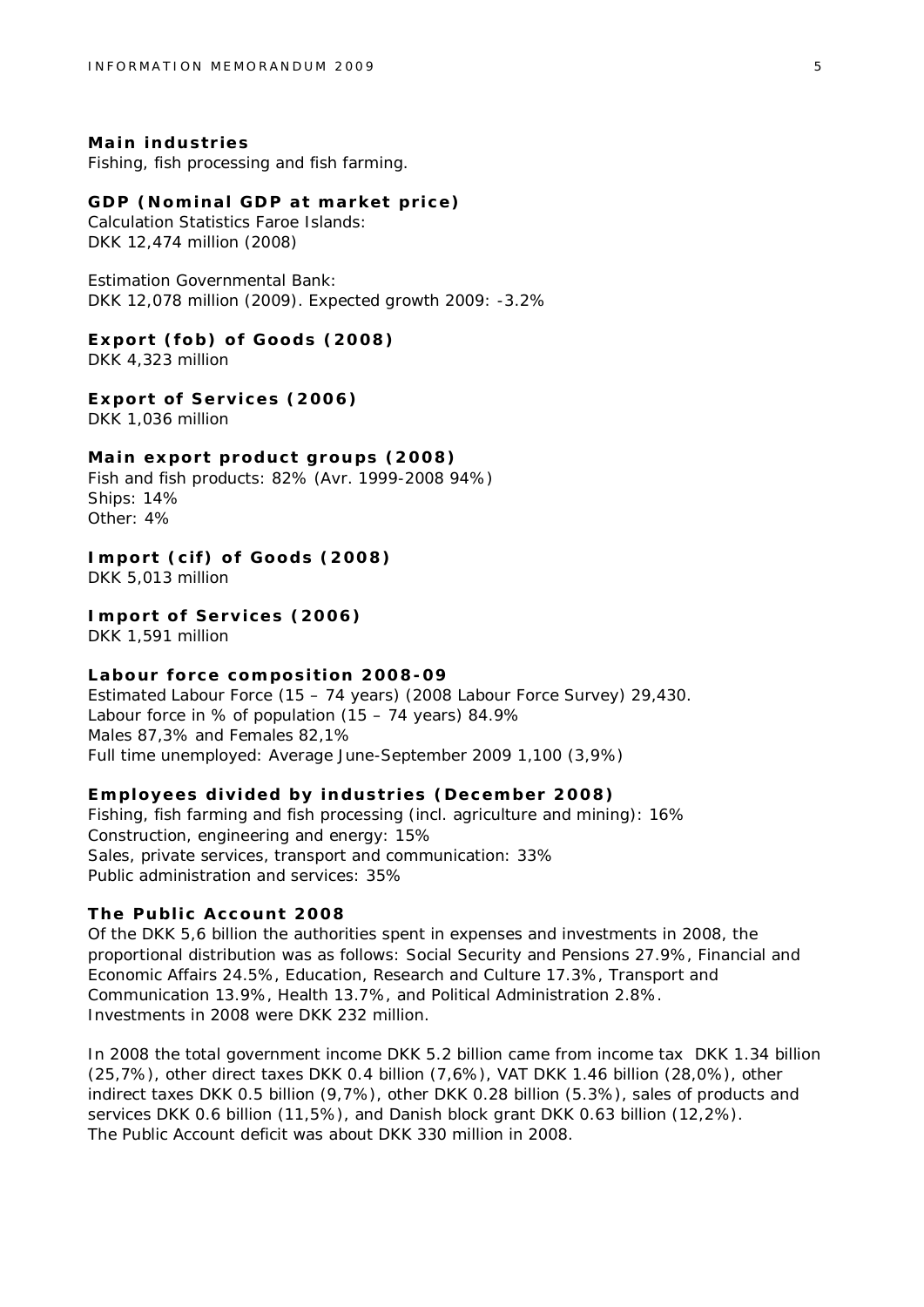#### **Education**

Child day-care is a municipality responsibility, and education is mandatory for children 7 to 16 years old. Primary school is compulsory through to the ninth grade, after which education can be continued in a high school or a business, technical, industrial fishing, or mariner school. There are also marine engineering, nautical, teaching, business, and nursing colleges. There is one university in the Faroe Islands – Fróðskaparsetur Føroya.

#### **Health and Social Security**

Health service is a public matter. The Faroe Islands have a well-established system of primary health care, which is partly user-financed. Specialised treatment is also offered in hospitals outside the country, mainly in Denmark.

Social protection lives up to the Nordic standard and is maintained by the public. Social Security offers unemployment and maternity/paternity leave benefits (insurance is compulsory), social assistance, and cash benefits in the event of illness. Social Security also offers disability pensions and retirement pensions when people reach the age of 67.

#### **Transportation & Communication**

The transportation infrastructure in the Faroe Islands is good. Road connections now link all villages on each island, and all islands are connected by bridge, tunnel, ferry, or helicopter. In December 2002, the first sub-sea tunnel in the Faroe Islands was opened between Vágar and Streymoy. A second sub-sea tunnel between Borðoy and Eysturoy opened in May 2006. Both tunnels are partly user-financed.

Transportation to and from the Faroe Islands is made easy with regular flights and a car and cargo ferry available year round to Denmark, Iceland and occasionally Great Britain. The international airport is located in Vágoy, and flight time to Copenhagen is 2 hours.

The Faroese enjoy a highly developed telecommunications system, and telephone and Internet technology is widely used. People have ready access to both government subsidised and private Faroese radio and television stations. In addition, many have access to cable and satellite television from abroad.

More than 100 books (2008), several magazines, and daily newspapers are published in Faroese.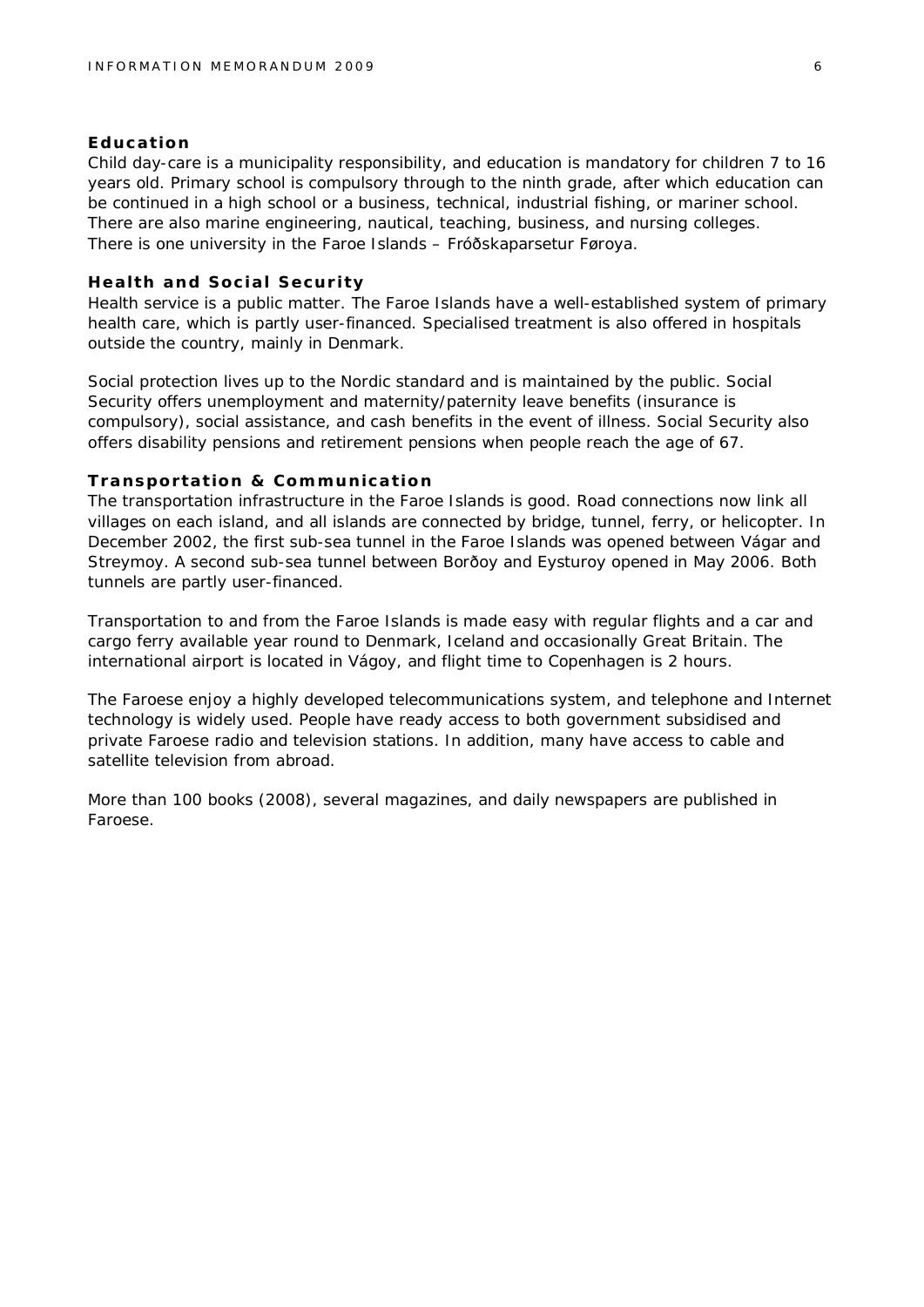## 2. GEOGRAPHY AND POPULATION

The Faroe Islands are an isolated archipelago in the North Atlantic. The distance to the closest neighbour, The Shetland Islands, is just over 300 km. The distance to Iceland is about 450 km and to Norway roughly 675 km. The sailing distance to Copenhagen is about 1,500 km.

The Faroe Islands consists of 18 islands, mostly separated by narrow sounds. Of the 18 islands, 17 are inhabited. The total area is 1,400 km<sup>2</sup>. The largest island is Streymoy (375  $km<sup>2</sup>$ ) and the capital, Tórshavn, is situated there. The islands, towns and villages are connected by a developed system of roads, tunnels and sea and helicopter routes.

The distance from the northernmost point of the archipelago to the southernmost is 113 km, and the distance from east to west is 75 km. The highest point, the mountain Slættaratindur, is 882 m and the average elevation above sea level is just over 300 m. The total coastline is approximately 1,000 km long, and at no time is one more than 5 km away from the ocean.

The Faroe Islands are built up of layers of volcanic basalt. The towns and villages lie on the coast or in fjords surrounded by cultivated pastureland. The outfield and the mountains are uncultivated land where some 70,000 sheep graze. Vegetation and wildlife on land is rather unvaried, although seabirds are plentiful around the islands.

Territorial sea extends 12 nautical miles from coastal baselines. The exclusive economic zone extends for 200 nautical miles (370 km) beyond the baselines of the territorial sea, or is delimited according to the median line principle in the United Nations Convention on the Law of the Sea. The exclusive economic zone is the main fishing ground for the coastal fishing fleet.

Since 2000 oil explorations have been carried out in the subsoil in Faroese waters.

The climate is typically oceanic; the weather is moist, changeable and at times windy. Due to the influence of the Gulf Stream, there is little variation between winter and summer temperatures. For example, the average temperatures in Tórshavn during the coldest and warmest months are 3°C and 11°C, respectively. The shortest period of daylight is 5 hours and the longest 19 hours.

In January 2009 the population of the Faroe Islands totalled 48,778 (0,7% increase compared to January 2008); males 25,370 (52%) and females 23,408 (48%). Of this number, 19,649 (40%) lived in the capital Tórshavn and 4,927 (10%) in Klaksvík, which is the second largest town.

The last five years the population growth rate has been low, on average only 0.38% p.a.

Population growth is concentrated in the northern area, where the islands are connected by roads or tunnels, while the growth rate is negative in the southern area and in most of the small islands, which are more cut of from the main area.

The Faroe Islands have a modern infrastructure with good roads and tunnels. The roads are mainly asphalted, dual-track carriageways. A bridge connects the two largest islands (Streymoy and Eysturoy) and two sub-sea tunnels connect these two islands with two other major islands (Vágoy and Borðoy).

The Faroese Parliament has in 2009 passed a bill where the islands commit themselves to reduce the emission of CO2 with 20% in the years 2010 to 2020 (Reference year: 2005).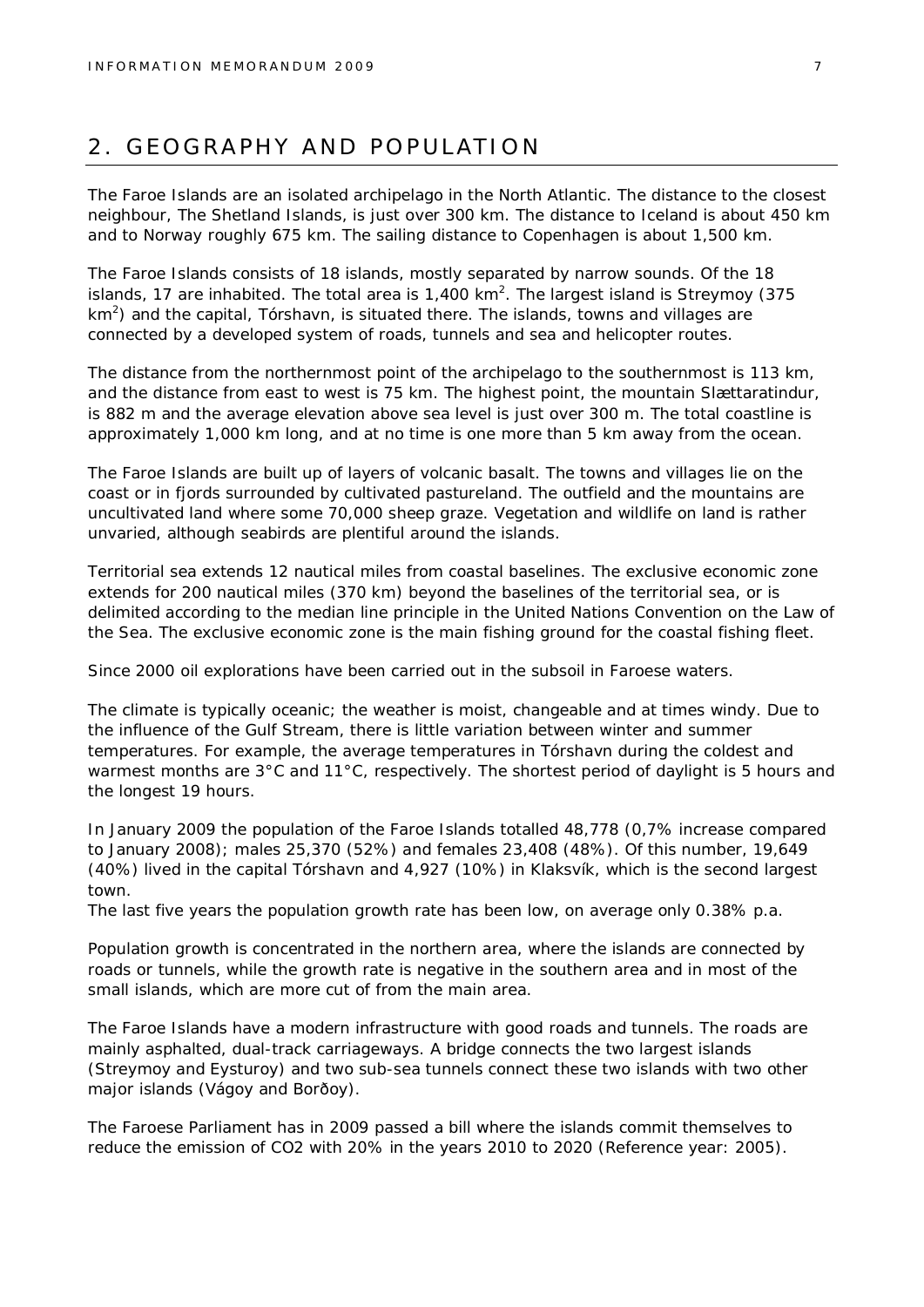## 3. THE POLITICAL SYSTEM

Until 1948, the Faroe Islands were formally a county of the Kingdom of Denmark, although the islands have always enjoyed some special privileges in a number of respects.

After the Second World War a vast majority of the Faroese people wanted a new political status within the Kingdom of Denmark. After negotiations between representatives of the Løgting and the Danish Government it was decided that a plebiscite was to take place on 14 September, 1946. The voters could choose between a very limited Home Rule or total independence from Denmark. The result of the plebiscite was a narrow majority for independence. This led to a dispute as to how to interpret the result. After the following election to the Løgting in November 1946 new talks resulted in the Home Rule Act of 1948.

Act No. 137<sup>1</sup> of the Kingdom of Denmark (the Home Rule Act) promulgated on 23 March 1948 accorded Home Rule to the Faroe Islands whereby they obtained the status of a self-governing community within the Kingdom of Denmark. In the Act, the Faroese language and the Faroese flag are acknowledged.

The fundamental principle of the Home Rule Act is that the administration of all local matters should be transferred to the Faroese authorities. On the other hand, matters of common interest for the realm are handled by the High Commissioner, who represents the Kingdom's authority in the Faroe Islands. Matters relating to the Faroe Islands have been divided into Special Matters and Joint Matters.

#### **Special Matters**

In these areas, the Faroese Parliament (Løgtingið) has legislative authority and the Faroese Government (Landsstýrið) has executive power.

The areas that are assigned to the legislative and administrative bodies in the Faroe Islands are, for instance, financial, economic and cultural matters, industry, foreign trade and resources in the subsoil. The educational system was officially assigned to the Faroe Islands in 2002 and the State block grants from Denmark were reduced accordingly. On the national holiday Ólavsøka, 29 July, in 2007, the National Church became the responsibility of the Faroese Government.

#### **Joint Matters**

These are administered by the Danish Government (Regeringen) according to the laws of the Kingdom of Denmark.

The provisions of the Home Rule Act from 1948 stipulate, however, that the administration of certain matters of common concern can be wholly or partly assigned to the Faroese Government or undertaken by the Danish and Faroese authorities jointly.

Today, the Faroese Government administers most of the social welfare system and the health services, etc. Legislative competence still resides in the Danish Government, but legislation has to be ratified by the Faroese Parliament for it to be applicable to the Faroe Islands.

<sup>&</sup>lt;sup>1</sup> 'Act' in this context refers to laws adopted by the Danish Parliament, while the short form 'Ll' ('Løgtingslóg') refers to laws adopted by the Faroese Parliament. The Home Rule Act is confirmed by the Faroese Government in the announcement Kunngerð nr. 11 from 31 March 1948.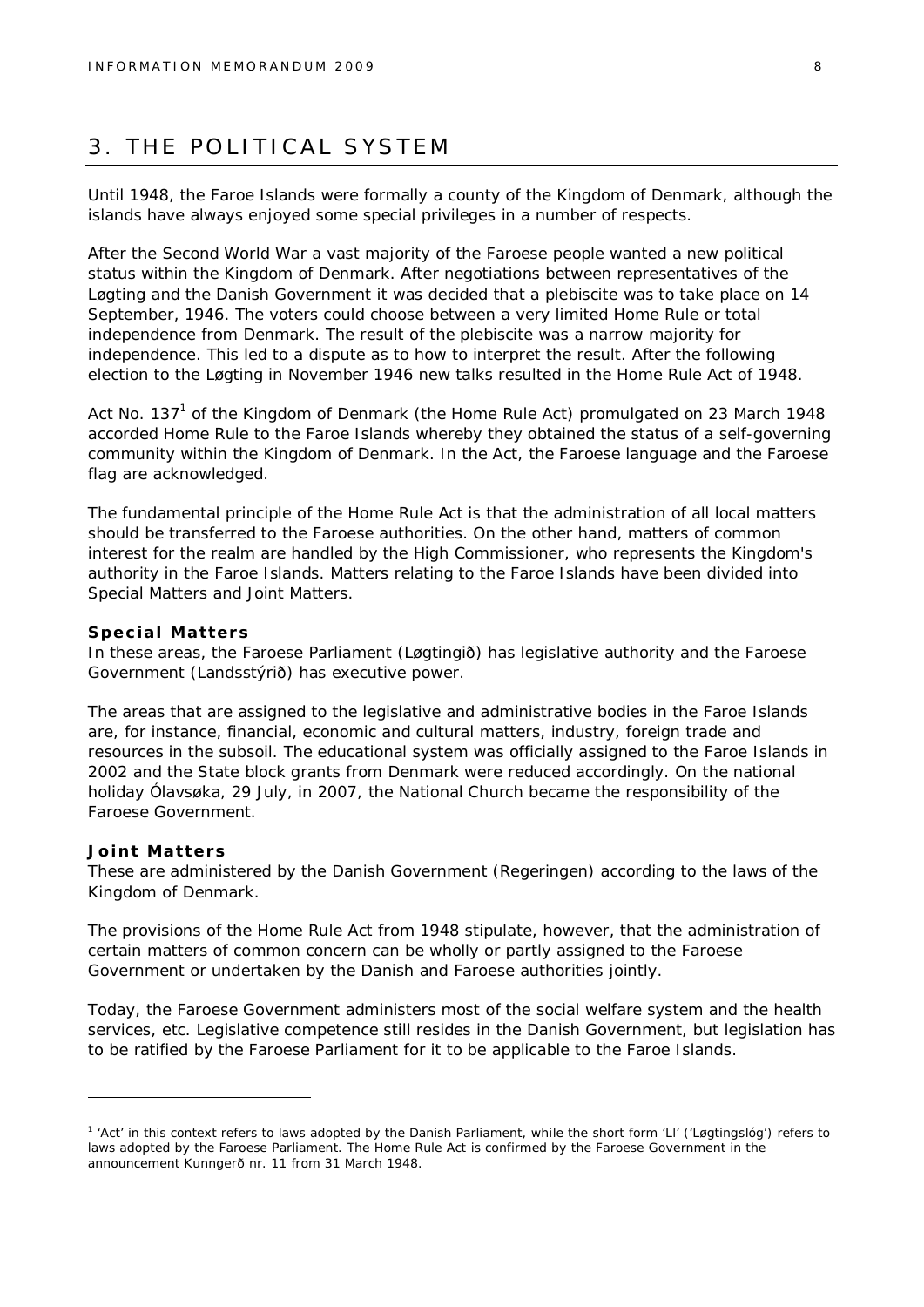However, the new Act No. 578/24 June 2005, The Assumption Act of Matters and Fields of Responsibility by the Faroese Authorities, $2$  gives the Faroese Government the unilateral authority to take over all matters except matters that are directly connected with full independence:

- The Danish Constitution
- Danish internal affairs
- The Danish Supreme Court
- Foreign affairs, security and defence policies
- Currency and monetary policy

To cover Joint Matters, the Faroe Islands receives State block grants from Denmark.

Areas that generally concern the Faroe Islands only, especially matters concerning Home Rule procedures, rest with the Office of the Danish Prime Minister. The Office of the High Commissioner in Tórshavn is under the Danish Prime Minister. The general rule, however, is that Faroese matters, managed by the Danish Government are handled by the relevant Danish ministry.

Among joint matters, which are still administered by the Danish Government is e.g. financial institutions and financial supervisory authorities, family and inheritance law, judicial administration, special care for the mentally impaired, immigration and border control, etc.<sup>3</sup>

The Ministry of Interior and the Danish Government has agreed that the Faroese authorities will take over the responsibility for immigration and border control from 1 January 2011.

#### **Latest developments**

The economic crisis in the first half of the 1990s, led to many negotiations and agreements between the Danish and the Faroese Governments about how to manage the crisis. The latest agreement entered into force on 10 June 1998. It deals with Faroese debt repayments, rescission of previous agreements, etc. The Danish Government also observed in this agreement the Faroese Government's objective to make the Faroe Islands a sovereign state.

When a new Faroese Government came into power in May 1998, the main objective was to work for Faroese independence or sovereignty. After publishing a White Book in 2000 on the matter, the Government made a basis for negotiation with the Danish Government. Four rounds of negotiations were about how to settle the transition period between the then current status and future independence. The negotiations ended without the parties reaching an agreement, and a planned referendum in 2001 in the Faroe Islands about the future relations to Denmark was abandoned.

A new Faroese Government came into power in February 2004. Now, the Government was pursuing a more moderate course to create a new and more flexible Home Rule-system. In a joint declaration from 4 April 2005 the Faroese and the Danish prime ministers agreed to make changes in the Home Rule-system in accordance with the rules in international law regarding the right of self-determination of the Faroese people.

<sup>&</sup>lt;sup>2</sup> Ll 79, 12 May 2005

 $3$  LI 41, 10 May 2006 and later amendments.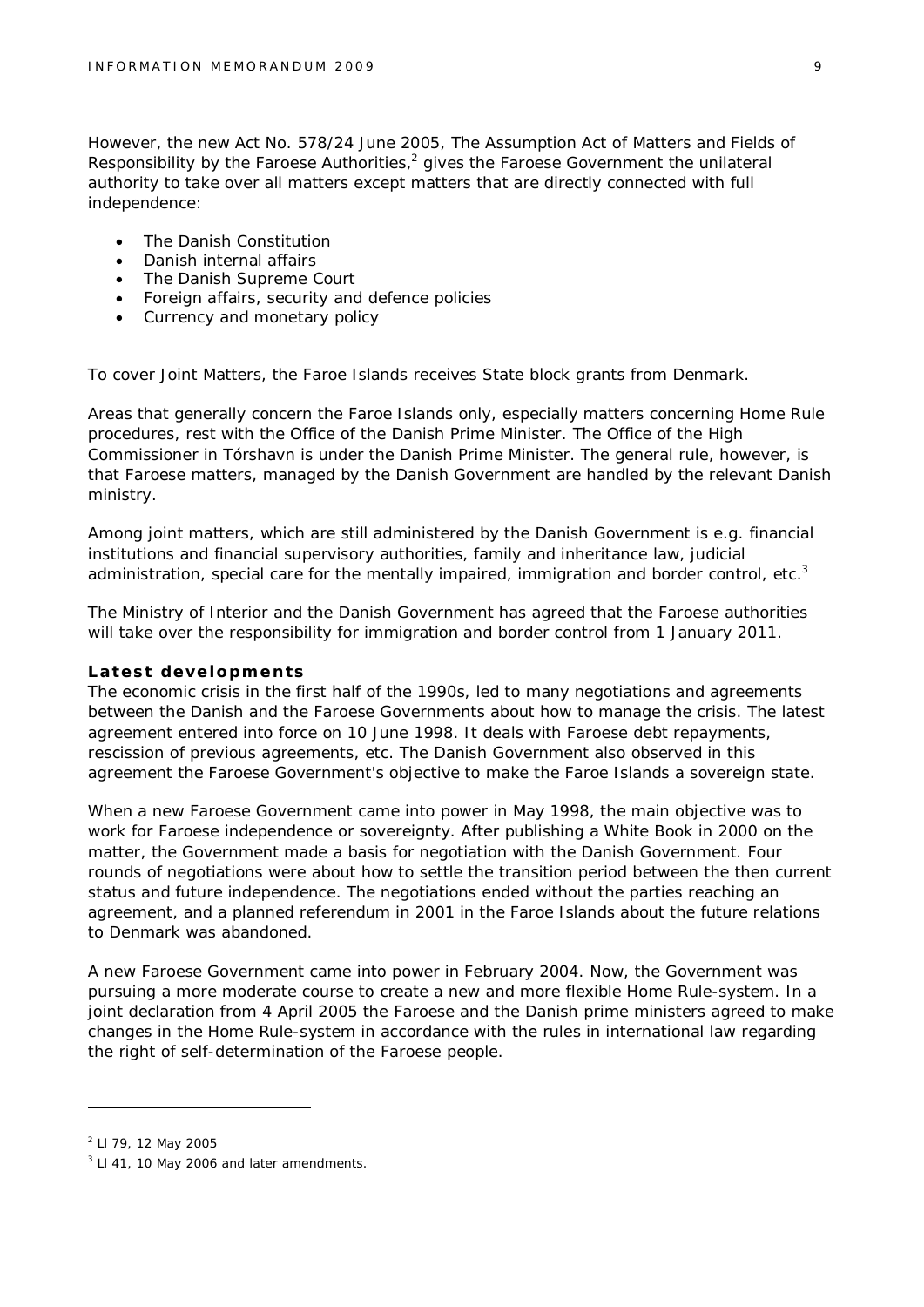In May 2005, the Home Rule Act as mentioned above was supplemented with Act No. 578/2005<sup>4</sup>. This new act makes it easier for the Faroese Government to take over all matters, except matters that are directly linked to full sovereignty. Acceptance from the Danish authority in each case is no longer necessary.

As part of the same process a new Act No. 579/24 June 2005, The Empowerment of the Faroese Authorities in Matters of Foreign Policy, confirms the Faroese Government the right in accordance with preliminary stated procedures to enter into international agreements with foreign states and cross-national communities in all special Faroese matters.<sup>5</sup> In this Act Denmark also promise to support Faroese applications on membership in cross-national communities, which admit other entities than specifically named states as members, as long as this does not contradict with the current constitutional position of the Faroe Islands.

The Faroe Islands have in recent years expanded their activities in the foreign policy area and appointed ambassadors and established embassies in EU (Brussels), Copenhagen, London and Reykjavík.

The Faroe Islands elects two representatives to the Danish Parliament (Folketinget). On 13 November 2007, the Unionists (Sambandsflokkurin) and the Republicans (Tjóðveldi) each won a seat in the Folketinget, while the Conservatives (Fólkaflokkurin) lost their seat.

#### 3.1 The Parliament and Government

The Faroese Parliament (Løgtingið) is the legislative body dealing with Special Matters and Joint Matters. Laws passed by the Faroese Parliament pertaining to Special Matters are termed "Løgtingslógir", and must formally receive the consent of the Prime Minister of the Faroe Islands (Løgmaður).<sup>6</sup>

Legislation passed by the Danish Parliament regarding Joint Matters must be ratified by the Faroese Parliament to be applicable to the Faroe Islands. These laws are termed "Danish Kingdom Law Recommendations".

| COMPOSITION OF THE FAROESE PARLIAMENT (FØROYA LØGTING)  |                 |                           |                 |                           |  |
|---------------------------------------------------------|-----------------|---------------------------|-----------------|---------------------------|--|
|                                                         | 2004            |                           | 2008            |                           |  |
|                                                         | $%$ of<br>votes | <b>Number</b><br>of seats | $%$ of<br>votes | <b>Number</b><br>of seats |  |
| Fólkaflokkurin (Conservatives, moderate autonomists)    | 20.6            |                           | 20.1            |                           |  |
| Sambandsflokkurin (Conservatives, unionists)            | 23.7            |                           | 21.0            |                           |  |
| Javnaðarflokkurin (Social Democrats, mod. Unionists)    | 21.8            |                           | 19.3            | 6                         |  |
| Sjálvstýrisflokkurin (Conservatives, mod. autonomists)  | 4.6             |                           | 7.2             | 2                         |  |
| Tjóðveldi (Republicans, for independence)               | 21.7            | 8                         | 23.3            | 8                         |  |
| Miðflokkurin (Christian Centre Party, for independence) | 5.2             | $\overline{2}$            | 8.4             | 3                         |  |
| Other parties                                           | 2.4             | $\Omega$                  | 0.7             | O                         |  |
| Total                                                   | 100.0           | 32                        | 100.0           | 33                        |  |

Note: Due to the nature of the special at-large distribution system, votes and seats do not necessarily coincide in the 2004-election. A 2007 change in the rules of election means that seats in the Løgtingið are now distributed with direct proportionality to the number of votes.

<sup>4</sup> Ll 79, 12 May 2005.

<sup>5</sup> Ll 80, 14 May 2005.

<sup>&</sup>lt;sup>6</sup> Ll 103, 26 July 1994 um stýrisskipan Føroya. (The Constitutional Act)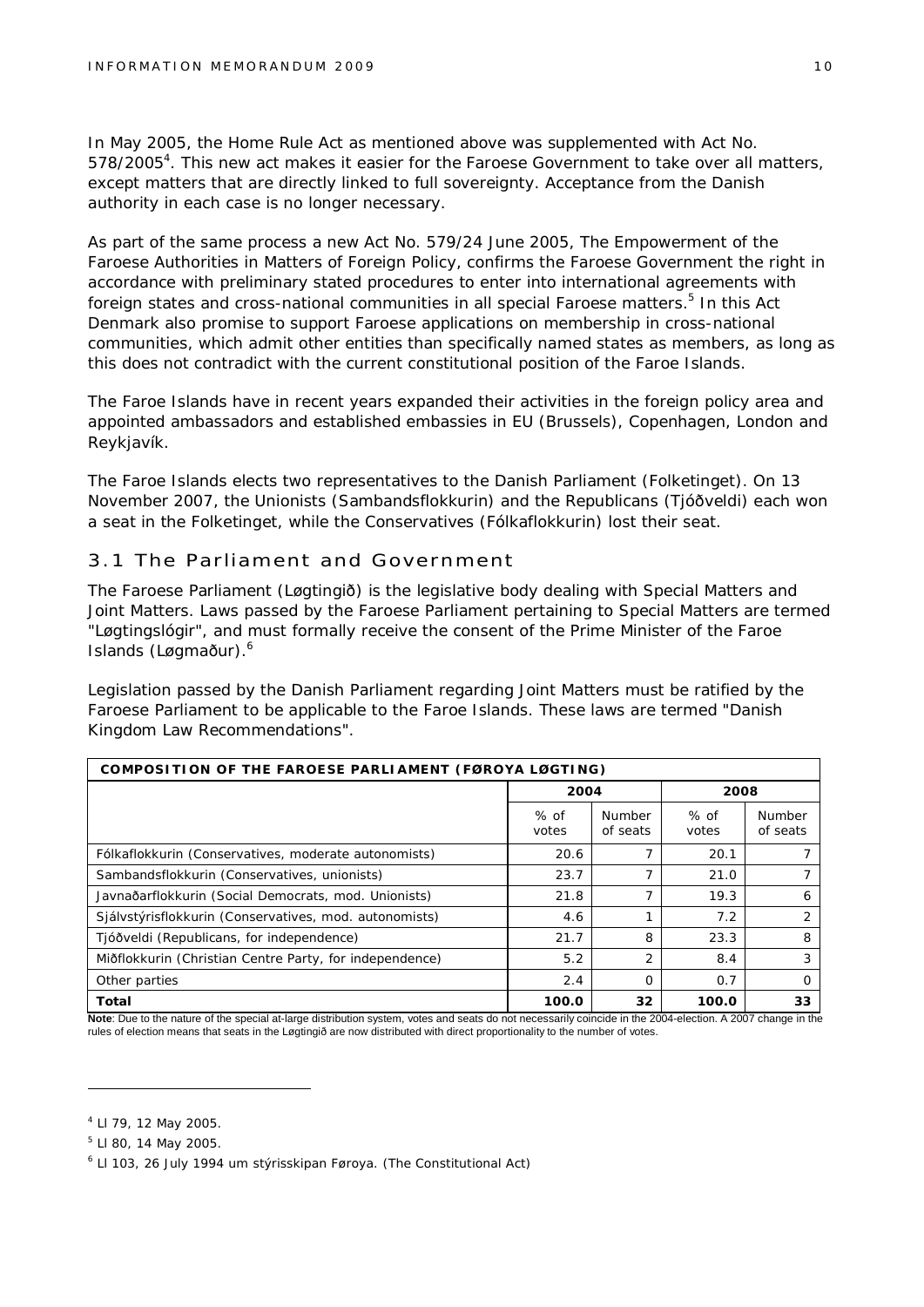The Faroese Parliament is elected every four years. However, a majority of Parliament or the Prime Minister may call an unscheduled election. There is universal suffrage for those over the age of 18. A change in the rules of election in November 2007 states that the Faroe Islands are one constituency, and the number of members of the Parliament is now fixed at 33. Before this change, the Parliament consisted of up to 32 members of which 27 were directly elected from seven constituencies, and up to five were distributed according to a special at-large system.

At present there are six political parties represented in the Parliament. The last election was held on 19 January 2008. In addition to being divided into the usual spectrum of political left and right, the electorate is also divided between respective attitudes towards the political relationship with Denmark – in particular, to what extent the Faroe Islands should or should not be independent of Denmark.

The executive or administrative body in the Faroese political system is the Faroese Government (Landsstýrið), which is appointed by the Faroese Parliament. In February 2008, the Social Democrats (Javnaðarflokkurin), the Republicans (Tjóðveldi), and the Christian Centre Party (Miðflokkurin) formed a coalition government. In September 2008 this Government was replaced by a new, three-party government coalition made up of representatives from the Unionist Party, the People's Party, and the Social Democrats.

According to a co-operation-document created by this coalition, the new, three-party government will focus more on foreign relationships and foreign trade policy. This includes consideration of membership in EFTA and closer relations to EU. The coalition will also introduce a long-term public budgeting scheme. A public subsidy paid to private homeowners to reduce their interest expenses on mortgage loans will be reduced or phased out, and a new pension scheme which will include individual savings will be introduced.

A commission examining the need to revise the fishery management structure was also introduced. Changes will be made in the municipal structure, which will lead to fewer and bigger municipalities.

#### 3.2 The Government Organization

The Faroese governing system is based on ministerial directorates. A director general, who reports to the minister in charge, heads each ministerial directorate. The directorates are again split into different divisions with sub-directors. The number of ministers is intended to match the number of directorates, however, for political considerations, the number of ministers may vary. At present, there are 9 ministers comprising the Faroese Government:

**Kaj Leo Johannesen (Unionist Party)** Prime Minister Minister for Constitutional Affairs & Central Administration

**Jørgen Niclasen (People's Party)** Deputy Prime Minister Minister for Foreign Affairs

**Jóannes Eidesgaard (Social Democrats)** Minister for Finance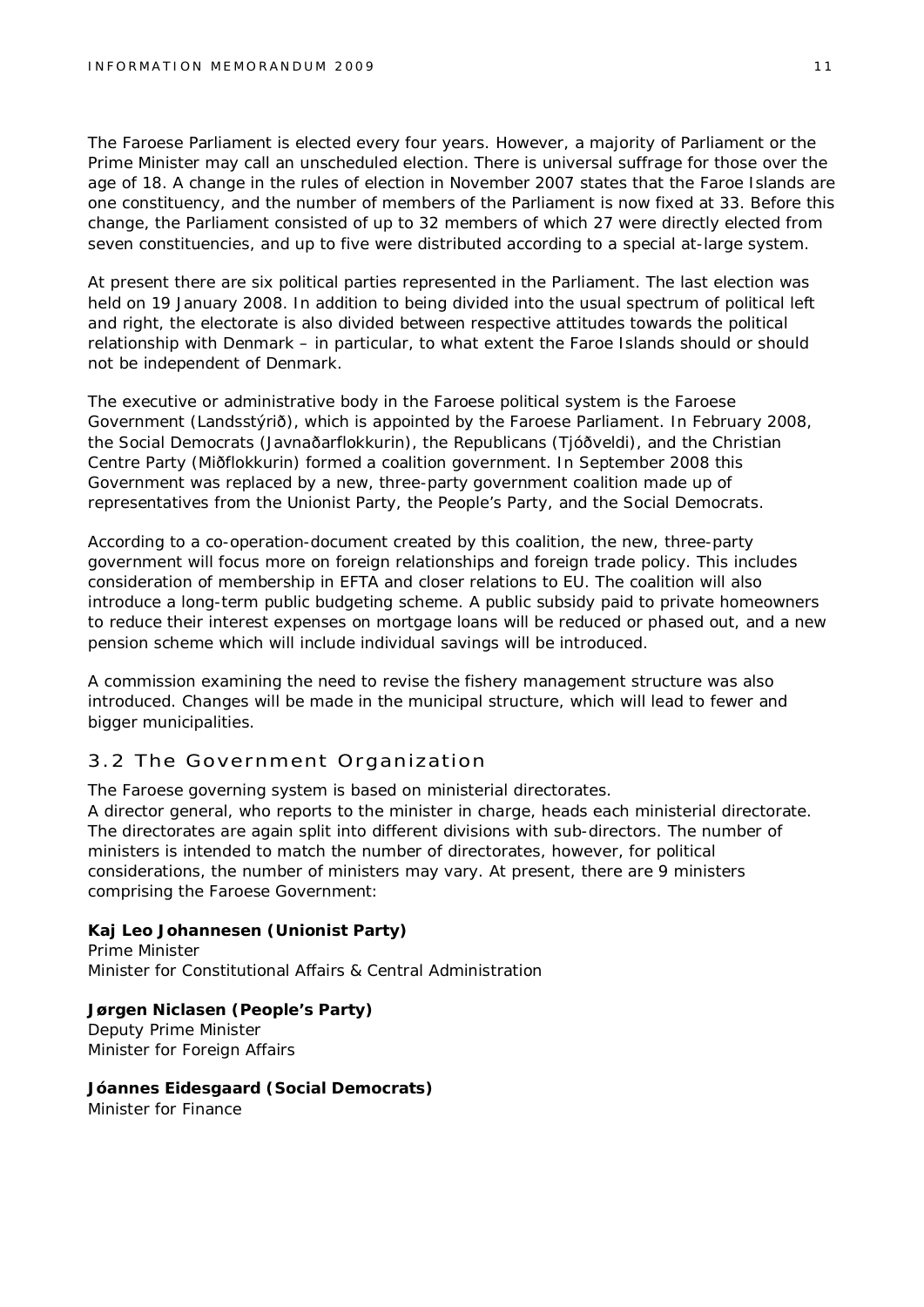**Aksel Vilhelmson Johannesen (Social Democrats)** Minister for Health Affairs

**Helena Dam á Neystabø (Social Democrats)** Minister for Educational & Cultural Affairs

**Jacob Vestergaard (People's Party)** Minister for Fisheries

**Johan Dahl (Unionist Party)** Minister for Trade & Industry

**Rósa Samuelsen (Unionist Party)** Minister for Social Affairs

**Annika Olsen (People's Party)** Minister for Internal Affairs

#### 3.3 Foreign Relations

In general, the Danish Government assumes responsibility for foreign affairs throughout the Danish Kingdom, including the Faroe Islands. However, it has become common practice for the Faroese Government to conduct negotiations involving fishing and trade with other countries. This practice has been extended with the above mentioned Act No. 579/2005, The Empowerment of the Faroese Authorities in Matters of Foreign Policy.

The particular status of the Faroe Islands, as well as the unique structure of trade and industry, makes it difficult to share common interests and views with Denmark, particularly regarding international co-operation and bilateral or multilateral agreements. Therefore, various treaties and international agreements, which are subject to the consent of the Danish Parliament and which are of special Faroese concern, are to be submitted to the Faroese Parliament for review. Because of this, Denmark's participation in international economic organizations does not automatically include the Faroe Islands. Negotiations are often conducted with the Faroe Islands at a later stage. This explains the time lag before the Faroe Islands joins various international organizations. For instance, Denmark subscribed to GATT in 1950 and the Faroe Islands in 1954.

Although Denmark has been a member of the European Union since 1973, the membership does not extend to the Faroe Islands. In 1974, the Faroese Parliament voted unanimously against applying for membership.

Instead of membership, the Faroe Islands has a trade agreement with the EU. In principle, the agreement with the EU has been a mutual free trade agreement similar to the type made by the EU and the EFTA countries in the 1970s. The agreement with the EU originates from 1992 and has been adjusted and amended over the years.

On 28 November 2003, the Faroe Islands and the EU entered into an agreement on Faroese membership in the Pan-European System of Cumulation of Origin. The "Cumulation Agreement" was fully implemented on 1 December 2005.

The Faroe Islands also participate in EU's Seventh Research Framework Programme (FP7).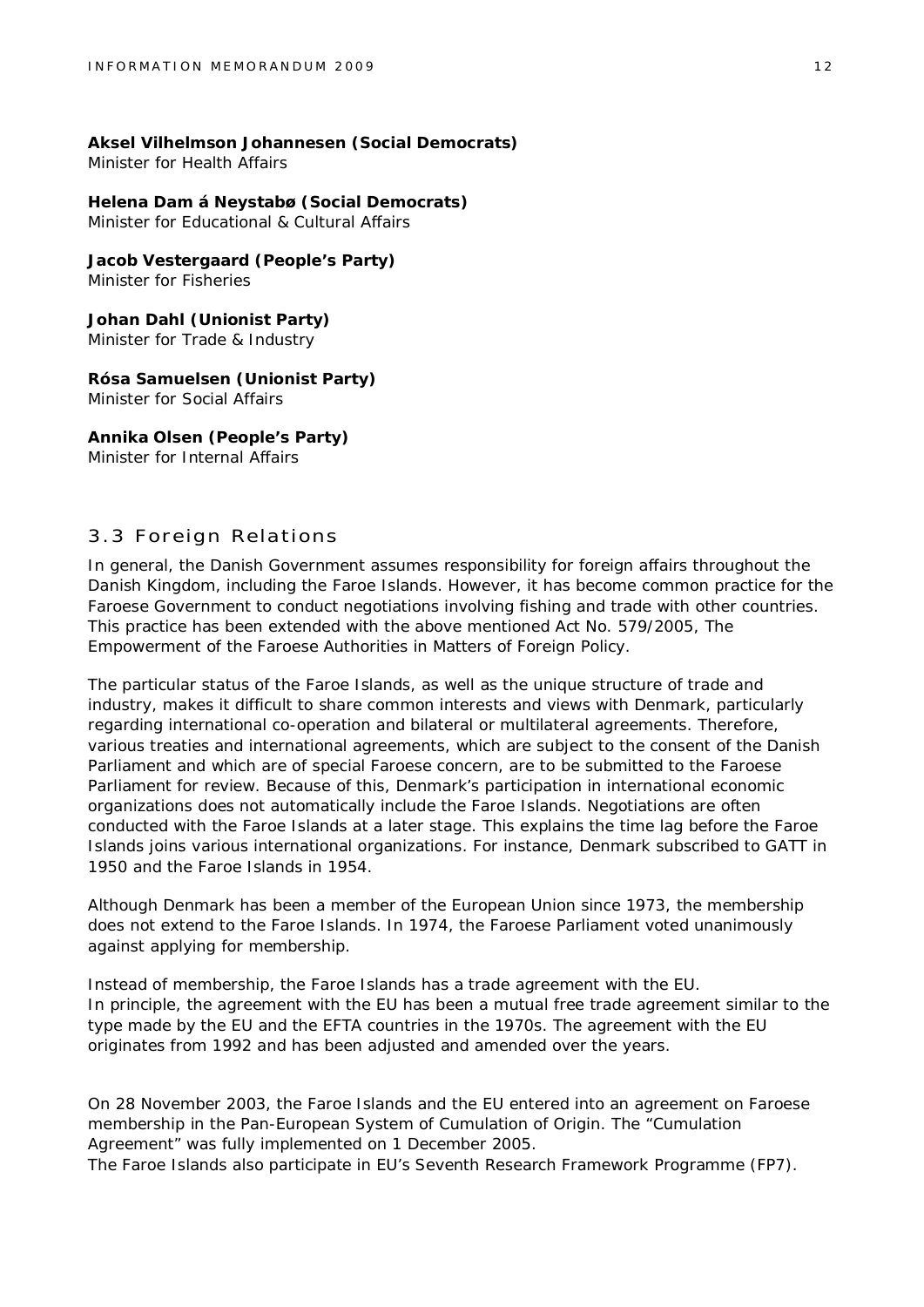As a self governing area, the Faroe Islands is a member of the Nordic Council.

On 1 November 2006, the Faroes entered into a special economic treaty with Iceland. The Hoyvík Agreement established a single economic area encompassing both countries where any discrimination regarding goods, services, capital, and persons is prohibited.

Since November 2007, the Faroe Islands has been associate member of FAO, and in October 2009 associate member of UNESCO.

The Faroe Islands is a full member of the North Atlantic Marine Mammal Commission (NAMMCO), and an associated member of the International Maritime Organization (IMO).

The Faroe Islands take active part in the Regional Fisheries Management Organizations NAFO, NASCO and NEAFC in conjunction with Greenland.

Denmark is represented in the Regional Fisheries Management Organizations (RFMOs) by the EU.

The Faroe Islands also participate in the work of ICES, which coordinates and promotes marine research in the North Atlantic.

The Faroe Islands have also entered into fisheries agreements with EU, Greenland, Iceland, Norway, and Russia.

The new Government has decided to investigate current conditions of membership or developing closer relations to the European Union. The majority of the Faroese Parliament wishes to apply for Faroese membership in EFTA (European Free Trade Association), and the present Faroese Government is currently pursuing EFTA membership. No final decision has been made, and it is not clear what the positions of the current EFTA members might be.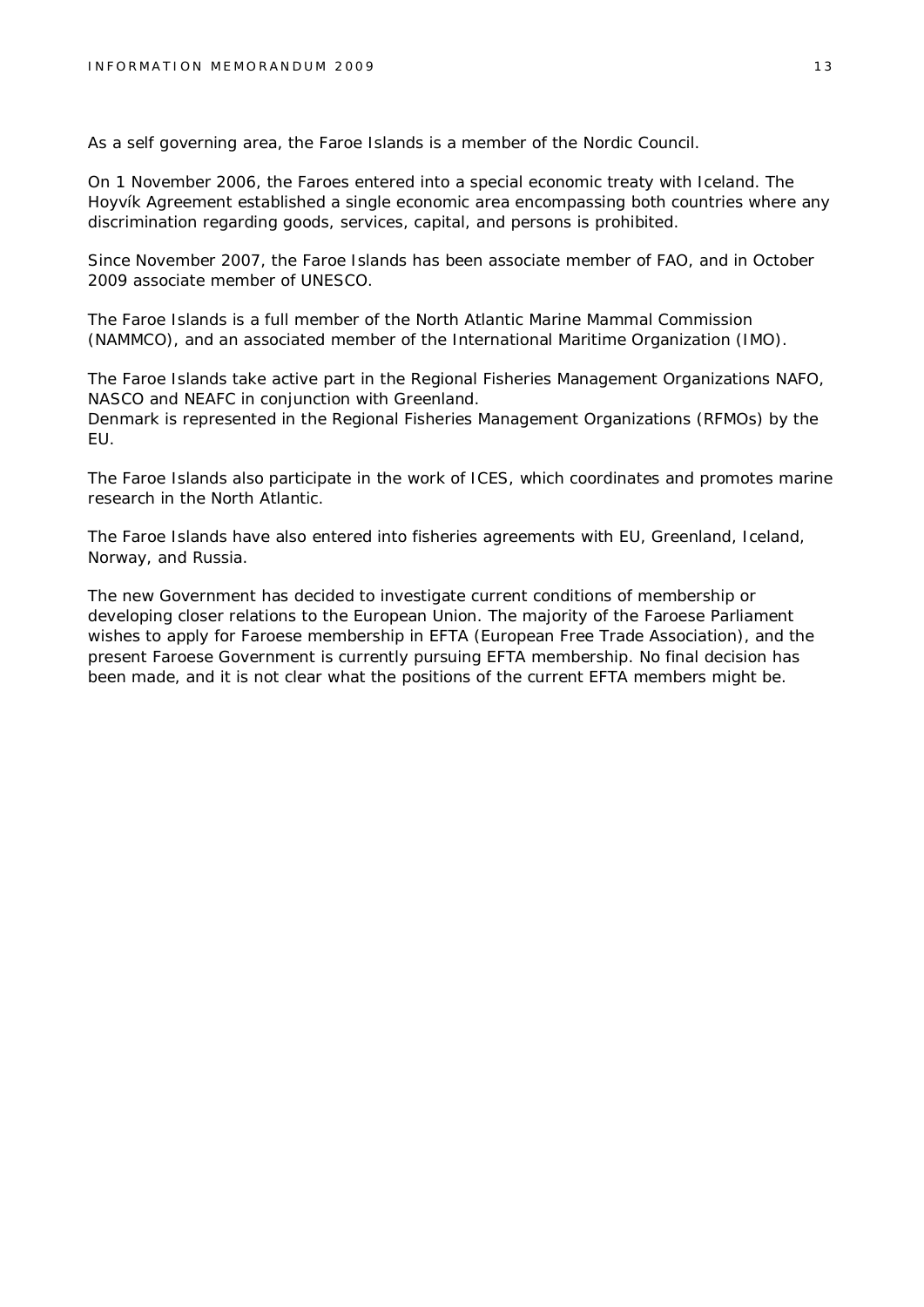## 4. THE ECONOMY

#### 4.1 The Economy in General

The Faroe Islands are a modern, developed society with a standard of living comparable to other Nordic countries. However, the economy is not yet as diversified as in other highly developed countries.

Fishery and related industries are of such importance that its influence determines the overall performance of the Faroese economy. This dependence on a resource-based industry is evident in the Export Account of Goods, of which fish products account for about 95% of the export value.

An economy with high dependence on fish products and exportation is bound to be vulnerable to the changes in catches, fish prices, and exchange rates. These often cyclical and unforeseen changes are volatile, and have left their mark on the economic history of the islands.

The Faroese economy is very sensitive to the international market for fish. Consequently, export income can fluctuate significantly from one year to the next, and these fluctuations spread quickly throughout the economy.



As can be seen from the chart above, Faroese disposable income per capita has varied considerably. Since 1966, the growth has been 2.4%, with a standard deviation of 6.0. Similar to other countries in the chart, growth has been steady, but not nearly as stable.

The national accounts up to 2008 indicate that a proportionally larger output value now comes from production related to construction, transportation, banking, and other financial services. The proportional output value from fishery and the manufacturing of fish products has declined correspondingly. Faroese companies are also actively seeking investment opportunities abroad at a much higher level than in the past. These developments, together with a shift since the mid-1990's towards a more market oriented economic policy, will most likely contribute to a more diverse and stable economy.

#### 4.2 Recent Economic Development

The Faroe Islands had high GDP growth rates in 2000 and 2001 - about 10% or more in current prices. The growth rates slowed in 2002-2005 to a yearly increase averaging 2%. In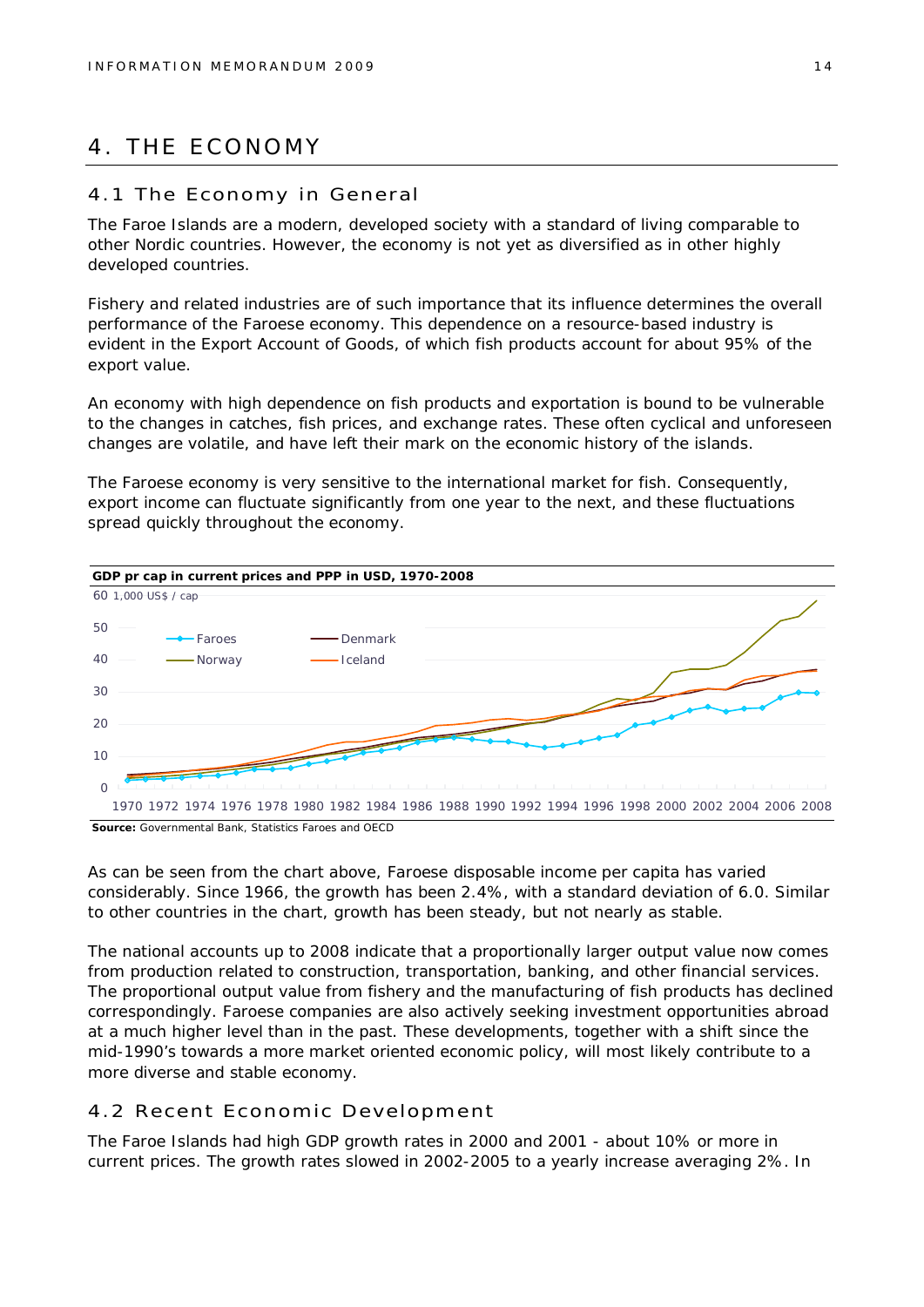2006, the GDP increased more than 12% in current prices compared to the year before. With a moderate increase in consumer prices at about 2% in 2006, this indicated significant growth. The GDP in 2007 in current prices was 5.8% higher than the previous year. However, the growth in GDP came to a halt in 2008.

In the *Economic Assessment: Economic Outlook 2009 and 2010* 30 October 2009 the Governmental Bank states, that there are indicators that the GDP in current prices will decline with about 3% in 2009, only to increase again by about 3% in 2010. If the increase in prices will be 2% in 2010, then it means that the Faroese economy in real terms already will start growing again from this year.

The high growth in 2006 and 2007 can be explained by an increase in credit-financed, private consumption, and investment growth.

The estimated almost zero growth in GDP in 2008 and negative growth in 2009 may have several reasons. Some related to the international financial and economic crisis. Since the summer 2009, the private consumption in the Faroe Islands has dropped significantly and rapidly. Private investments decreased both in 2008 and 2009, but an increase is expected in 2010. Fish product exports is 2.7% lower January to September 2009 compared to the same period the previous year. There has been a significant fall in both volume and value of fresh fish catches the first nine months of 2009, and the economic situation in the fish processing industry is detoriating. The fish farming industry on the other hand has made significant progress since 2007.

The yearly growth rate in total wage expenditure in the Faroe Islands has on average been 4.7% for the years 2005 to 2008. The growth in total wage expenditure was above average in 2006 and 2007, while growth in 2008 was only 2.5%. From January to October 2009 the total wage expenditure was 4.5% lower than total wage expenditure for the same period the previous year.

In 2008, wages paid in agriculture, fishery, and the fishing industry were proportionally 17.7% of total wage expenditure, which is 4.6 %-points less than in 2004. Wages paid in engineering, construction, and energy were 14.4% or 1 %-points more than in 2004. Wages paid in the private service sector were 32.1% or 3 %-points more than in 2004. In public administration and service delivery, wages were 33.4% or 0.6 %-points more than in 2004.

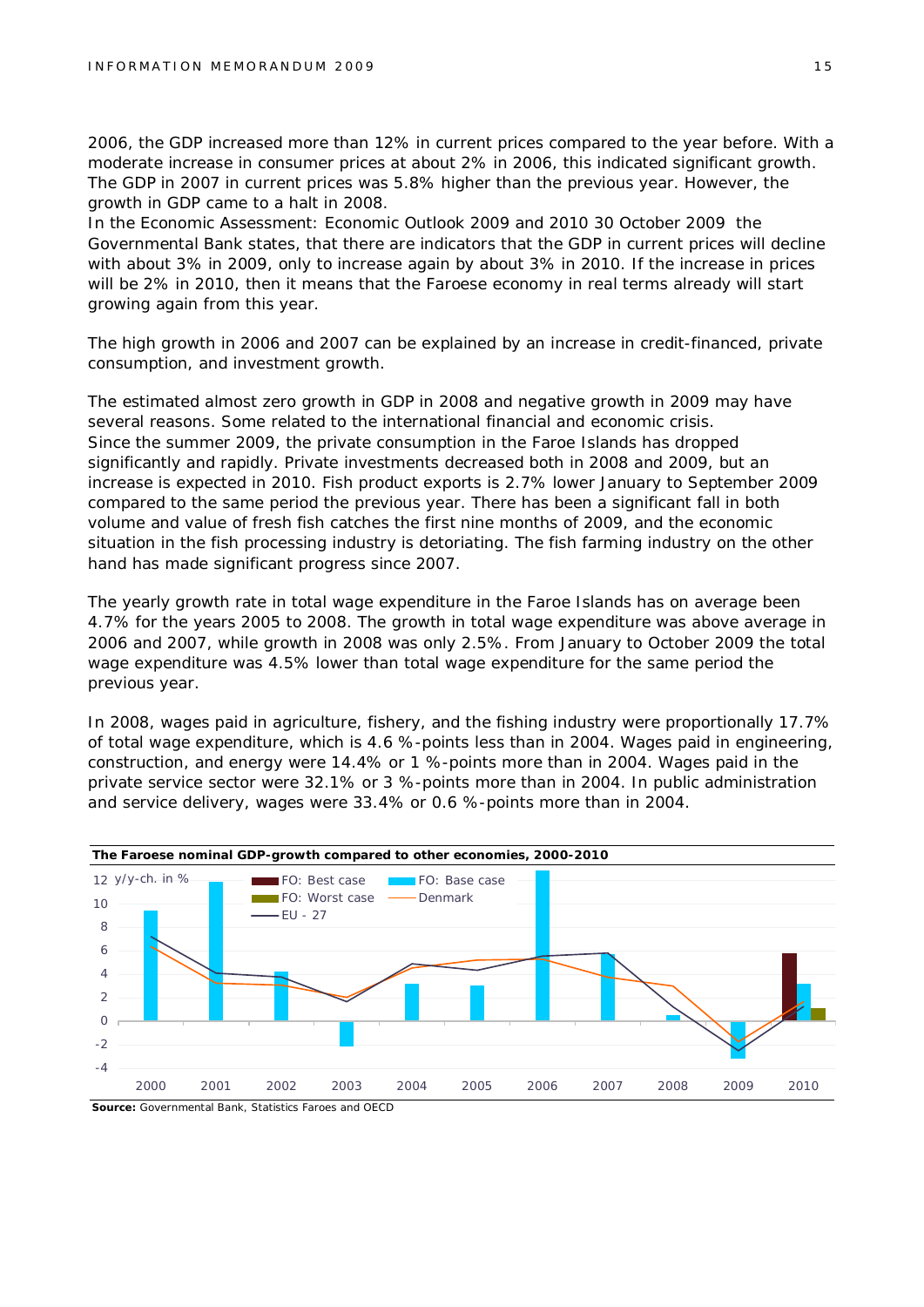Prices seem to have gone up especially in the first half-year of 2008 after having been relatively stable for some years. From 2001 (CPI-figures second-quarter) until 2007 (CPIfigures second-quarter) prices rose about 8%, while they rose 6.7% in only one year from 2007 to 2008 (CPI-figures second-quarter). In 2009 prices have gone down with on average slightly 1%.

The fall inn the CPI in 2009 is mainly due to lower oil prices and lower interest rates on private housing loans.

The export and import figures show the economic conditions eloquently. Excluding ships and aeroplanes, Faroese export was DKK 3.5 billion in 2008, a 7.4% lower than 2007. Usually about 95% of the export value of commodities comes from fish and fish products. Exports value, excluding ships and aeroplanes, in January to September 2009 was 2.7% lower compared to the corresponding period in 2008. The decline in export value includes most fish species but excludes farmed fish.

Import value was DKK 4.9 billion DKK in 2008, excluding ships and aeroplanes or 2.2% lower than 2007, when imports increased with almost 10% compared to 2006. In the period January to September 2009 import value excluding ships and aeroplanes was DKK 2.7 billion, which is almost 30% less than for the corresponding period of the previous year. Import value changes in 2009 stem from e.g. lower fuel prices, significant less import of materials for building and construction and an almost stop in the imports of new cars.



The fluctuations in export and import value for the year 2001-2008 are shown in the below figure.

**Source:** Statistics Faroes

The Balance of Payments figures for 2005 and 2006 stood at a small surplus. The balance is negative with regards to goods and services, which are counterbalanced by a significant surplus from incomes from wages and dividend, including the annual grant from Denmark.

Judging by the balance of trade, the deficit on the balance of payments in 2007 is expected to be about DKK 600 million. In 2007, the deficit on the balance of trade reached DKK 1.5 billion. The deficit on the balance of trade was about DKK 700 million in 2008. The surplus on the balance of payments was most likely at the same level in 2008 as it was in 2006. From the development in imports and exports so far this year it seem resonable to conclude that the surplus in 2009 will be higher.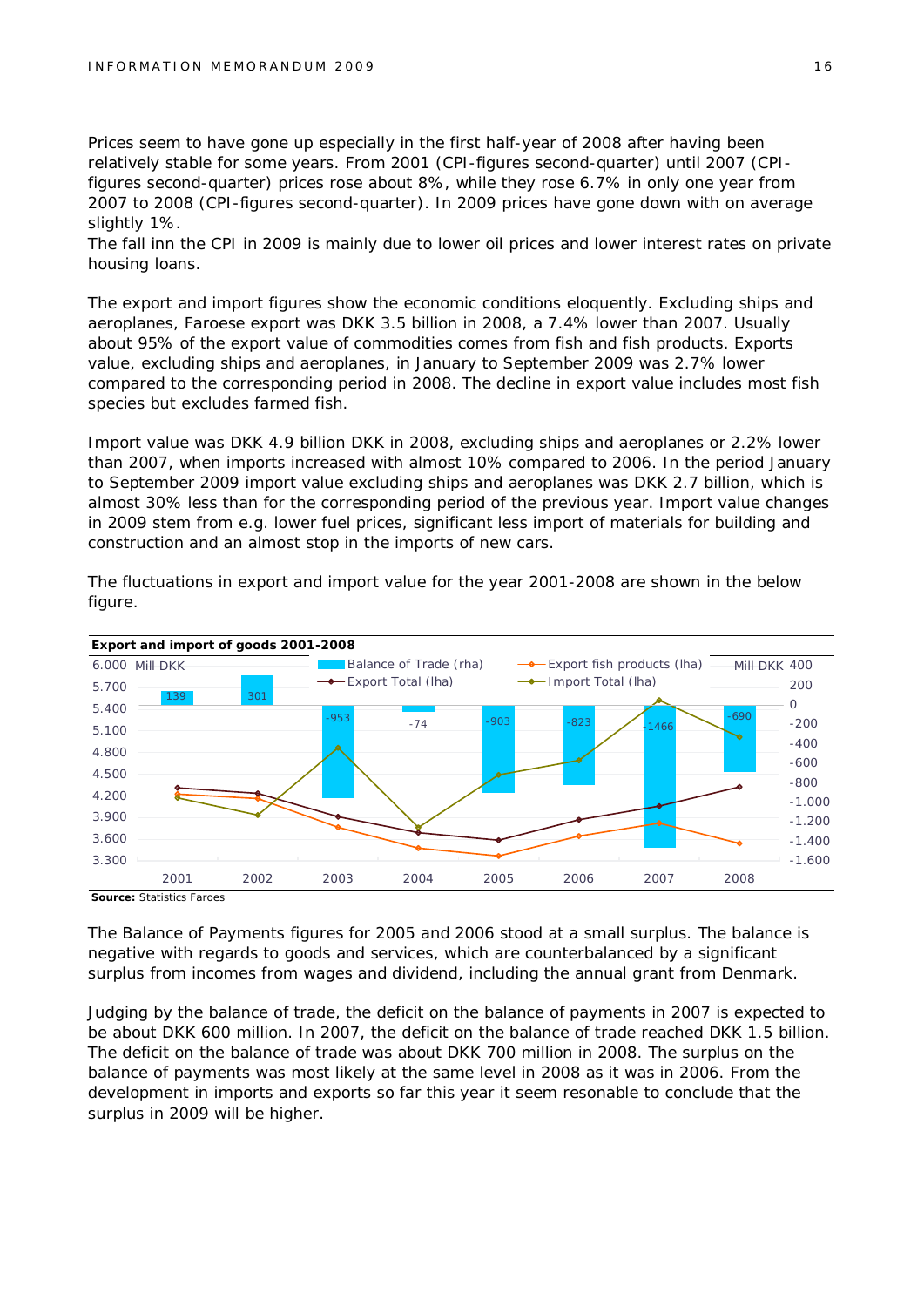The unemployment rate has been remarkably low and midyear figures in 2008 showed levels lower than 1.5%. The average unemployment figure for 2003 was 2.5%, 2004 3.5%, 2005 3.8%, 2006 2.7%, and 2007 1.5%. Female workers generally have higher unemployment rates than males. Unemployment has risen since and in September 2009 the unemployment was 4.4% (Males 4.6% and Females 4.1%).

#### 4.3 Industries

#### **Fishery and the Fishing Industry**

Before the mid-1970s, the Faroese fishery was mainly based on fishing in overseas fishing areas. The extension of national fishing boundaries, however, necessitated, to a significant degree, a reorganization of the Faroese fishing industry towards exploiting the resources in the Faroese exclusive 200 mile economic zone.

Today, a significant part of the fish export value still comes from fishing in foreign waters and on the high seas, although most of the fishing in foreign waters is reimbursed by reciprocal rights in the Faroese exclusive economic zone. This is done in agreements on fisheries with some countries among them Iceland, Russia, Norway, Greenland, and EU.

After a period of transition in the second half of the 1970s, the problem of surplus capacity became clear and grew worse in the 1980s. In addition, the fleet was becoming increasingly more effective due to more efficient fishing methods. This increasing pressure, mixed with a deterioration of the fish stocks from natural causes, resulted in a slump in catches. This slump was most prevalent for Cod, Haddock and Saithe – species that make up most of the Faroese catch destined for human consumption. The downtrend, which hit bottom in 1991-94, ruined the fishing fleet and most land-based fishing industries, and led to a severe socio-economic crisis.

Beginning in the early 1970s, the fishing fleet became increasingly subsidised and this affected the market in unfortunate ways. In the late 1980s, a condemnation plan was initiated whereby ship owners were paid to give up their fishing vessels. This resulted in a capacity reduction of around 30%. In 1992, the subsidies were replaced by a capital subsidy, and in 1998, removed altogether. Now the fishing fleet relies very little on subsidies. The only direct government subsidies to the fishing industry are minimum payment guaranties and health insurance payments for fishermen (DKK 27.5 mill. in 2008), and subsidies to reduce cost for local transport of fish from landing place to factories (DKK 3.9 mill. in 2008). In addition, fishermen have a 14% tax-free reduction in their yearly income up to DDK 470,000.

During the 1980's, the problem of surplus capacity was also evident in the fish processing sector. Large catches combined with government subsidies gave the Faroese people incentive to build fish filleting plants in large numbers.

When fish resources became scarce in 1992, most of the plants closed and the sector went through reorganisation. The number of plants was reduced, the size of the remaining plants grew, and more specialised plants were opened.

In 1992 and 1993, legislation was enacted requiring fish (demersal species) caught in Faroese waters be registered, landed, and then offered for sale on public auction in the Faroe Islands. An exception was made for 25% of catches, which ship owners can register and then sell directly on foreign fish markets.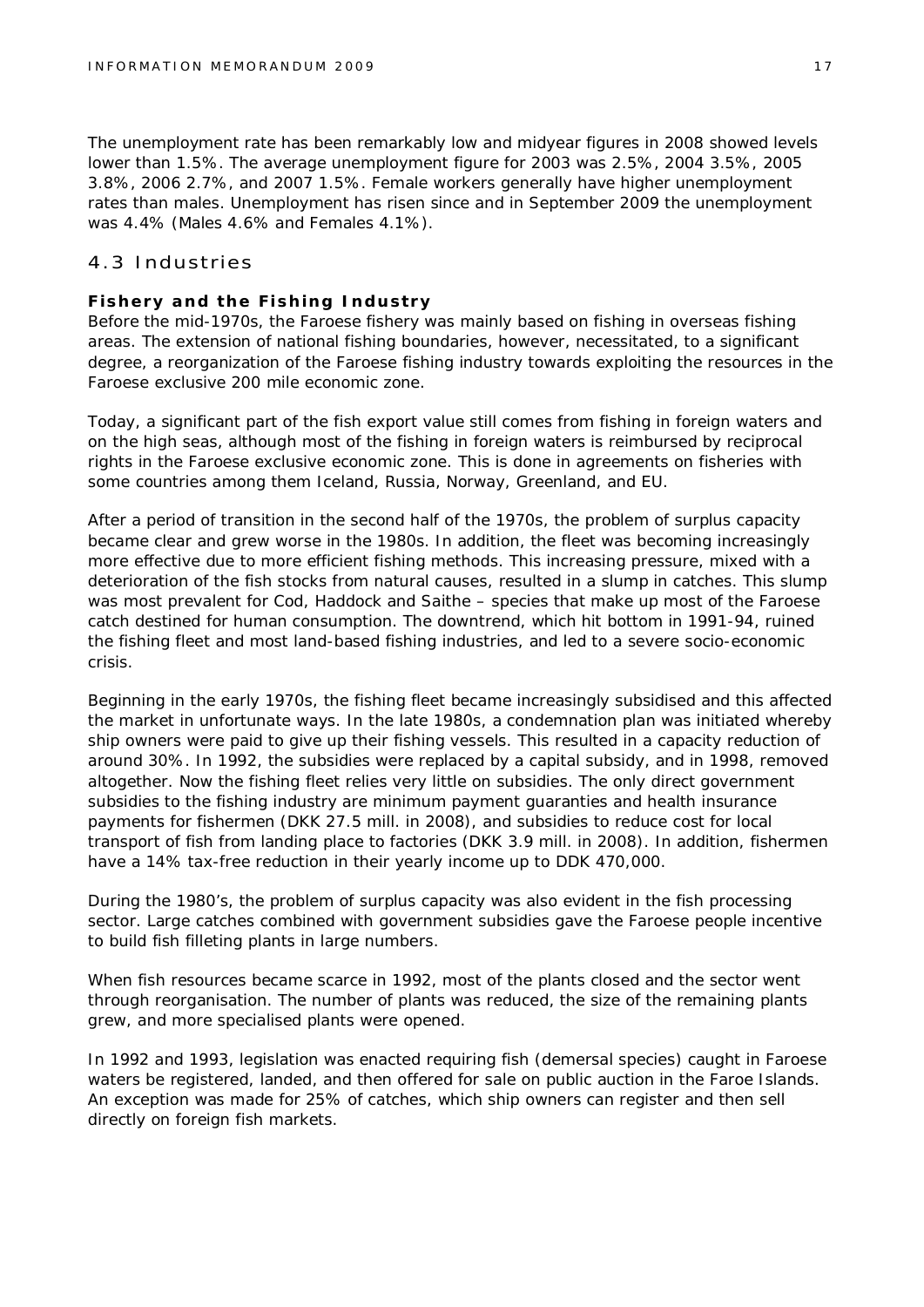Approaching the mid-1990s, the cod stock was in better shape than previously estimated, and Cod and Haddock catches increased gradually from 1993 to 1997. The export value, however, did not increase in an equivalent manner because a large portion of the export was unprocessed fish. Over a five-year period, this changed partly because of more local processing, but more specifically because of a general increase in world market prices of fish products.

The export value of fish products peaked in 2001 with DKK 4.2 billion. In 2003-2004, the prices were lower again, but the total catch was one of the best ever. Prices were rising in 2005 and 2006, but were lower again in 2007. Good catches in 2007 compensated for the fall in price and export value increased with 4% compared to the year before. The general increase in prices and the overall growth in the catch within the Faroese exclusive economic zone have resulted in an elevation of the export value. From 2000 to 2008 the export value of fish products has been comparatively high and stable.

The value of the fish export from January to September 2009 fell about 3% compared to same period in 2008. This is caused by a significant fall in the prices on products from some of the demersal species, while there has been a more than 65% cut in the value of products from pelagic species due to large reduction in quotas. However, the value of products from farmed fish has increased by DKK 289 mill or 42% from January to September 2009 compared to same period the year before.

Fish prices have generally been low in 2009. Prices on cod and haddock landed fresh in the Faroe Islands on average did fell about 40% and 30% respectively the first nine months of 2009, compared to the same period of 2008. Although, there have been a rise in the prices the latest few months. Saithe prices have been more stable, but slightly higher in 2009 than in 2008.

Statistically, total catches by Faroese ships increased from 1993 to 2002, but there were differences among various species.

Since the 1950s, the total yearly wet fish catch in Faroese waters has been about 100,000 tonnes, and since the mid-1970s, most years have been more than 100,000 tonnes. (Mean value 112.000 tonnes, standard deviation 20.000 tonnes) The most important wet fish species in recent years have been Saithe, Cod, Haddock, and Greater Silver Smelt. The catch of these species is done mainly by smaller fishing boats, long-line vessels, and pair trawlers.

The pelagic fishery arose in the mid-1960s and has increased since. From 1995 the most important pelagic species have been Blue Whiting, Herring, Capelin, and Mackerel. These species are caught mainly by high capacity, pelagic trawlers, and purse seiners.

Other species fished by Faroese ships are prawns and shellfish.

In 2008, the total Faroese catch was 521,306 tonnes (2007: 582,000 tonnes). 181,788 tonnes (2007: 231,000 tonnes) or 35% (2007: 40%) were fished in Faroese fishing areas. Of the total catches, wet fish accounted for about 112,000 tonnes (2007:131,000 tonnes), which were mainly fished in Faroese waters. Of the total Cod catches in 2008, however, nearly 65% were fished in foreign fishing areas like the Barents Sea and East Greenland. This is mainly caused by a significant fall in the catches of Cod in Faroese water over the last 3 years. Most of the Cod fished in foreign waters is caught by big filleting trawlers.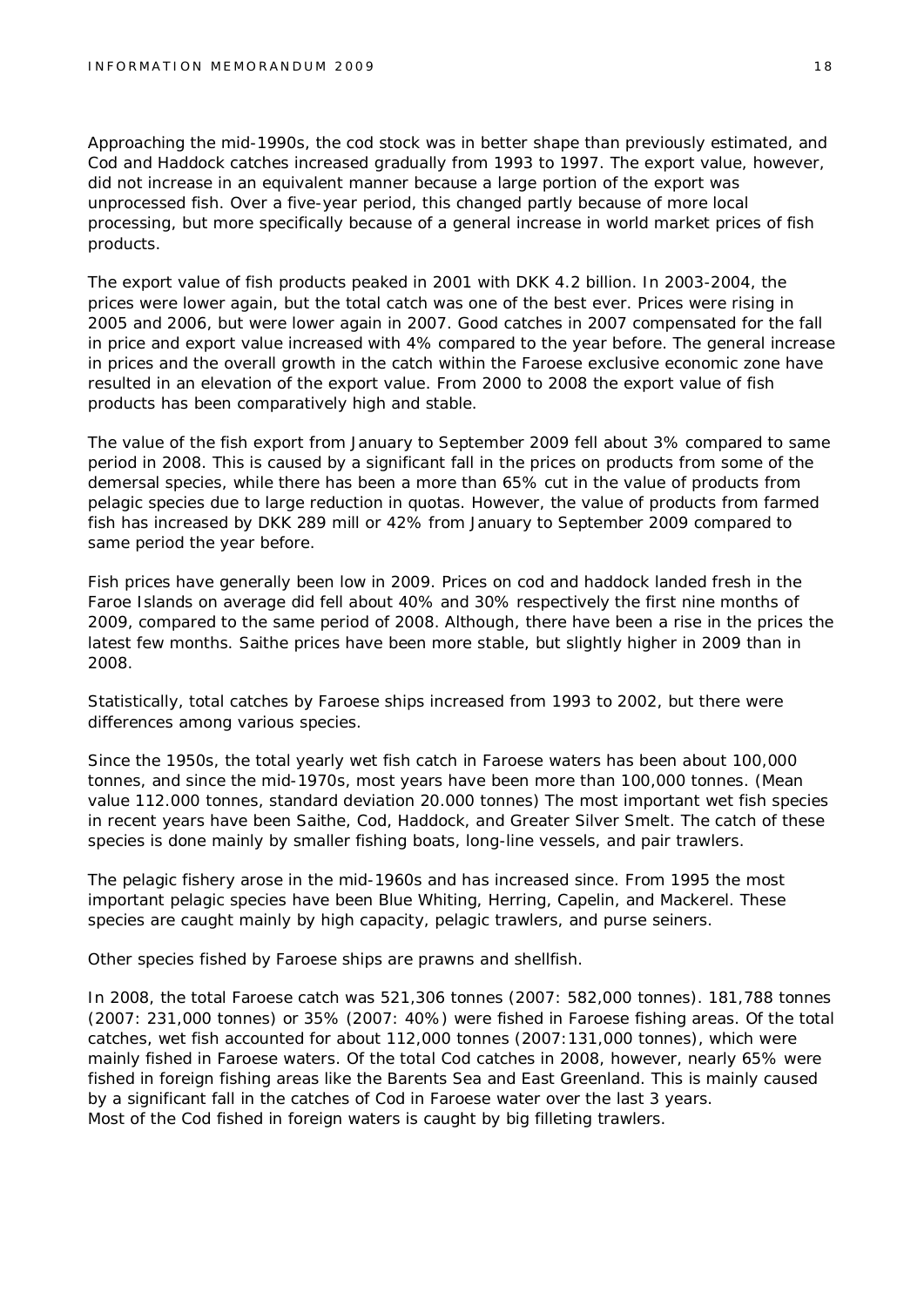A recent report on the business results in the fishery sector clearly shows, that there have been changes in the period between 2004 and 2008. From 2004 to 2006 fishery was a prosperous business, while the business was in decline in 2007 and 2008. The whole of the fishing fleet had negative results of operations in 2008, and it is expected, that the situation will remain about the same in 2009. Prices were low in 2008 and there was a significant fall in both catch volume and value.

Catch volume fell with 10,4% in 2008 compared with 2007. Significant decrease was in the Blue Whiting, Capelin, Haddock, and Saith catch, although the Horse Mackerel and Herring catch did increase. The 26% fall in catches of Blue whiting in 2008 compared to 2007 stems form large reductions in fishing quotas.

In most of the companies in the fishery business owner equity remains almost unchanged, but liabilities have increased with more than 50% in the last 5 years and mortgage dept even more.<sup>7</sup>

From January to October 2009, the wet fish catch landings from Faroese waters dropped by 2% compared to same period in 2008. The difference in catch value was 18% or DKK 137 million lower in 2009 compared to the same period the previous year.

#### *On-land fish industry*

After the economic crisis in 1992, the on-land fish industry went through a reconstruction, and the number of plants was reduced to fewer, bigger, or more specialised plants. The filleting factories are producing a range of fresh, iced, and frozen products to the retail and food service markets. About 30% of the total fish export value in 2008 was fresh, frozen, or salted fillets: DKK 420 million Cod fillets (8,289 tonnes), DKK 77 million Haddock fillets (2,511 tonnes), and DKK 427 million Saithe fillets (21,000 tonnes) and other species DKK 157 million (5,695 tonnes). The fish fillet plants are dependent on a stable supply of raw material. This has led to vertical integration of some plants and ships. Other smaller factories produce more specialised fish products.

In the last four years the on-land fish industry has had difficulties to make profit. The supply of raw materials has gone down by about 19% since 2005, production costs have risen and so has dept. Most of the factories also have liquidity problems.<sup>8</sup>

The export of fried fishmeal and fish feed produced from pelagic species was about 30,000 tonnes (2007: 57,000 tonnes) in 2008. The export value was DKK 165 million (2007: DKK 422 million), which is 4.5% (2007: 10%) of the total export value of fish products. From January to September 2009 the export of fried fishmeal and fish feed produced from pelagic species was about 6,000 tonnes (2008: 28,000 tonnes).

#### *Fishery Management*

The Ministry of Fisheries is responsible for the management of all fisheries in Faroese waters and fisheries by Faroese vessels in other waters.

Quotas (TAC) were introduced in the Commercial Fisheries Act of 1994<sup>9</sup>, but by June 1996 the quotas were replaced by a new system of "Fishing Days". The amended legislation from 1994

<sup>&</sup>lt;sup>7</sup> NOTA: Roknskapargreining av fiskiflotanum 2004 til 2008. Tórshavn, 2009

<sup>&</sup>lt;sup>8</sup> NOTA: Roknskapargreining av flakavirkjum 2004 til 2008. Tórshavn, 2009.

 $9$  LI 28, 10 March 1994 with later amendments.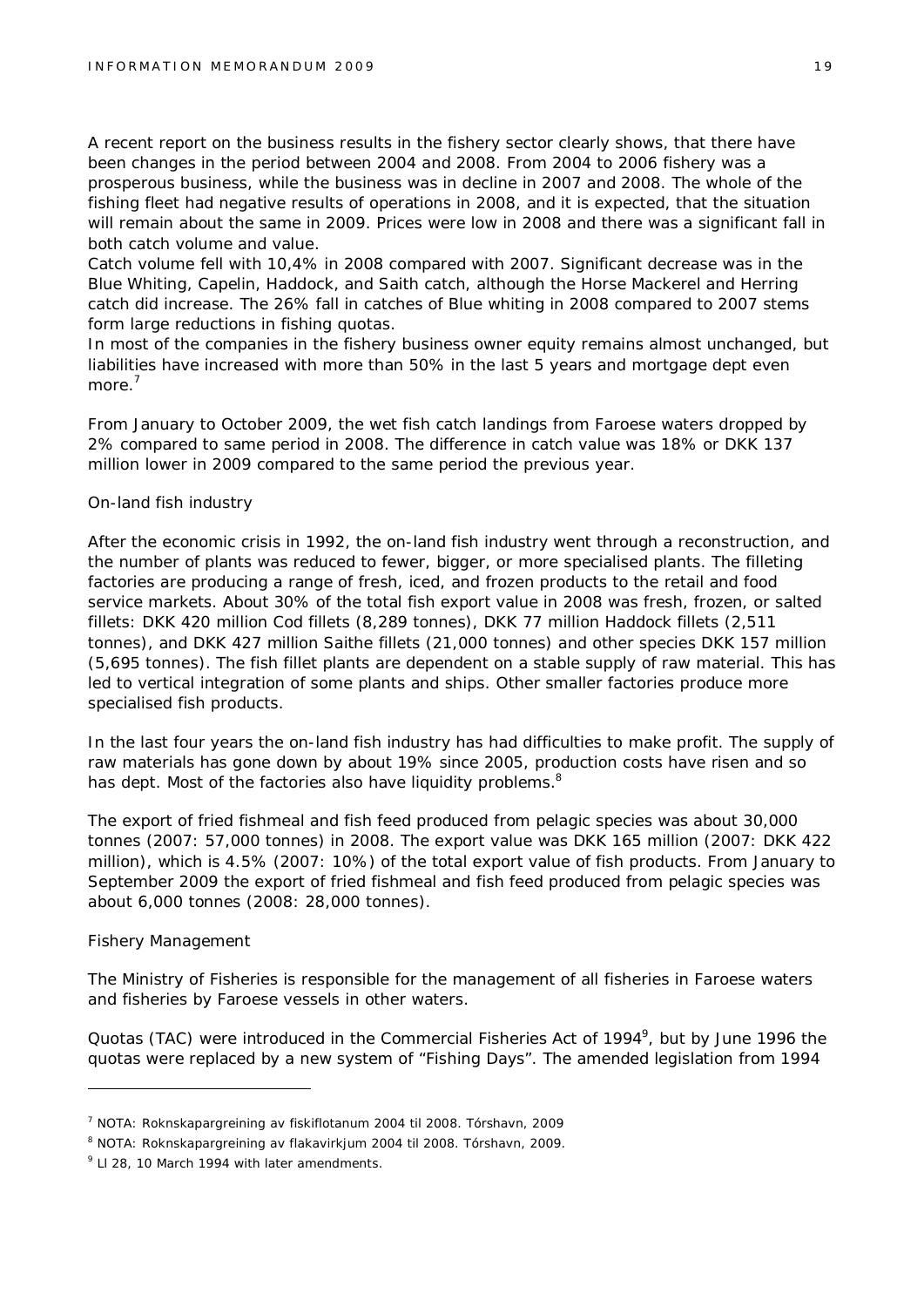covers vessel and fishing licences, area closures, gear and data requirements, and other technical regulations for commercial fisheries. Fishing vessels under the Faroese flag must be at least 2/3 owned by persons or companies domiciled in the Faroe Islands.

The Fishing Days system focuses on viability, and takes into account the differences in fishing gear and vessel size. The number of fishing days in a fishing year (commencing on 1 September) is set by legislation passed in the parliament. The Proposal for Parliamentary Resolution is prepared by The Minister of Fisheries on the recommendation of an advisory board comprised of representatives familiar with the industry. The Minister also takes into account the recommendation, which comes from the Faroese Fisheries Laboratory, based on estimates of the fish stocks and the level of fishing effort.

Each ship within each group gets a certain number of active fishing days and those fishing days are partly tradable. Therefore, the TAC Quota is used as a guideline instead of enforcing an exact amount.

The advantages of a Fishing Days system to a strict quota system are that vessels can take their entire catch ashore. Some disadvantages are that the system is not efficient in protecting specific species, and that it does not compensate for technological improvements. For these reasons, it is necessary to adapt the number of fishing days as the Faroese fleets' catching capability increases.

Although there has been significant restructuring within the fishing industry, there are still too many Faroese fishing vessels. Other ways to indirectly reduce the fishing capacity and diversify the fishing industry are limiting the number of fishing days and encouraging the fishing of other species.

The Faroese fishing fleet catches many species of fish. Restrictions are enforced by limiting or banning fishing in specific areas or during specific times. This is especially useful during spawning and to protect juvenile fish stocks.

Since 2007-08 the number of fishing days has been reduced 10% through recommendations from the Faroese Fisheries Laboratory and ICES. These recommendations were made to significantly reduce catch capacity.

However, the total catch in Faroese territory for the most important species has varied through the years as shown in the diagram below. This variation is mainly related to changes in stock size, which may come from both natural causes and overfishing.

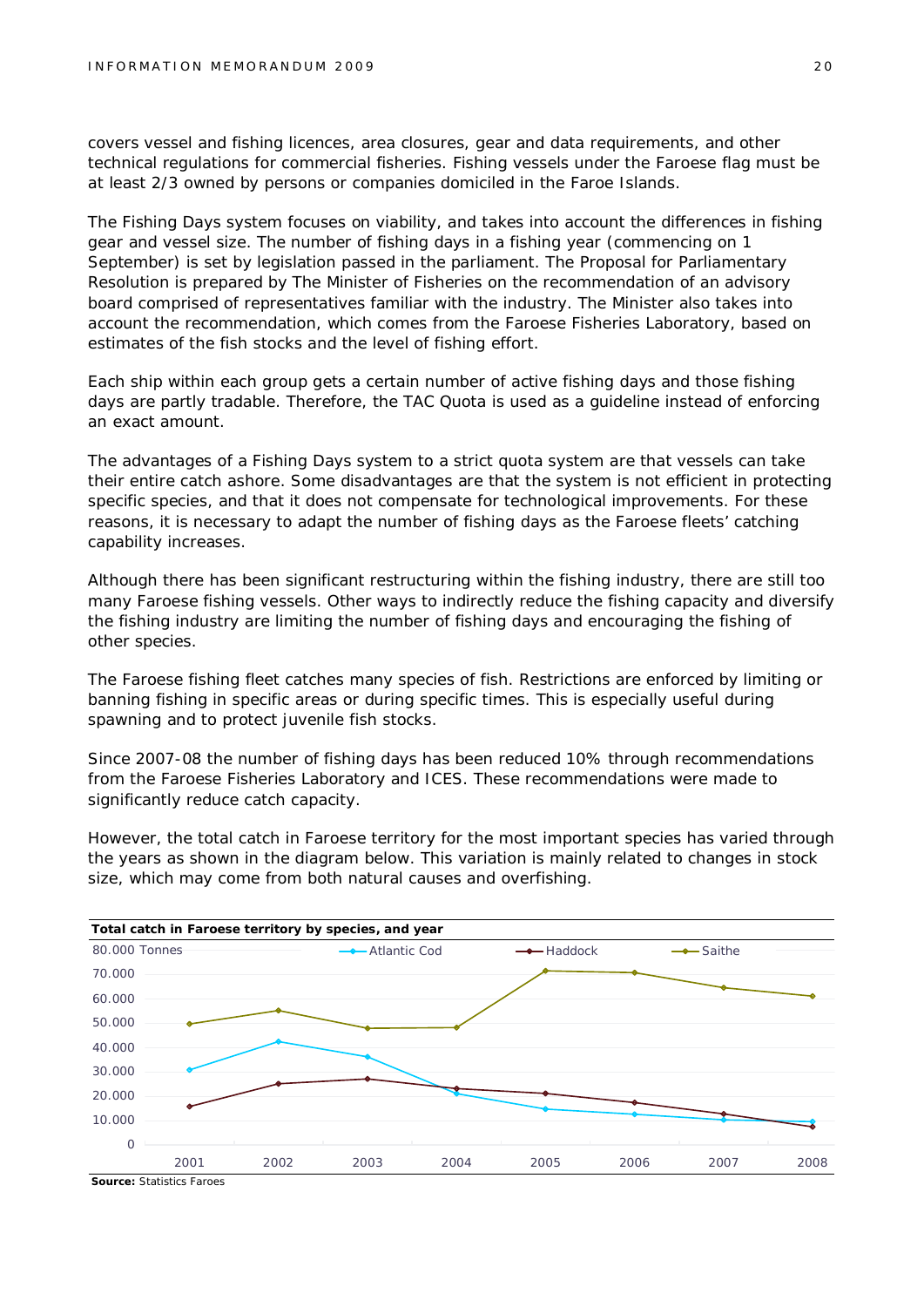Faroese fisheries in foreign and international waters are regulated through bi-lateral and multilateral agreements.

#### **Aquaculture**

The fish farming industry<sup>10</sup> is relatively new in the Faroe Islands. It started in the early 1980s and has since emerged into the second largest export industry in the Faroese economy.

In the early 1990s, the industry was in distress, and through a series of mergers and acquisitions, the number of licenses went from 60 to about 15. Vertical integration took place and now companies own most aspects of production, from the handling of smolt to processing the final product. This comprehensive approach has allowed for larger permits and better planning for production, environment impact, and profit increase. The boom in the industry has also attracted direct foreign investment.

The industry experienced a record harvest in 2003. Production was around 62,000 tonnes with the export value at DKK 964 million. This amount corresponds to 25.8% of total export.

After a period of high growth and volatile prices, the industry ran into major problems with infectious salmon anaemia (ISA), and expectations were greatly reduced. Thus, the record harvest was a result of selling out the stock.

The harvest in 2004 was much less than previous years – around 37,000 tonnes. The harvest took a new plunge in 2005 and 2006 with 19,000 and 16,000 tonnes respectively. The fish farming industry has since rebounded and is experiencing a more positive development stage. The industry seems to have successfully fought the fish disease plague and production is growing. The harvest in 2007 was 25,000 tonnes and in 2008 around 38,000 tonnes.

The fish farming industry conducts research to improve quality and production efficiency. There is also ongoing research in the farming of other species of fish, mainly Cod and Halibut, but to date, these endeavours have not proven commercially viable.

In 2008, the industry exported 37,000 tonnes (2007: 21,000 tonnes) of salmon and trout products. Export prices were low in 2007 and 2008 compared to 2006, but the export value was higher, DKK 955 million (2007: DKK 589 million) or 25% of the total export value of fish products. Export quantity is expected to increase even more in 2009.

Compensation of employees in the aquaculture industry was DKK 153 million in 2008, which is more than 30% higher than the previous year. The growth continues and in January to October 2009 compensation of employees in the aquaculture industry is 13% higher compared to the same period in 2008.

#### **Whaling**

The pilot whale still contributes to the meat supply in the Faroe Islands. In 2007 the total catch was just under 400 tonnes or about 9 kg per person. In recent years, catches have varied from zero (e.g. 2008) to 900 tonnes.

<sup>&</sup>lt;sup>10</sup> Farming of salmon and trout.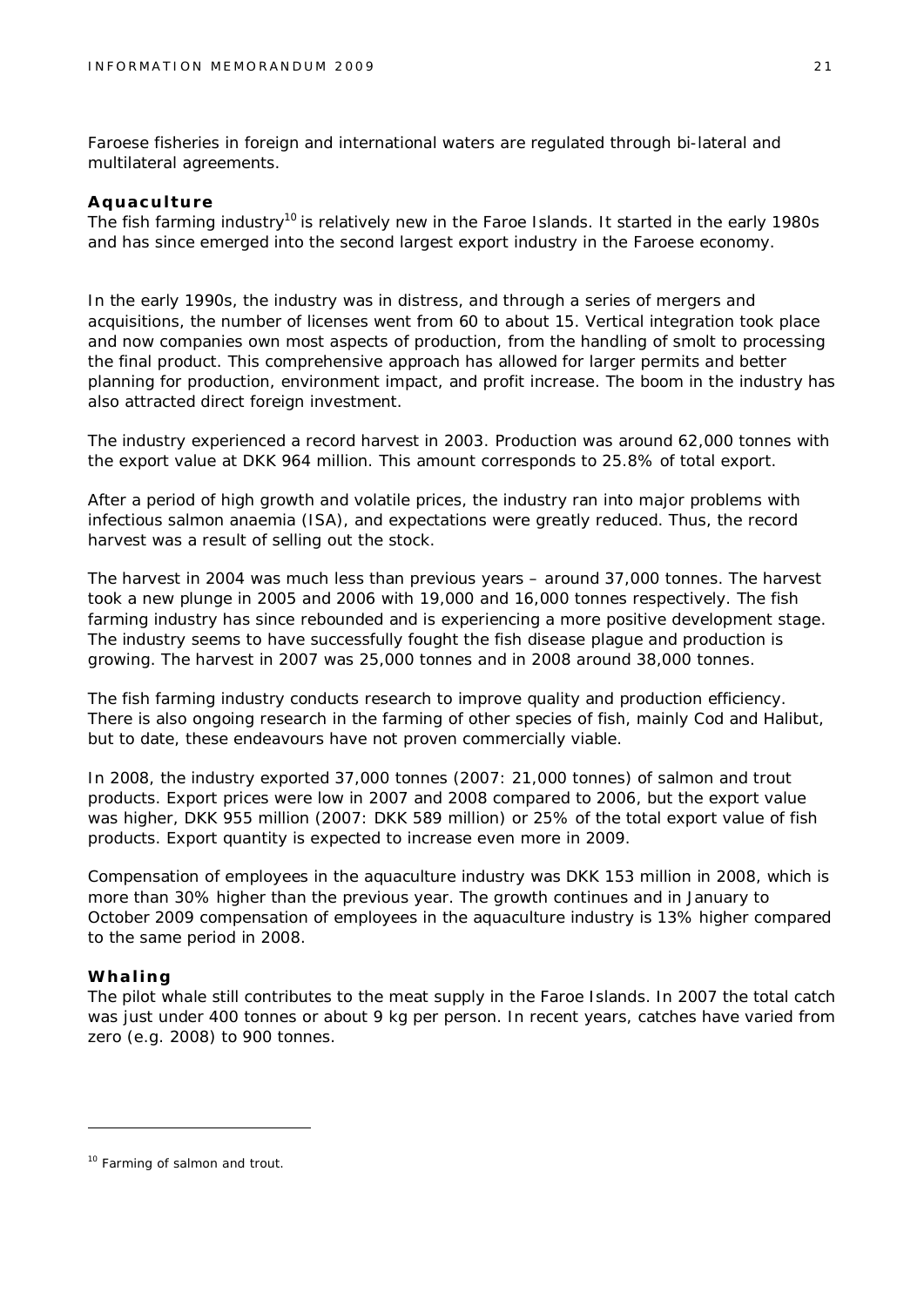Although these catches are culturally and economically significant to the Faroese, the annual catch is only about 0.1% of the total North Atlantic stock. This figure maintains a sustainable growth/catch balance. Therefore, the Faroese catch poses no threat to the pilot whale stocks.

#### **Agriculture**

Farming in the Faroe Islands is not a major sector of trade. Only about 1% of GDP in factor prices is derived from farming. The over 7 million litres of milk produced in 2008 meets the domestic demand. The production has been relatively stable during the last four years. The domestic production of other dairy products is open to competition from abroad, yet about 75% of the home market is supplied by domestically produced products. The yearly production of mutton is approximately 1,000 tonnes, which corresponds to about 75% of the total demand. The production of beef and beef products amounted to only around 65 tonnes in 2008. This is just a small percentage of the total consumption. Meat imports remain at a comparatively high level. In 2007, import of meat was 2,545 tonnes.

#### **Construction**

The construction industry in the Faroe Islands has had a significant impact on the economy. Most Faroese homes are spacious and the people of the Faroe Islands have generally high private housing standards.

Both private and public construction has been booming lately and compensation of employees was high in 2007 and 2008. However, construction activity has slowed down in the wake of the recent financial and economic crisis, and it has been difficult to finance construction projects and the building of new private houses.

From January to October 2009 compensation of employees in the construction industry was 17% lower compared to the same period in 2008.

Construction activity is low at the moment, but expected increase in public investments and some major private infrastructure project plans will likely be followed by higher activity in near future.

**Transport & Communication**

#### *Internal*

The transportation infrastructure in the Faroe Islands is good. Road connections now link all villages on each island and also between some of the islands.

In December 2002, the first sub-sea tunnel in the Faroe Islands was opened between Vágar and Streymoy. This is the first partially user-financed investment of its kind in the Faroe Islands. A second sub-sea tunnel between Borðoy and Eysturoy opened in May 2006. Both passenger and cargo transport is provided daily to all but two of the inhabited islands and most villages. Ferries and helicopter services are available to the islands that are not directly linked to the road system, and bus service is the most common form of transport for all other areas. The public transport company, Strandfaraskip Landsins, maintains most of these routes, while numerous private companies offer passenger and cargo services by request.

In the beginning of January 2009, there were 20,293 registered private cars, which reflects 416 per 1,000 inhabitants.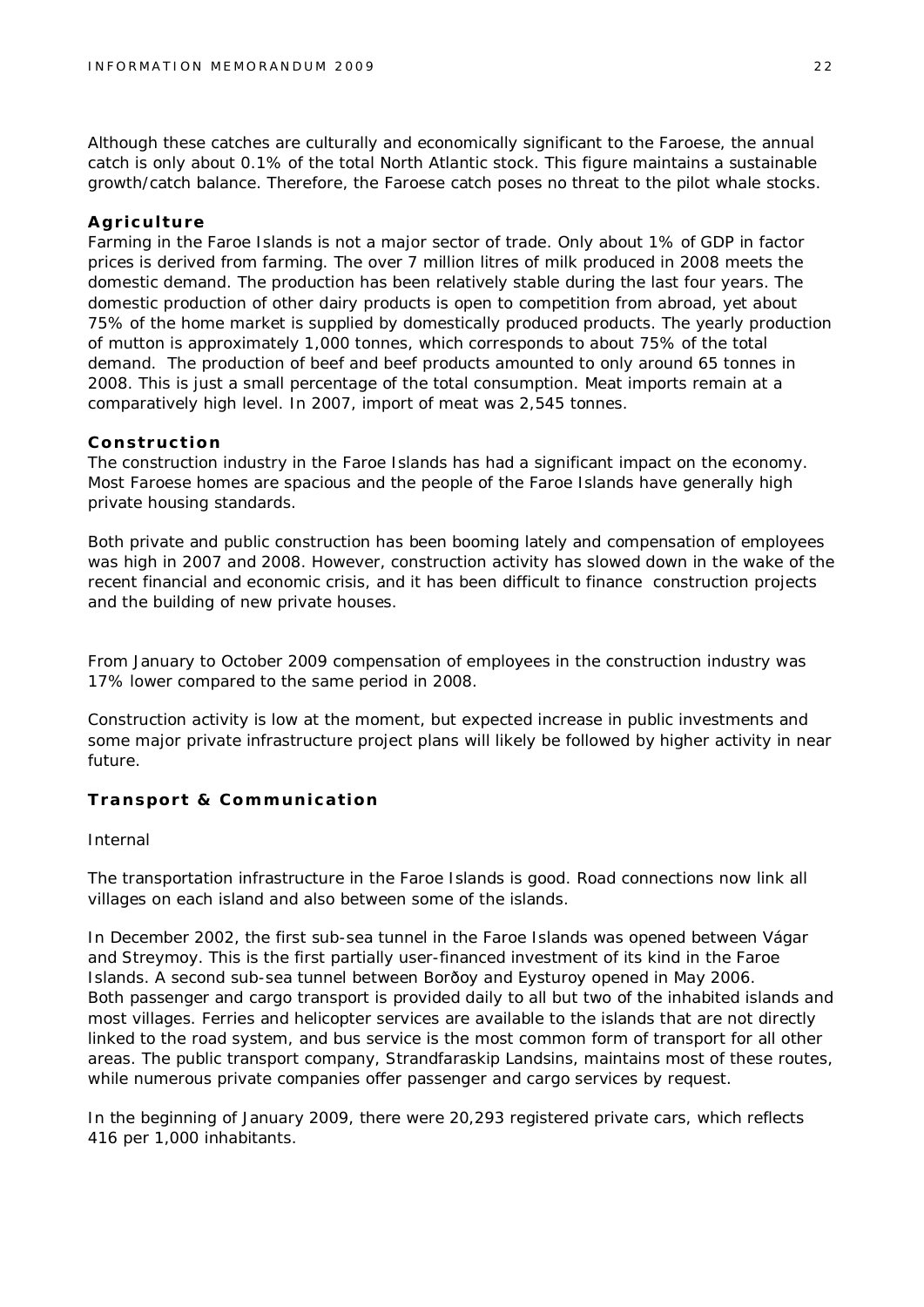#### *External*

The national airline carrier of the Faroe Islands, Atlantic Airways, is currently the only operator offering routes to and from the Faroe Islands. Depending on the season, there are several daily flights to Denmark (Copenhagen and Billund). Atlantic Airways also flies twice a week to Reykjavík and in the summer season twice a week to London.

In 2008, 222,000 passengers travelled through Vágar Airport, which is 2.2% more than in 2007. From January to November 2009 the number of air travellers through Vagar Airport was 8,4% less than the same period the previous year.

On 1 May 2007, the Vagar Airport was taken over from the Danish Authorities by a Faroese public limited company. A building project budgeted at DKK 365 million will offer better transit facilities, and the runway will be extended to 1.6 or 1.8 km. The project is financed by the decapitalisation of the Investment Fund (Íleggingargrunninum) with a corresponding amount.

The ferry Norröna is a combined cruise/cargo ship that can carry roughly 1,500 passengers and 800 cars. The ship offers weekly service to Seydisfjørður in Iceland and Esbjerg and Hanstholm in Denmark. Nearly 65,000 passengers travelled to and from the Faroe Islands by sea in 2008.

Icelandic and Faroese freight companies provide cargo carriage to and from the Faroe Islands. The most important routes are to Denmark, Iceland, Scotland, Norway, and Sweden.

#### *Telecommunication*

In 2007 there were about 20,100 fixed network telephone subscriptions. The number has been falling for some years now. Two telephone companies Faroese Telecom and Vodaphone have 80% and 20% market share respectively.

Mobile telephone subscriptions were 54,860 (half of these were pre-paid cards subscriptions). In the mobile telephone market Faroese Telecom has 65% and Vodaphone 35% of the market share. The use of mobile technology has increased significantly in recent years. The Faroese mobile phone users also sent about 20 million text messages (SMS) in 2008.

Broadband coverage is high with 14,878 subscribers in 2008 or about 30 subscribers per 100 inhabitants. Also the use of internet generated long distance calling programs, VOIP, has increased.<sup>11</sup>

In 2008 there were about 16,000 cable television subscribers. 56% of the subscriptions were from the Faroese cable television company Televarpið, owned by Faroese Telecom Ltd. The rest were from cable television companies outside the Faroe Islands.

Viewers and listeners of television and radio by the Faroese Broadcast Company (Kringvarp Føroya) are required to pay a license fee if they have got a receiving set. Apart from the public radio there are two private radio stations operating in the Faroe Islands.

<sup>&</sup>lt;sup>11</sup> Source: Postal and Telecom Surveillance Authority <http://www.fse.fo/>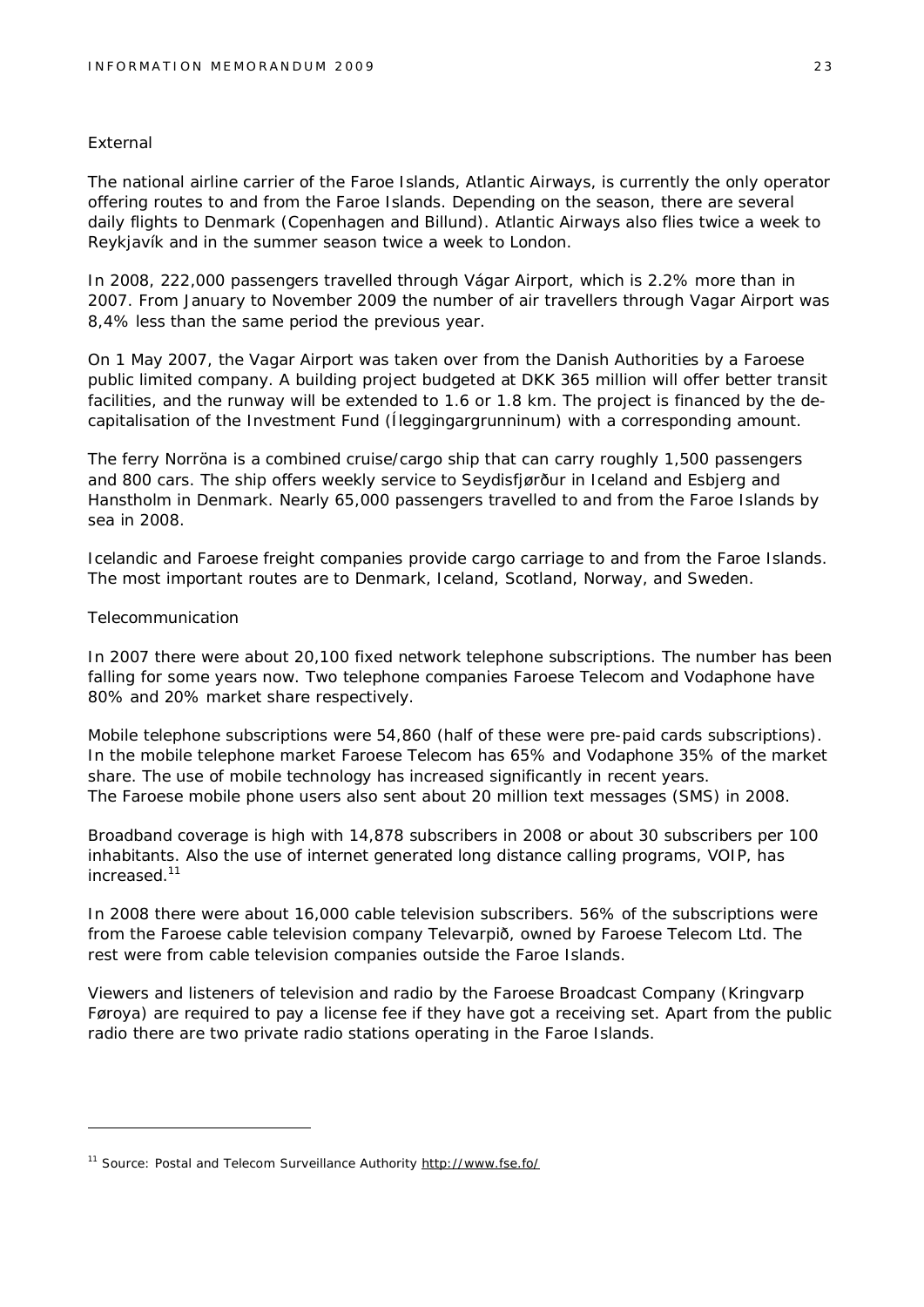#### **Tourism**

For many years, efforts have been made to develop the tourism industry as a diversification for the Faroese economy. Information offices are located around the islands and efforts have been made to support and co-ordinate the progress of the industry and develop tourism policy.

The first task was to market the Faroe Islands as a tourist destination. At the same time, the industry had to build up a domestic network designed to provide service-based tourism. There still remains a need to further develop products and services.

About 116,000 tourist accommodations or stays were registered in the Faroe Islands in 2006. About 75% of the total accommodations were foreign visitors, mostly from Scandinavian countries. From 2005 to 2006, the number of overnight visitors from foreign countries increased by about 19%. Also a growing number of cruise ships visit the Faroe Islands during the summer months.

Due to the lack of current statistical accounts, it is difficult to determine the economic gains from tourism. The direct income effect of the tourism industry is estimated to be between DKK 150-200 million. This figure excludes transport to and from the Faroe Islands.

Tourism is not a major industry in the Faroe Islands. However, given the progress in the tourism industry, it is anticipated that tourism will slowly become a more reliable source of income in the Faroe Islands.

#### **Oil**

On 22 December 1992, the Danish Government agreed to transfer the rights to mineral resources in the subsoil of the Faroe Islands to the Faroese Government. The initial oil exploration phase started in 1994 and since then, many firms have been exploring the subsoil.

The Act on Hydrocarbon Activities<sup>12</sup> was passed by Parliament in March 1998. This Act regulates all phases of hydrocarbon activities in Faroese territory. Some aspects of the Act include regulations for a proportion of the licence expenditure being used in the Faroe Islands. This includes recommendation on the use of Faroese manpower and the supply of goods and services by Faroese undertakings and supply bases, and stipulations on funding of training and educational measures etc. It is also stated that transport of equipment and passengers to and from offshore installations on Faroese territory shall be conducted via Faroese quay or Faroese airport.

The Hydrocarbon Taxation Act was passed by the Parliament in April 1999, and amended by an Act on special tax from March 2000<sup>13</sup>. Income tax from oil production is 27%, besides a 2% production royalty and a field based special tax of "rate-of-return"-type.

The Hydrocarbon Tax Administration  $Act^{14}$  was passed by the Parliament in February 2000. These regulations laid the final conditions for exploration and production of oil on Faroese territory.

In February 2000, the first licensing round was opened. The area offered for licensing lies offshore to the southeast of the Faroe Islands and covers approximately 14,000  $km^2$ . In August 2000, seven licenses were awarded to 12 oil companies, organised into five consortia.

<sup>12</sup> Ll 31, 16 March 1998.

<sup>13</sup> Ll 26, 21 April 1999 and Ll no. 26, 7. March 2000.

<sup>14</sup> Ll 16, 14 February 2000.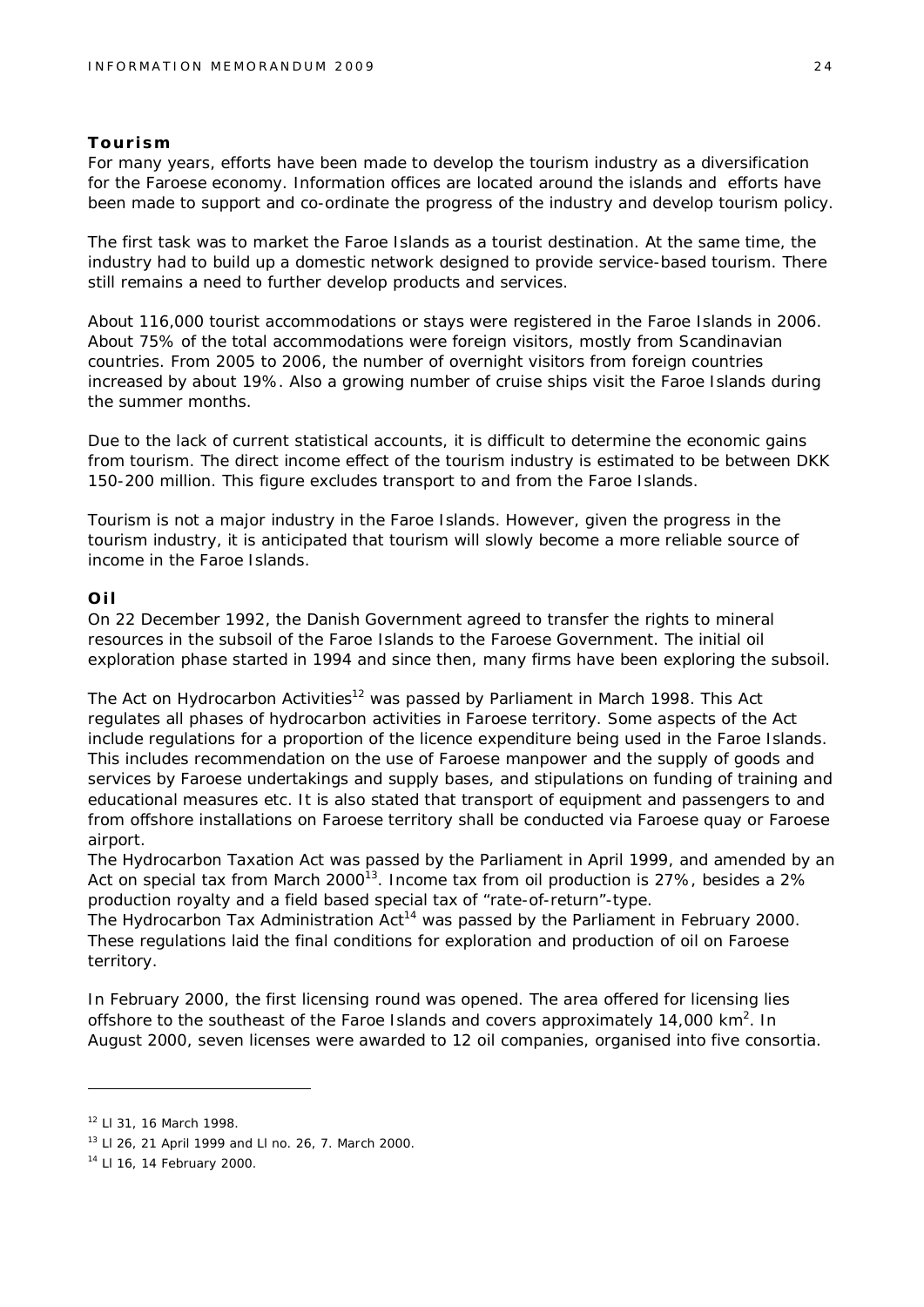To date, six exploration wells from the first round have been drilled. None encountered hydrocarbons in commercial quantities.

The third exploration well, the Marjun drilling site Licence 001, which was terminated in November 2001, did encounter oil and gas 4,246 m below the surface, but further investigations will be needed to determine if this field is commercial.

In July 2006, Statoil started the first exploration drilling in the thick layers of Basalt rock (Licence no. 006 from First Round). Drilling in the hard Basalt was not as difficult as expected. Traces of gas were found in the well. Later BP started drilling through the basaltic layers in 2007-08 (Licence no. 007 from First Round). Although, the well did not encounter hydrocarbons, the findings expanded the knowledge base about the Faroese, Basalt-covered subsurface.

The Second Licensing Round was opened 17 August 2004. Seven licenses were awarded to 8 oil companies, organised into five consortia. The Faroese oil companies, Faroe Petroleum Ltd. and Atlantic Petroleum Ltd. participated in 3 of these licences. The areas offered lie southeast and southwest of the Faroe Islands and cover approximately 19,000  $km^2$ . The objective of launching the Second Licensing Round was to continue the exploration activities that began under the First Licensing Round.

The third Licensing Round was launched in July 2008. The area offered lies to the east, to the south and to the southwest of the Faroe Islands. It covers  $38,405$  km<sup>2</sup>. Three exploration licenses were awarded.

From 2008 oil exploration and exploitation is the responsibility of the Ministry of Trade and Industry. The Faroese Earth and Energy Directorate (Jarðfeingi) is responsible for all the administrative tasks related to petroleum exploration and exploitation on the Faroe Shelf.

The oil companies as license holders have e.g. through the Sindri programme<sup>15</sup> contributed to knowledge stock relevant to the future investigation of the Faroese continental shelf.

It is also evident that oil exploration activities have made Faroese firms more aware of expectations while operating in an international business environment.

An offshore base is placed in Runavík, and helicopter transport between land and the offshore installations is performed via Vágar Airport.

So far the explorations have discovered no commercial findings, but they have proven the presence of an active hydrocarbon system in the Faroese subsurface.

The exploration related activity has not fully met the expectations as to the economic effect. Expectations have become more moderate, the exuberant talk has moderated and circumstances have normalised.

It is difficult to estimate the outlook for future activity. Oil and gas explorations in the Faroese subsoil will continue, and expectations are still kept alive.

One exploration well, operated by ENI, is planned for 2010.

<sup>&</sup>lt;sup>15</sup> The Sindri Group was officially established by the license holders on 17 August 2001 as part of the stipulated work programmes for licensees within the Faroese area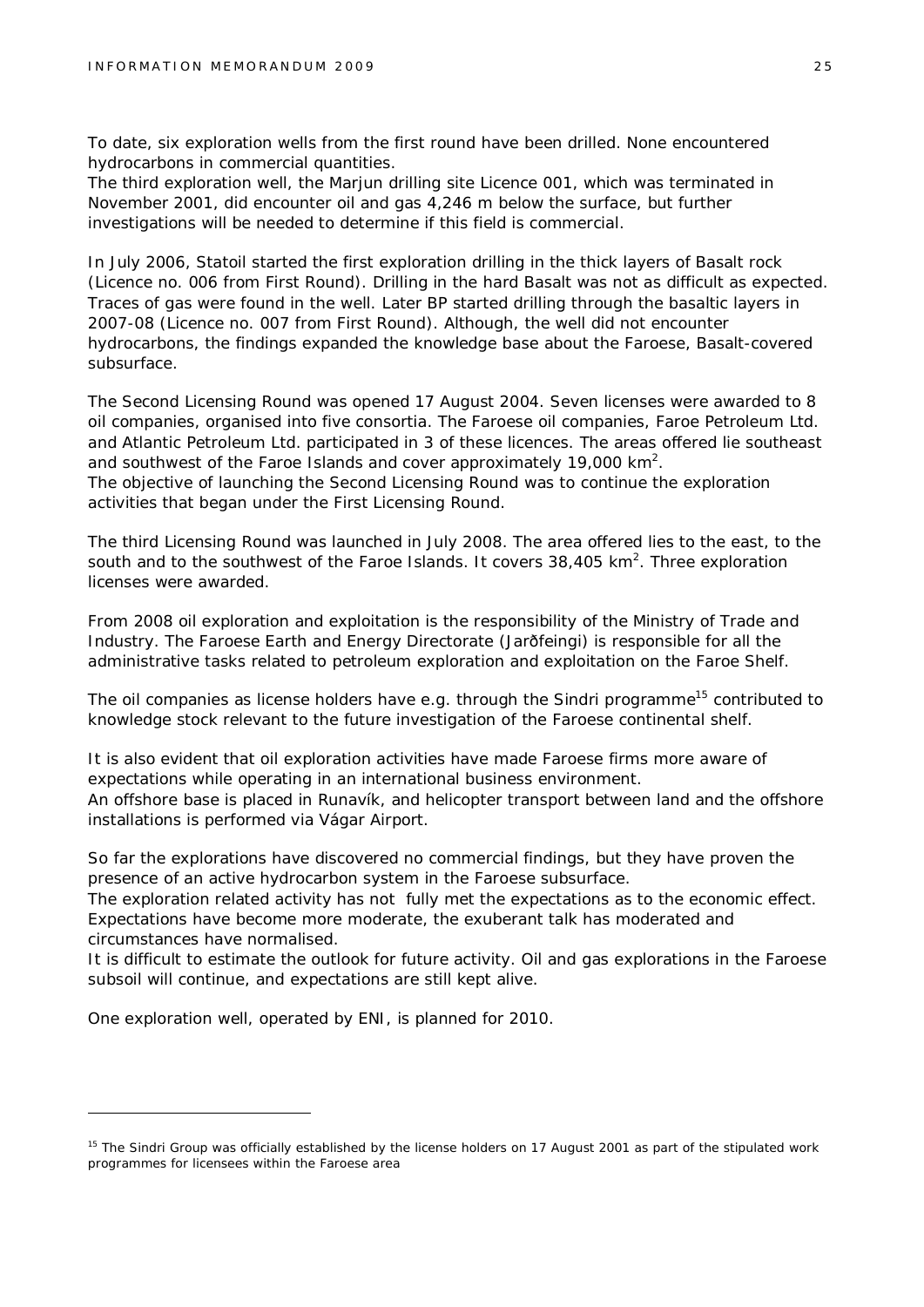#### 4.4 The Financial and Securities Market

Financial affairs (except insurance companies and mortgage-credit institutions) are a "Joint Matter" under Danish State authority and under the supervision of the Danish Financial Supervisory Authority (Finanstilsynet)<sup>16</sup>.

Four banks – Eik Banki, Føroya Banki, Norðoya Sparikassi, and Suðuroyar Sparikassi – service the financial market in the Faroe Islands.

Because of a revision in the banking law, banks and savings banks now compete on equal terms. The law affords the same conditions for Faroese financial institutions as for Danish financial institutions relative to the Danish Central Bank. This legislation thus enables the Faroese banks to participate in the international capital markets.

Savings traditionally were deposited in banks, but lately asset management and investment banking has grown in importance. Most of the banks activities are in housing funding, but enterprise financing is also an important activity.

The Faroese financial market experienced much turbulence at the beginning of 1990-ies. In 1992 and 1993, huge write-offs were demanded in bank assets. Through the Financing Fund of 1992<sup>17</sup>, the Faroese Government injected new capital into Sjóvinnubankin and Føroya Banki with loans provided by the Danish Government. Altogether, the injection amounted to about DKK 3 billion, resulting in the banks becoming publicly owned. In August 1993, it was decided that Føroya Banki and Sjóvinnubankin should merge<sup>18</sup>. The merger entered into force on 1 January 1994 and the merged bank continued under the name Føroya Banki. Today, the situation has turned around and the financial institutions are well consolidated. The economic upturn up to 2008 has largely limited losses and yielded good results on the balance sheets.

Since 2008 the international financial crisis, however, have affected the banks directly with higher financing and liquidity costs and extra costs from the Danish public bank packages. At the same time lending and deposits have not increased the latest 12 months, and the interest rate margin between loans and deposits has also increased in 2008.

Eik Banki (The Eiks Banki Group also include Eik Bank Danmark A/S) had its best profit ever in 2007, DKK 437 million from operations. One third of this was from business abroad. Eik Banki also runs the real estate company Inni Ltd.

In 2008 the business has deteriorated and the bank had DKK 353 million loss in 2008. Loss is also expected in 2009.

The formerly public-owned Føroya Banki has shown positive results, DKK 180 million in 2007 and DKK 200 million in 2008. Good results are also expected in 2009. In an attempt to move activity abroad, Føroya Banki has established Føroya Bank Ltd. in Denmark. Føroya Banki also runs the insurance company Trygd Ltd. and the real estate company Skyn Ltd. In 2007 the Government sold 2/3 of its' shares in Føroya Banki.

<sup>&</sup>lt;sup>16</sup> Act (Danish Kingdom Law Recommendation) no. 1531, 14 December 2007 for the Faroe Islands about Financial Business & Act no. 87, 10 February 2006 for the Faroe Islands about Securities Trading, etc.

<sup>&</sup>lt;sup>17</sup> The Financing Fund's board of directors consists of five members appointed by the Faroese Minister of Finance.

<sup>&</sup>lt;sup>18</sup> On 22 March 1993, Den Danske Bank exchanged the major part of its stock in Føroya Banki to the Financing Fund of 1992, in return for 30 percent of the stock in Sjóvinnubankin. A commission investigated the exchange and concluded that the Faroese Government did not have the necessary information and, therefore, had negotiated under false assumptions. In an agreement dated 10 June 1998, the Faroese Government received compensation of about DKK 1 billion.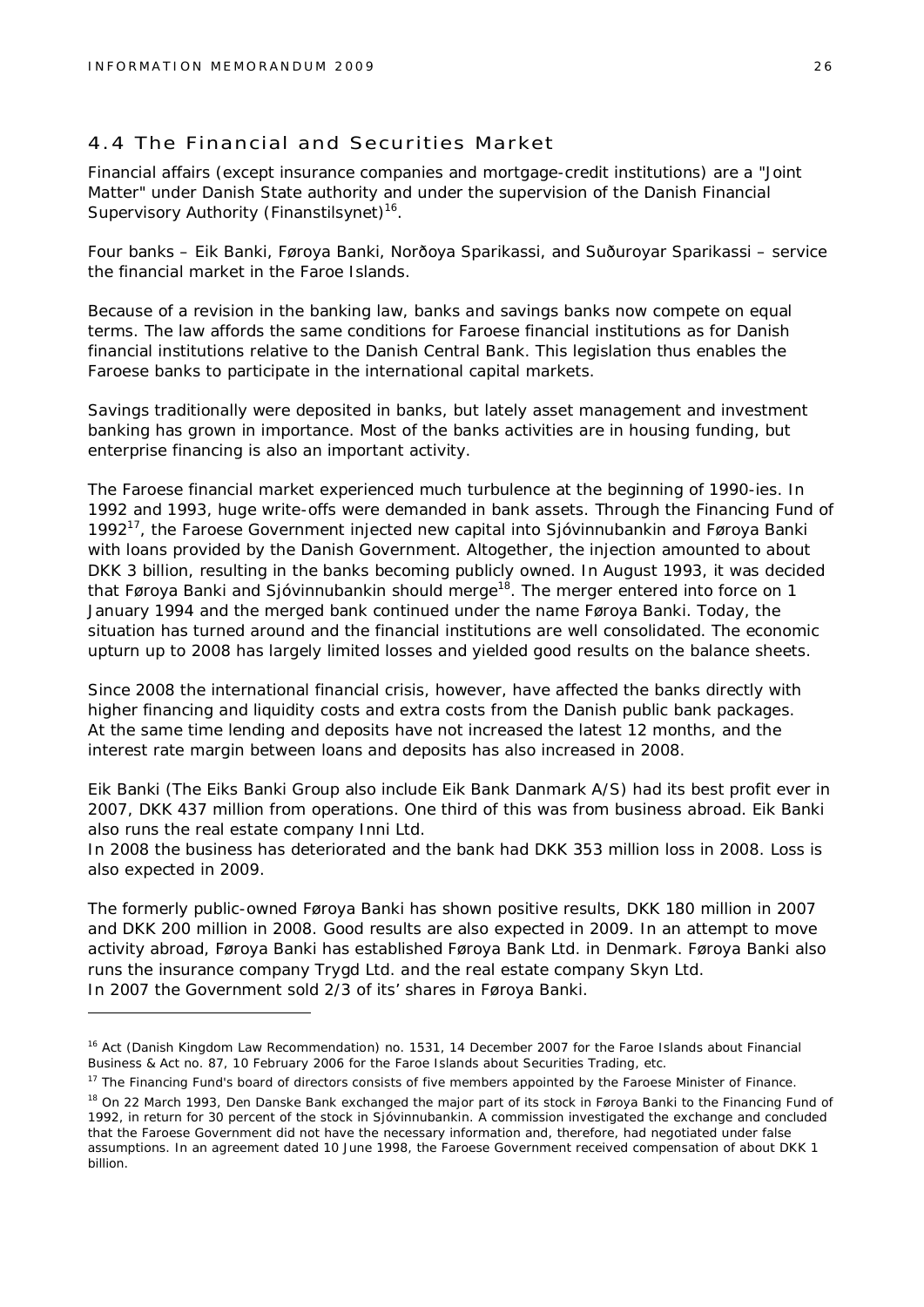In April 2009 Moody's Investors Service updated a C- bank financial strength rating ("BFSR") to Føroya Banki as well as A3 long-term and Prime-2 short-term local and foreign currency deposit ratings. The outlooks on all ratings are stable.

In August 2009 Føroya Banki entered into a cooperation with DLR Kredit A/S regarding intermediation of mortgage loans on the Faroe Islands. At the same time the Bank became a shareholder of DLR Kredit A/S. In October 2009 Føroya Banki acquired a 51% stake in the Icelandic insurance company Vörður Tryggingar hf.

Both Eik Banki and Føroya Banki are dual listed on Nasdaq OMX Nordic Exchange in Copenhagen and Iceland in 2007.

Two small banks, Norðoya Sparikassi and Suðuroyar Sparikassi, have also shown positive results, with DKK 30 million and DKK 4 million in 2007 respectively. Mainly due to problems in the local fishing industry Norðoya Sparikassi had a DKK 64 million loss in 2008, while Suðuroyðar Sparikassi had a small surplus.

In 2007 total profit in the bank sector was DKK 652 million which is the best result ever. In 2008 the total loss in the bank sector was DKK 217 million.

Various financing institutions than banks both private and public hold about a 10% share of the total financial assets and play an important role in selected areas of the financial market. The most important, apart from the Financing Fund of 1992, are the insurance companies, Føroya Realkreditstovnur (a mortgage credit institution financing ships), Húsalánsgrunnurin (a mortgage credit institution financing residential houses), and Framtak (Faroese Business Development Fund) which provides venture capital as equity and loan to Faroese companies).<sup>19</sup>

Several privately owned investment and holding companies now operate in the Faroese business environment and have made investments, bought shares, and placed venture capital in both well-established and new companies. Among these are TF Holding owned by the insurance company Tryggingarfelagið Føroyar, SET and Notio partly owned by Eik Banki and Løkir partly owned by Føroya Banki, and Royndin owned by The Life Insurance Company (Føroya Lívstrygging).

#### **Insurance**

In June 2008 a new insurance industry law<sup>20</sup> passed by the Faroese Parliament came into force. In conformity with the insurance industry law from 1997, the monopoly was abolished and a Faroese Insurance Supervisory Body was appointed. This allowed any Faroese company complying with statutory requirements to enter the insurance business on the condition that they obtain permission from the Faroese Government and the Faroese Insurance Supervisory Body.

In 1998, the company, Trygd Ltd., restarted its business as a subsidiary company of Føroya Banki in housing and car insurance and subsequently expanded into ship insurance. Trygd, and

<sup>&</sup>lt;sup>19</sup> Act (Danish Kingdom Law Recommendation) no. 87, 1113 20 September 2007 for the Faroe Islands about Commercial Foundations as amended by Ll 18 8. May 2008.

<sup>20</sup> Ll 55, 9 June 2008.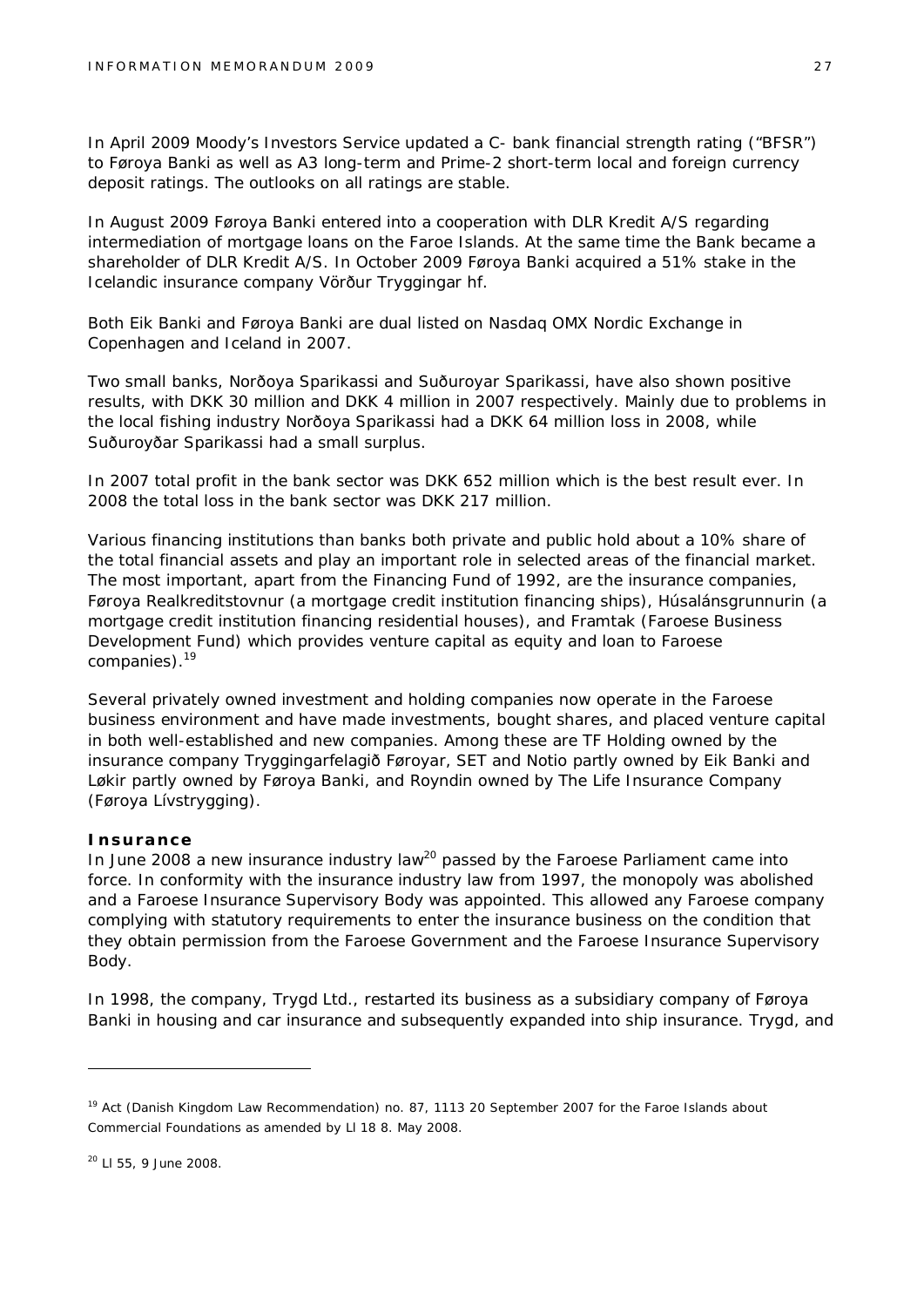the old monopoly incumbent, Tryggingarfelagið Føroyar Ltd. (established in 1940) are currently the only non-life insurance companies active in the Faroese market.

In the last years, competition has increased in the pension and life insurance market. The public owned company Føroya Lívstrygging, established in 1967, became a limited company in 2000. The Tryggingarfelagið Føroyar company TF Holding established in February 2007 a new pension and life insurance company Betri Pensjón Ltd. (in English: "Better Pension").

Like other financial institutions the insurance companies have suffered from the impact of the recent financial crisis.

#### **The Faroese Securities Market**

The Faroese Securities Market, the limited company VMF (P/F Virðisbrævamarknaður Føroya), which was founded in 2000 in cooperation with the Iceland Stock Exchange<sup>21</sup>, had its first three bond-listings in 2003. The Faroese Government bonds expiring in 2008, 2010 and 2018 were listed on the market, when the Government decided to refinance the DKK 3,074 million debt with the Danish State.

In June 2005, the first company (Atlantic Petroleum) was listed on the VMF market on ICEX (later NASDAQ OMX Iceland hf).

The newly established Faroese Securities Market, organised so Faroese companies are listed on the Icelandic stock exchange, will afford domestic issuers easier access to capital for both existing and future initiatives. This is of great importance for Faroese companies desiring to expand within the Faroe Islands or abroad. Capital intensive, innovative, and avant-garde industries and businesses benefit from having access to a localised securities market. Such a market will enable investors to safely invest in Faroese companies. With pension savings expected to increase considerably in the coming years, the lack of a securities market would mean this capital would be exported abroad, and would not be available to support Faroese industry.

The securities market is also a tool to not only assist in the privatisation of the publicly owned companies, but also give ordinary people a better understanding of how business works. Thus, a securities market is anticipated to generate greater potential for growth than if no exchange were available.

Four companies are now listed on VMF: Eik Banki, Føroya Banki, Atlantic Petroleum, and Atlantic Airways. These companies are all listed on NASDAQ OMX Iceland hf. and dual listed on NASDAQ OMX Copenhagen A/S.

#### **Currency**

The currency of the Faroe Islands is the Faroese króna, and is issued by the Danish National Bank. The Danish National Bank considers the Faroese króna to be a "special version" of the Danish krone and unique, Faroese bank notes are in circulation in the Faroe Islands. The Faroese currency is pegged to the Danish krone by the *de jure* Faroese currency board. Thus, the basis of the Faroese króna is an equal amount of Danish kroner deposited in an account in the Danish National Bank. Although the bank notes used in the Faroe Islands are Faroese, the

 $21$  On 30 March 2004, the Iceland Stock Exchange, now a part of OMX Nordic Exchange, and the Faroese Securities Market (Virðisbrævamarknaður Føroya P/F) entered into an agreement relating to the listing of Faroese securities on ICEX and the facilitation of trading of Faroese securities.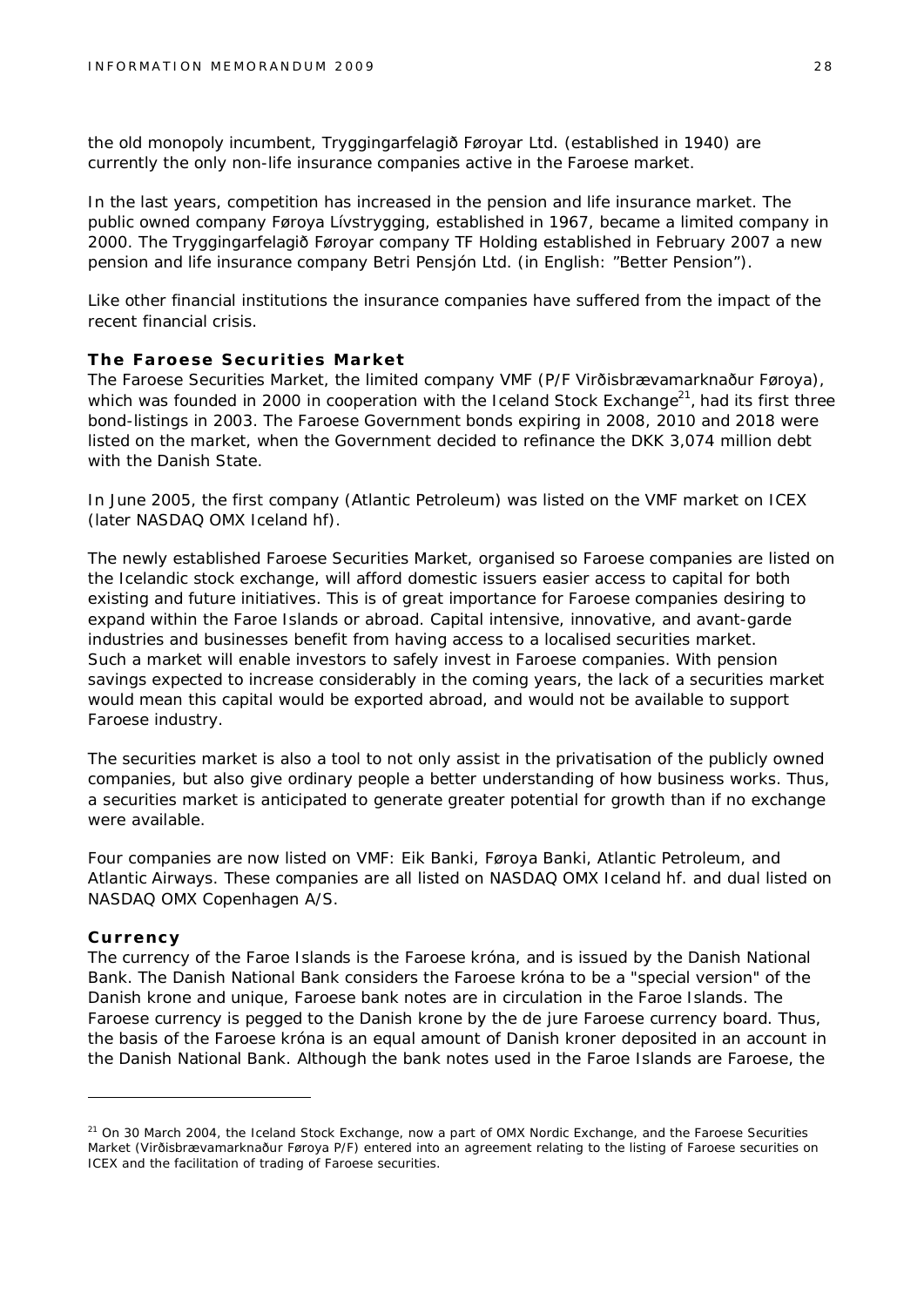coins are the same as those in circulation in the remainder of the Danish Kingdom. Faroese and Danish bank notes are fungible in the Faroe Islands. The Danish National Bank is the lender of last resort and all local Faroese accounts are denominated in Danish kroner.

A new series of Faroese bank notes have been issued. A new 50-króna note was issued in the summer of 2001, followed by a 100-króna note in early 2003 and a 200-króna note in early 2004. The rest of the series, 500 and 1,000-króna notes, were issued in 2004 and 2005.

With regard to the future of Faroese currency, the Danish people rejected the Euro in a referendum in 2001. The Faroese did not participate in this referendum. This essentially preserved the status quo for the time being.

#### 4.5 Labour Market

In general, the Faroese labour market is characterised by a relatively large workforce in the fishing sector and the public sector. Unskilled and skilled workers work 40 hours per week, according to agreement. Public employees and office staff work 37-38 hours per week. The Holiday Law grants five weeks of paid annual leave. Salaried staff receives a holiday allowance of 1.5% of their annual wages in addition to their base salary, while hourly paid workers receive a 12% holiday allowance for every hour worked.

In August 2009 there were about 25,000 employees (2008: 25,992) in private and public businesses, 51% males and 49% females. According to a labour survey covering the age group 15-74 years from November 2008, 84% of the male employed and 52% of the female employed are full time employed (35 or more hours weekly).

The Faroese workforce is paid according to different wage systems. Fishermen are paid with a share of the catch value. Others have wage systems stated in the collective agreements between employees and the employers' organisations.

Usually wage negotiations are held every other year and almost all unskilled workers, public employees, and shop assistants have their wages adjusted according to negotiated settlements. For skilled labourers and people working in the service trades, the settlements are regarded as guidelines. Lately, there is growing interest in negotiating longer wage agreements. Several recent agreements have been for more then two years.

In general workers, office workers, and public employee wages only increased moderately in 2005 and 2006, between 1 and 2%. Unskilled workers agreed upon their wages in 2007 with an agreement for the period 1 May 2007 to 1 May 2010. According to this agreement wages in this period will increase 9.7% including the payments to the workers pension fund.

The main public sector agreement period is from October 2006 to October 2010. According to this agreement wages in the period will increase 10% including payment to the employees' pension fund.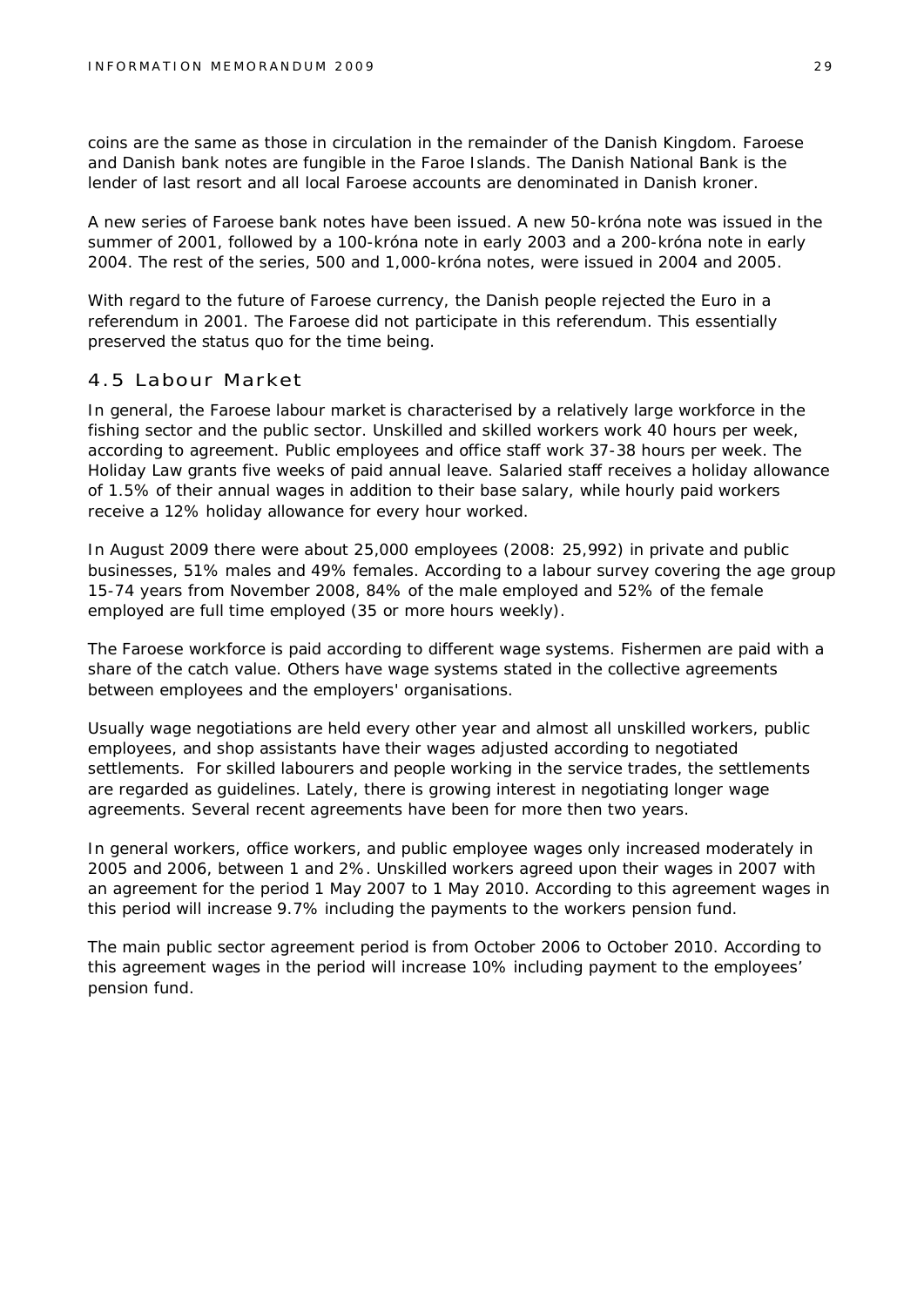

Unemployment insurance has been in effect since 1992. Employers and workers each pay 1% of each wage payment to the unemployment compensation program. The unemployment benefit from the insurance program is set at a maximum of 80% of the income of an unskilled worker for the first 253 days and then 75%. Unemployed can stay in the system for a total of 723 days over a period of three years.

A Family Leave Fund was established in June 2001. Employers and workers pay 0.62% of total wages to the fund, which provides for up to 24 weeks of paid leave after childbirth with a maximum of DKK 25,000 per month.

In the Faroe Islands, total wage payments are one of the best and most up to date economic performance indicators.

Total wage payments increased by 12.5% in 2001, 8.7% in 2002, 0.8% in 2003, 1.3% in 2004, 2.4% in 2005, 7.3% in 2006, 8.0% in 2007 and 1.5% in 2008 from DKK 6,914 million in 2007 to DKK 7,017 million. Total wage payments decreased by 4.5% from January to October 2009 compared to the same period the previous year.

From January to October 2009 the unemployment rose from 2.3% (Males 2.1% and Females 2.5%) to 4.4% (Males 4.6% and Females 4.1%).

Usually in times of low growth, the Faroese labour force migrates to neighbouring countries in search of work, as well as immigrating back to the islands in times of high growth. Emigration statistics are therefore a major business cycle indicator. Recently labour shortage was a growing problem in both manufacturing and construction sector, but this has apparently changed by now.

However, it is still a major issue to find ways to recruit young Faroese people with high education and persuade them to move back to the Faroe Islands.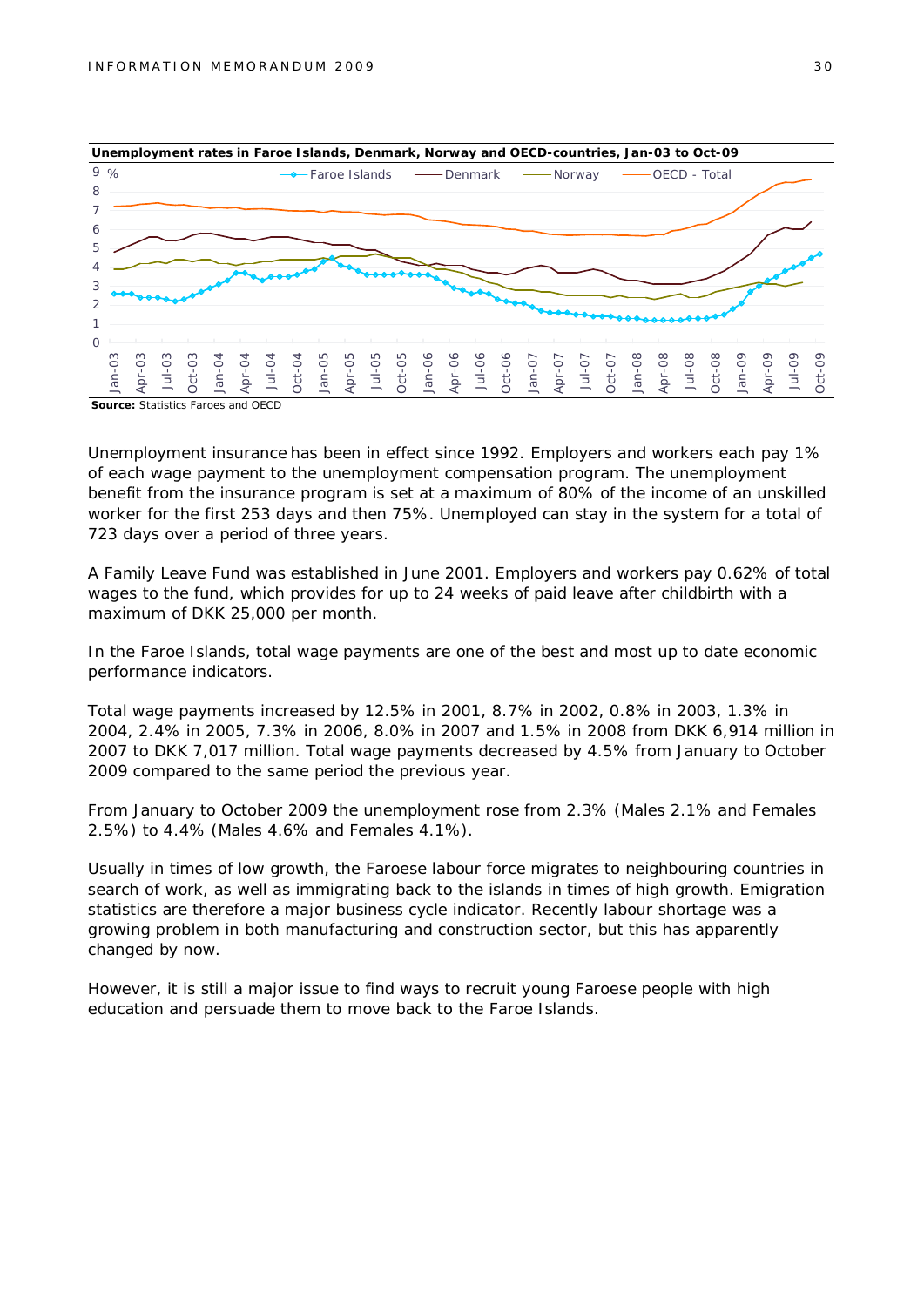#### 4.6 Foreign Trade

The Faroe Islands are an independent customs area. Import duties and rules pertaining to import and export are determined by the Faroese Government. In this respect, other divisions within the Danish Kingdom are considered "foreign".

The trade balance was slightly negative in 2004. The trade balance deficit increased in 2005. The deficit is still present in 2006, but is slightly decreased. In 2007 trade deficit was more than DKK 1.2 billion.

Around 95% of the registered export of goods is fish and fish products.

The import is widely spread between ordinary consumer goods, goods for production, and investment goods. In 2008, more than 62% of the export and 61% of the import was with EU countries. Outside the EU, Norway, Nigeria, China, Russia and Iceland are the main business partners.

When the Faroe Islands declined membership in the Common Market in 1974, a trade agreement was concluded instead. The trade agreement was fundamentally a free trade agreement and reported to GATT by the EU. As a condition of the 1991 trade agreement, the Faroe Islands, in 1993, implemented a value-added tax regime. Excise duties replaced the fiscal import duties. The value-added tax now stands at 25%.

The present trade agreement with EU is from 1996 and became effective 1 January 1997. After negotiations between the parties, many of the restrictions in the original agreement from 1996 were removed, enabling the Faroes to export most of its fish products to the EU market. There remain nevertheless, quantitative restrictions on some areas of vital importance for the Faroese industry.

In 2001, the Faroes and the European Union finished negotiations on a Veterinary Protocol, that is part of the Trade Agreement. In 2005 the Faroes also joined the System of Pan-Euro-Mediterranean Cumulation.

The Faroe Islands also have signed free trade agreements with Norway, Iceland, Switzerland, and a most-favoured-nation clause with Russia. (See also part 3.3 Foreign Relations)

Trade with the rest of the world is based on WTO regulations. The Government has plans to apply for full Faroese membership of the WTO.

#### **The Balance of Payments (BoP)**

From the early 1970s to the beginning of the 1990s, there was a deficit in the current account, this picture changed significantly in the early 1990s. During the years from 1999 through 2002, the annual surplus was more than DKK 1,000 million or 12% of GDP on average. Because of the surpluses since 1993, the net debt has turned into net assets of about DKK 3,738 million in 2006.

The newest statement from Statistics Faroes is from 2006. The surplus on the current account was on average substantial in the years 1998 to 2006. The figures for 2003 and 2005 are greatly affected by the fact that two large ships were imported, while 2006 is influenced by the fact that spending funded by credit really accelerated that year. In 2007 there was a big increase in imported goods, both durable and semi-durable consumer goods, and in materials for the construction, which resulted in a large deficit on the current account.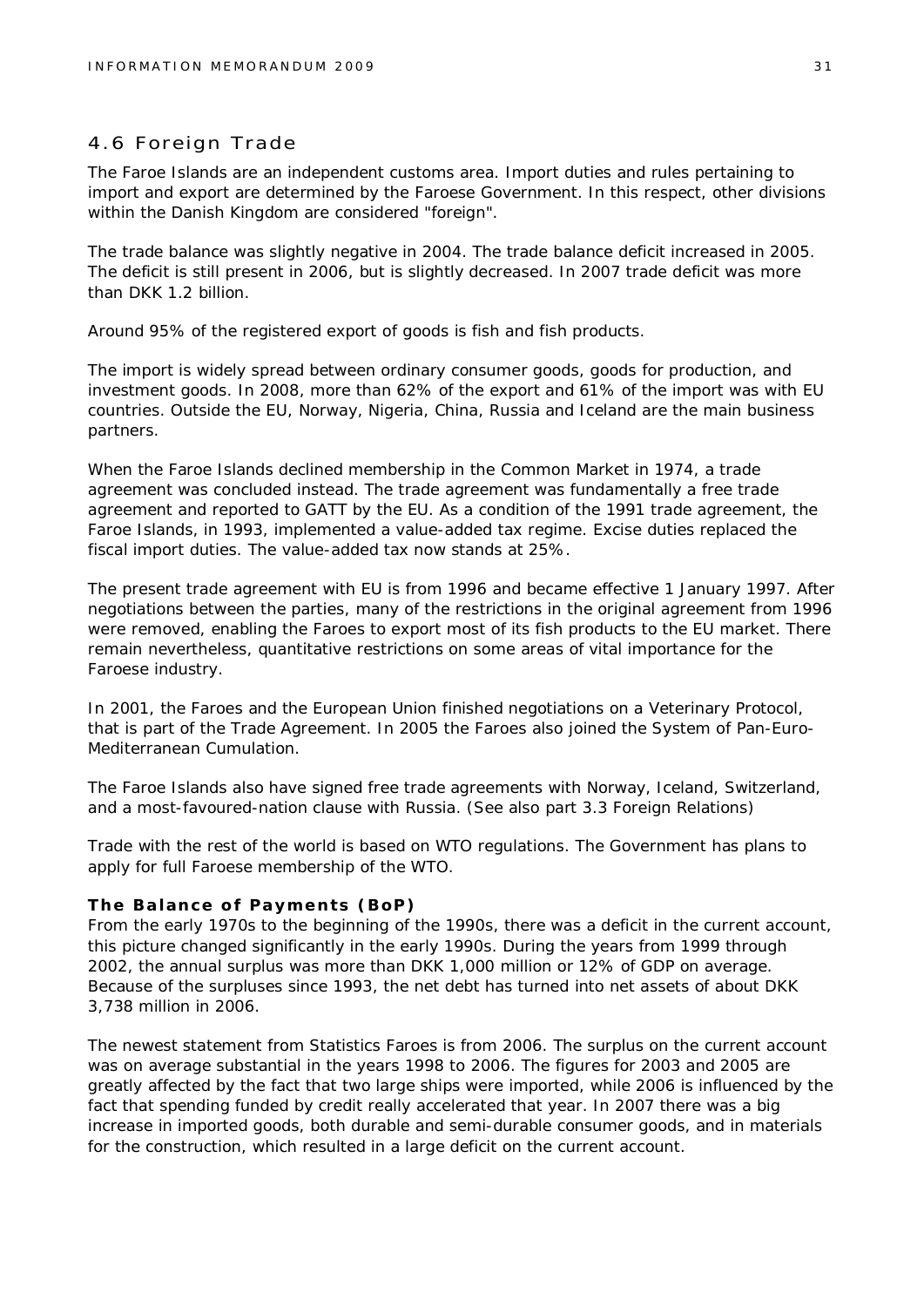

Judging by the balance of trade, the deficit on the current account in 2007 was most likely at the same level or higher than the deficit in 2003. In 2007, the deficit on the balance of trade reached DKK 1.5 billion. The deficit on the balance of trade was app. DKK 700 million in 2008. The surplus on the current account was most likely at the same level in 2008 as it was in 2006. The surplus in 2009 will probably be higher.

#### **Adapting to the International Economic Environment**

The Faroese economy is open, as the export and import of goods and services are about 45- 50% of GDP. Changes in the international economy thus have a larger impact on the Faroese economy than most other countries. It is, therefore, essential for the Faroe Islands to be able to adapt to changes from the outside world.

In order to encourage Faroese businesses to respond effectively to international competition and to attract foreign direct investment, some important trade and industry legislation has been implemented. Accounting procedure legislation governing the various types of limited liability companies, as well as legislation regulating the accounting industry, was renewed in 2007 to comply with international accounting and business standards.<sup>22</sup> Companies can be registered as either public limited liability companies with a share capital minimum of DKK 500,000 indicated by the acronym P/F, or as private limited liability companies with a minimum share capital of DKK 125,000 indicated by the acronym Sp/f.

The act regarding accounting procedures contains provisions governing the accounting principles to be employed, and requires that the accounts of all limited liability companies be available to the public. This regulation ensures that those who invest money and give loans can have better insight into the activities of a business and make it easier to compare a specific business with others engaged in the same type of business.

It has been Government policy to continuously attract foreign investment to the Faroe Islands. Investment and foreign ownership have been common in the trade and construction business. In recent years, foreign investment has also developed in the fish farming sector and telecommunications.

<sup>&</sup>lt;sup>22</sup> Act (Danish Kingdom Law Recommendation) no. 1355 9. December 2007 for the Faroe Islands about annual accounts as amended by Ll 18 8. May 2008. Act no. 1356 9 December 2007, Act no. 1111 20. September 2007 and Act 1114 no. 20 September for the Faroe Islands about private, private limited and limited companies as amended by Ll 18 8. May 2008.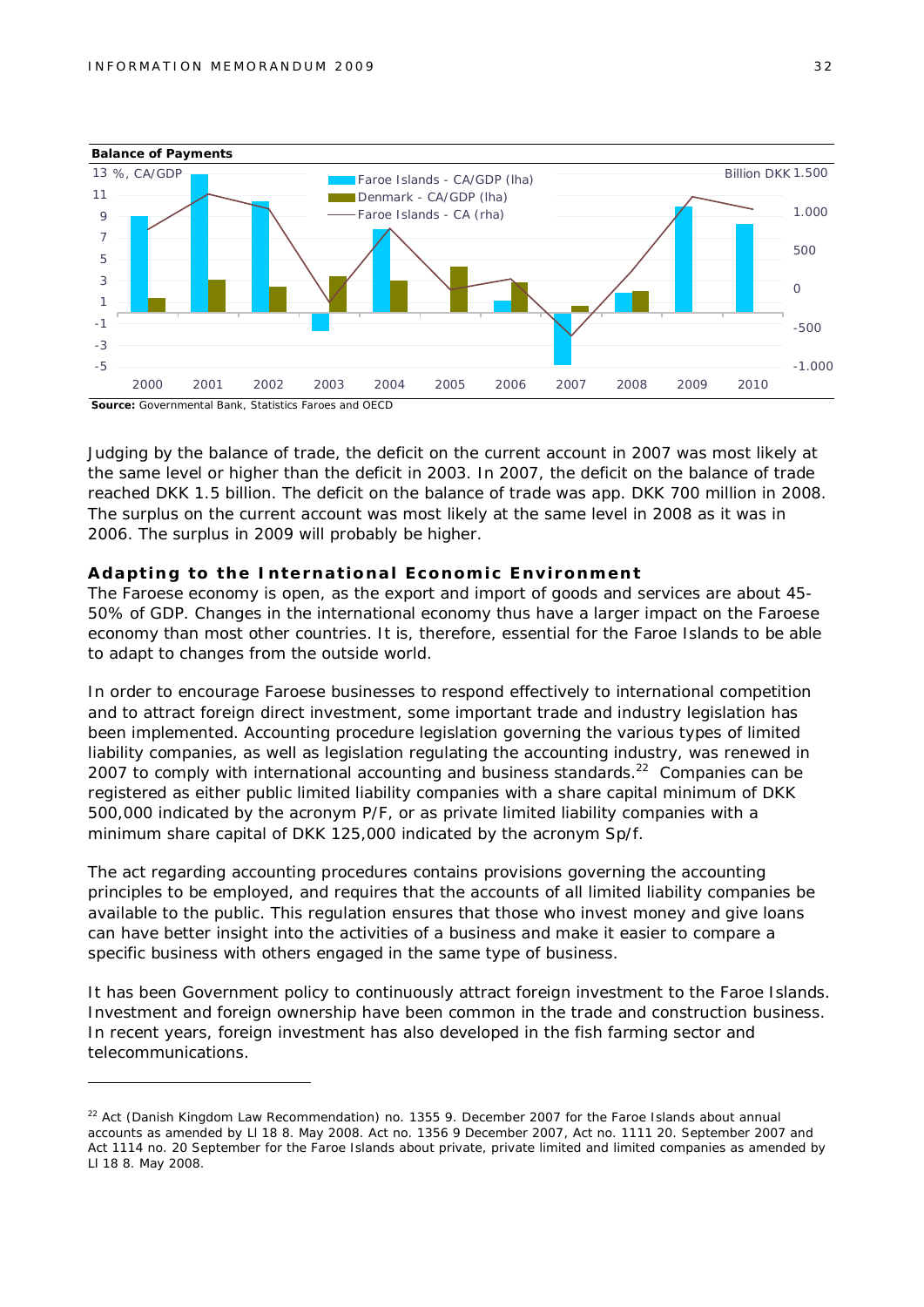Foreign investment in the fishing fleet is, however, restricted. Fishing vessels under the Faroese flag must be at least 2/3 owned by persons or companies domiciled in the Faroe Islands.

Since 1992, the Faroe Islands have had an International Ship Registry (FAS). Cargo vessels 100 GT or more may be registered in the FAS. Vessels that are registered in the FAS must comply with all relevant international conventions such as the Convention on Safety of Life at Sea (SOLAS), the International Convention on Tonnage Measurement of Ships 1969 (ITC 69), and The International Standards of Training, Certification and Watch keeping for Seafarers 78 as amended in 1995 (STCW), etc.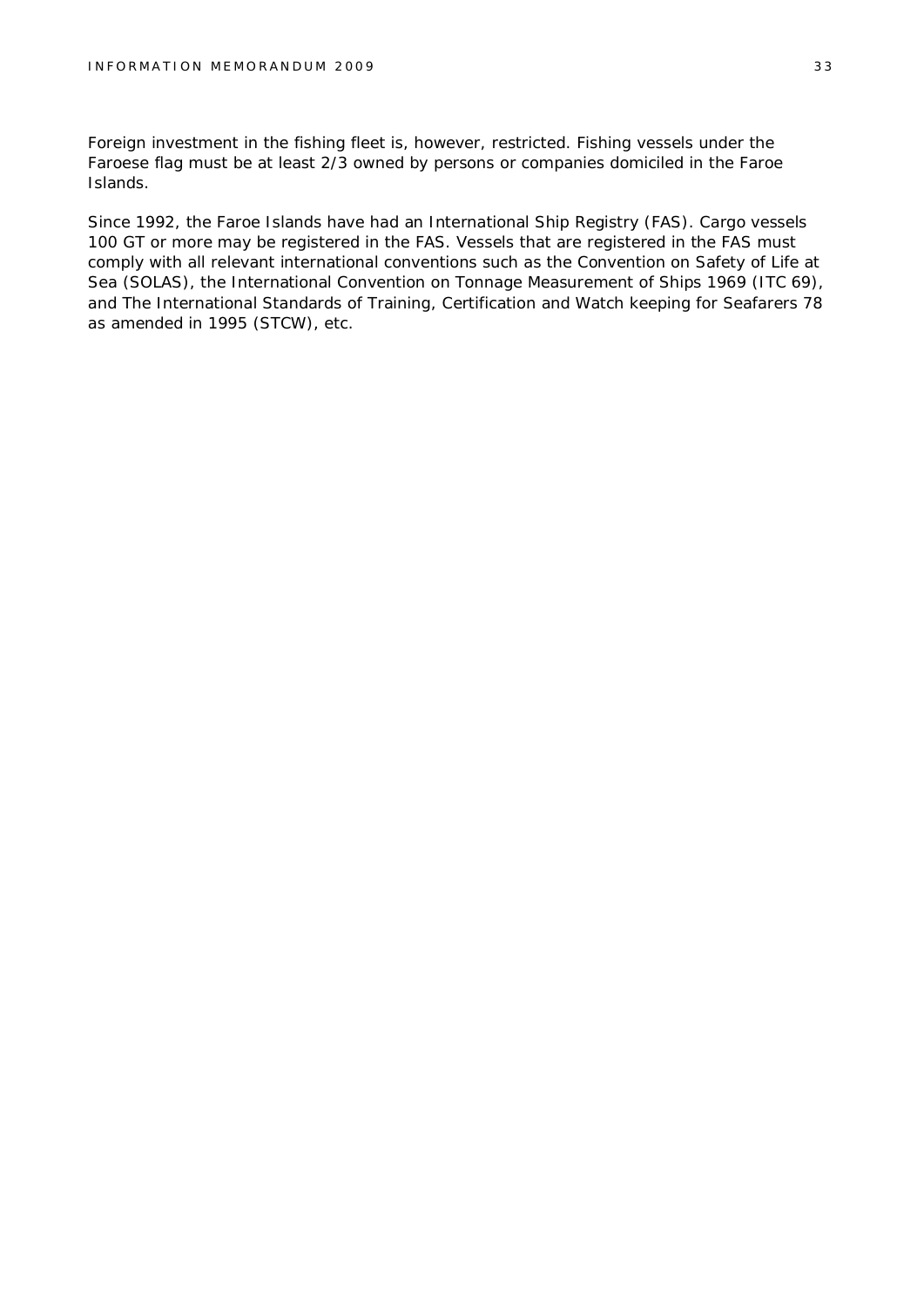## 5. THE PUBLIC SECTOR

The Faroe Islands public sector plays an important role in the development and maintenance of the country's welfare system, which is based on The Scandinavian Welfare Model.

Of the DKK 5.55 billion the authorities spent in expenses and investments in 2008, the proportional distribution was as follows: Social Security and Pensions 27.9%, Financial and Economic Affairs 24.5%, Education, Research and Culture 17.3%, Transport and Communication 13.9%, Health 13.7%, and Political Administration 2.8%.

Investments in 2008 were DKK 232 million. Most of the investments this year went to education and culture (DKK 110 million), health and social security (DKK 62 million), and transport and communication (DKK 45 million).

The largest, single-item expenditure on the public account was Social Security and Pensions DKK 1.5 billion. Of this, approximately DKK 520 million to home-based care, care of elderly and handicapped, DKK 418 million to the National Pension Scheme, DKK 265 million went to social protection, and DKK 238 million to National Supplementary Disability Pensions.

In 2008 the total government income DKK 5.22 billion came from income tax DKK 1.34 billion (25,7%), other direct taxes DKK 0.39 billion (7,6%), VAT DKK 1.46 billion (28,0%), other indirect taxes DKK 0.50 billion (9,7%), other DKK 0.28 billion (5.3%), sales of products and services DKK 0.60 billion (11,5%), and Danish block grant DKK 0.63 billion (12,2%).

The Public Account deficit was about DKK 330 million in 2008. This was about DKK 260 million more than provided for in the budget. This negative result is mainly due to DKK 200 million less income from taxes and duties than estimated in the budget.

The public sector also runs some publicly owned companies and also completely or jointly owns some limited companies.

Among the public funds are e.g. the Mortgage Credit Institution (Realurin), which finances the acquisition of new fishing ships, the House Financing Fund (Húsalánsgrunnurin), the Investment Fund (Framtak), the Unemployment Insurance Fund (ALS), the Pension Supplementary Fund (AMEG), and the Industry Promotion Fund (Vinnuframagrunnurin).

In addition to tax revenues, public expenditure in the Faroe Islands is also financed by the Danish Government. Beginning with fiscal year 1988, most of the grant subsidy from the Danish Government has been in the form of a general block grant.

The Danish block grant for 1995 to 1998 was fixed in real terms, and since 1999 the block grant has been fixed in nominal terms. The grant for 2002 was reduced by DKK 366 million to DKK 630 million in part because the official transfers of public education to the Faroese authorities. The Faroese and the Danish Governments agreed that the grant should be fixed in nominal terms at DKK 615.5 million per year from 2003 until 2008. The grant is expected to be on the same level in 2009 and 2010.

In 2008 the Danish State expenditure and investment in Danish institutions in the Faroe Islands was about DKK 280 million. The Danish State also paid about DKK 98 million to War Disablement Pensions and other pensions.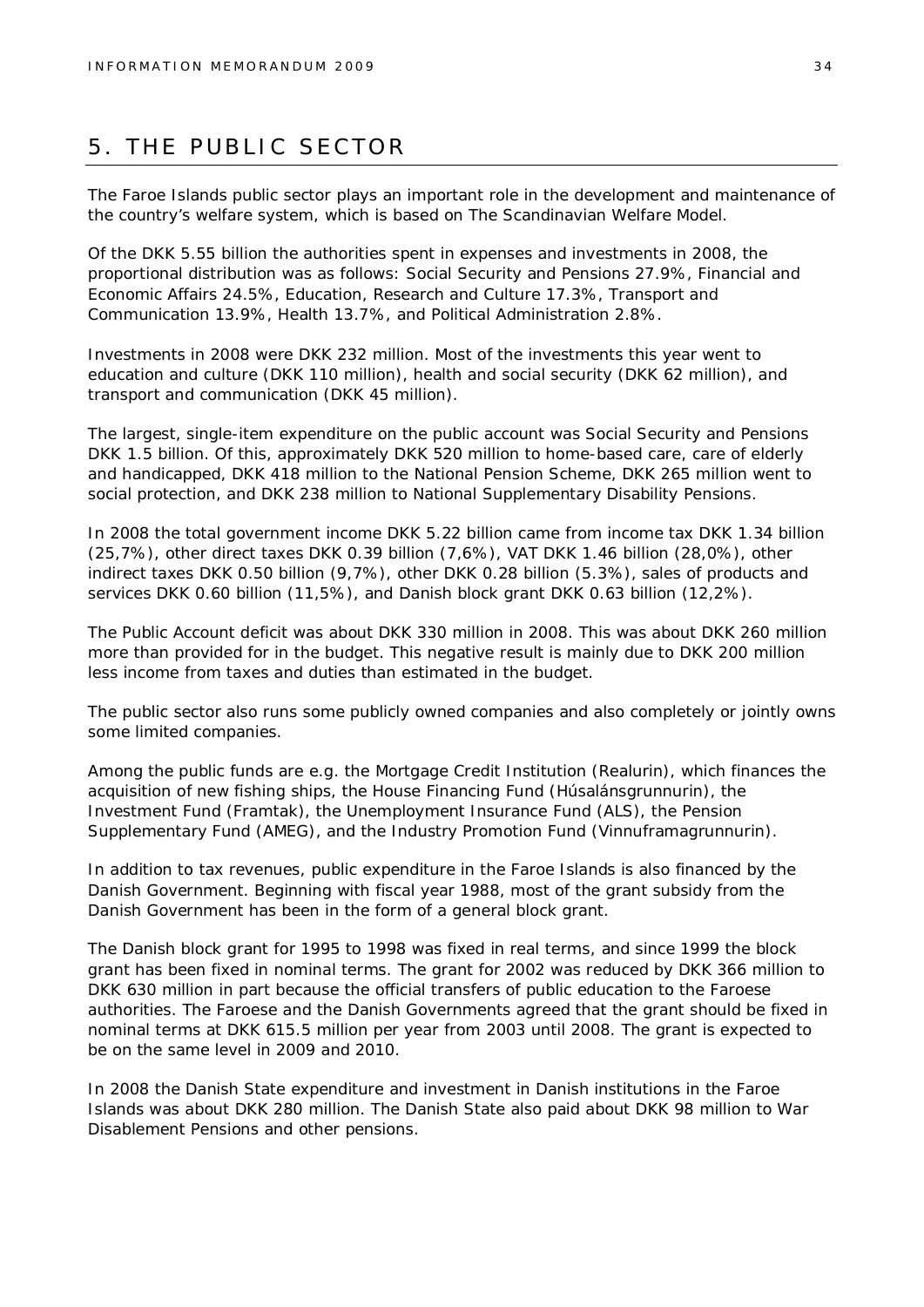Faroese students who study in abroad receive educational aid in the same way as Danish students.

#### 5.1 Foreign Currency Rating

In a Credit Analysis from May 2009 the Moody's Investors Service affirmed its Aa2 foreign currency rating with a stable outlook to the Faroe Islands. This rating reflects a Baseline Credit Assessment (BCA) of 5 (on a scale of 1 to 21, where 1 represents the lowest credit risk) and a high likelihood that the Kingdom of Denmark (Aaa, stable) would act to prevent a default by the islands.

In the Credit Opinion report from May 2009, the Moody's Investors Service explains that:

The Faroe Islands' BCA of 5 reflects a number of factors, including the strength and increasing diversification of the economy. The BCA also reflects the government's powers to raise revenues through taxation and fees and ability to control spending as shown by the strong financial results achieved since 1995. The Faroe Islands maintains ample reserves while the debt level interest burden are moderate.

The final rating takes into account the Islands' relationship with the Kingdom of Denmark and the funding it receives for "Joint Matters", which it administers in conjunction with the Kingdom of Denmark. The support also takes into account the settled relationship the Faroese have established with Denmark regarding further autonomy and potential independence.

Among the credit challenges the Moody's Investors Service mentions in the Credit Opinion from 13 October 2008 were the volatility of the fishing industry as well as substantial challenges in the management of commercial exploitation of its fishing grounds. It is also mentioned that the trade balance has moved sharply negative and would be further weakened by any decline in fishing, which makes up all of export. The Moody's Investors Service see it as a challenge that the Governmental accounting standards, including the monitoring and control of municipal governments within the Faroe Islands, are not as comprehensive as those of other Nordic countries.

#### 5.2 Public Income

Apart from the grant from Denmark, the total public income originates mainly from income and corporate taxes and VAT and duties.

The Faroese Government fixes and collects duties, taxes, income and corporate taxes, customs duties, production and vehicle taxes. Municipality income derives mainly from income taxes. The Government collects all taxes and transfers the municipalities their share.

#### **A & B-income**

Two classes of personal income taxes are defined: taxes from wage income, which is, for the most part, defined as A-income, and taxes from business income, mainly defined as B-income.

A-income has to be transferred to an account in a financial institution, post giro or the exchequer. Upon receipt of an individual's wages from an employer, the receiving bank automatically deducts and transfers the appropriate withholding tax to the exchequer via the Customs and Tax Administration centralised tax system. Each tax payment is calculated based on the income up to the date of the latest wage payment, which is then converted into annual income.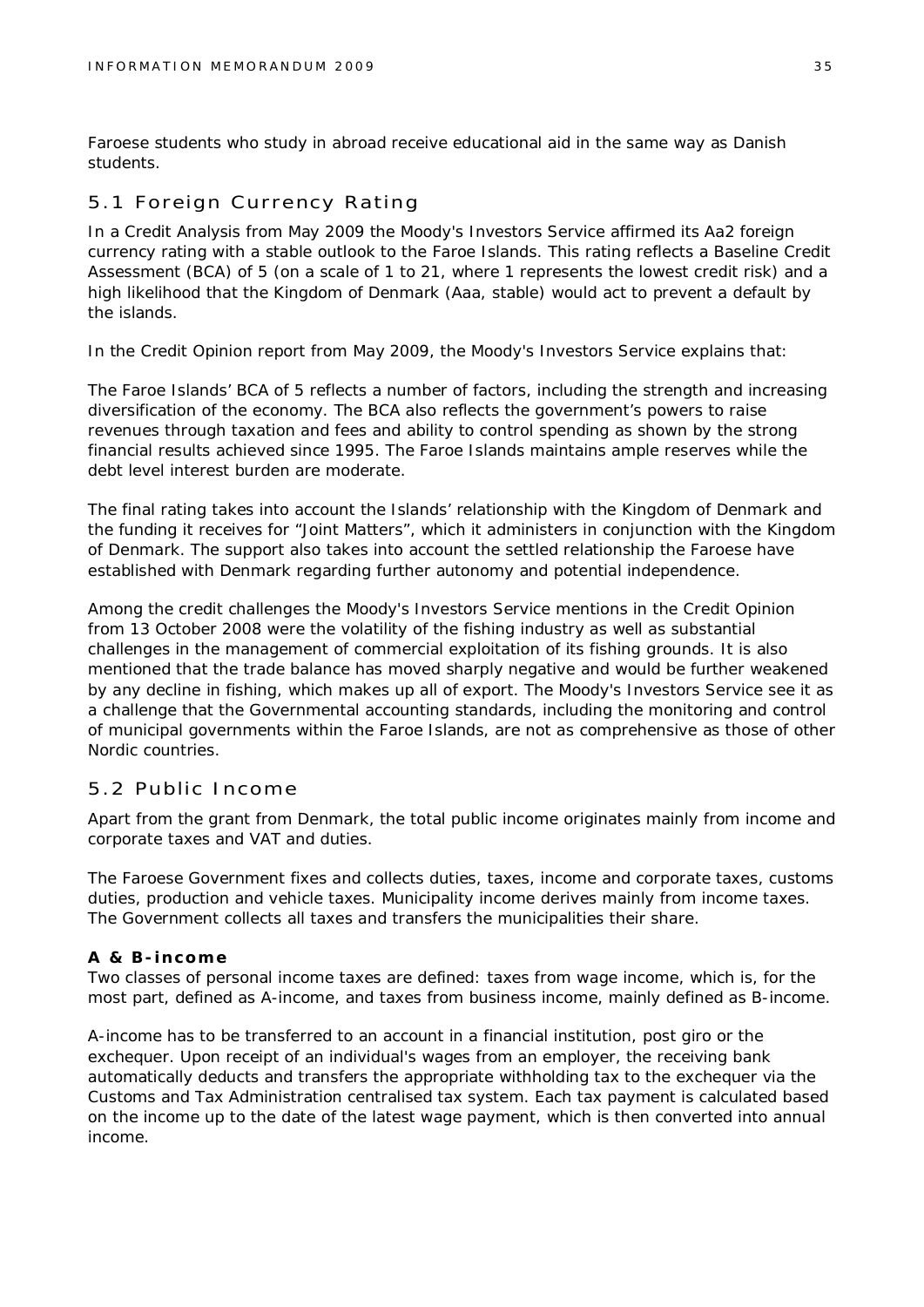The calculation of the tax from B-income is based on the expected yearly income a person has from a business or self-employment, rent, or additional income. The amount is divided into 12 monthly payments. B-income does also include some benefits such as deductions for certain expenses.

Adjustments are made after the close of each year, and then excess tax is refunded, and extra tax owed is collected.

The highest tax rate (government and municipality combined) in 2008 is between 49% and 56.5%, depending on municipality. The tax ceiling is 50%, which means that no one has to pay more than 50% of their yearly income as tax. This excludes payments of about 3.4% to different pension and social security funds.

Members of National Church also pay church tax, on average 0.66%. Every person from 18 years old shall also pay a yearly fee to a local Sick-benefit association (In Torshavn DKK 2,640). In 2009 The Ministry of Health Affairs will present a proposal to the parliament for a new compulsory public Sick-benefit system, which will take effect as from 1. January 2010. The yearly fee for persons older that 18 years will then be DKK 2.940. The yearly radio and television licence fee for the Faroese Broadcast Association (Kringvarp Føroya) is DKK 3,625 incl. VAT.

Income tax levied by the Customs and Tax Administration is calculated on a sliding scale, with various allowances having the highest marginal rate of 33% in 2009. However, municipal taxes are calculated on a fixed rate.

A gross tax system was introduced in 1997. This means that instead of providing for tax deductions, specific subsidies are allowed to compensate for certain expenses.

Basic personal allowance is DKK 30,000, which can be transferred between husband and wife. For each child under 18 years the annual income is deduced by DKK 5,500.

Municipal taxes are assessed using the same calculation of income as that of the Customs and Tax Administration, except that a flat tax rate is used. In 2008, municipal taxes ranged from 16% to 23.5%. On average, the tax is 20.65%. For each child under 18 years the annual income is deduced with between DKK 3,000 and DKK 6,500 depending upon in which municipality one resides.

#### **Corporate Taxes**

All corporations in business must render an account and are allowed to deduct for expenses.

Corporate taxes before 1999 were 27%, but have since been lowered to 18%. Of the tax amounts, 62% is paid to the national Treasury, and the remaining 38% to the local municipal authorities.

The tax rate for companies in the oil industry still remains at 27%, which is all paid to the national Treasury.

The corporations that do not pay VAT, like banks and insurance companies, must pay a 5% tax on total paid wages.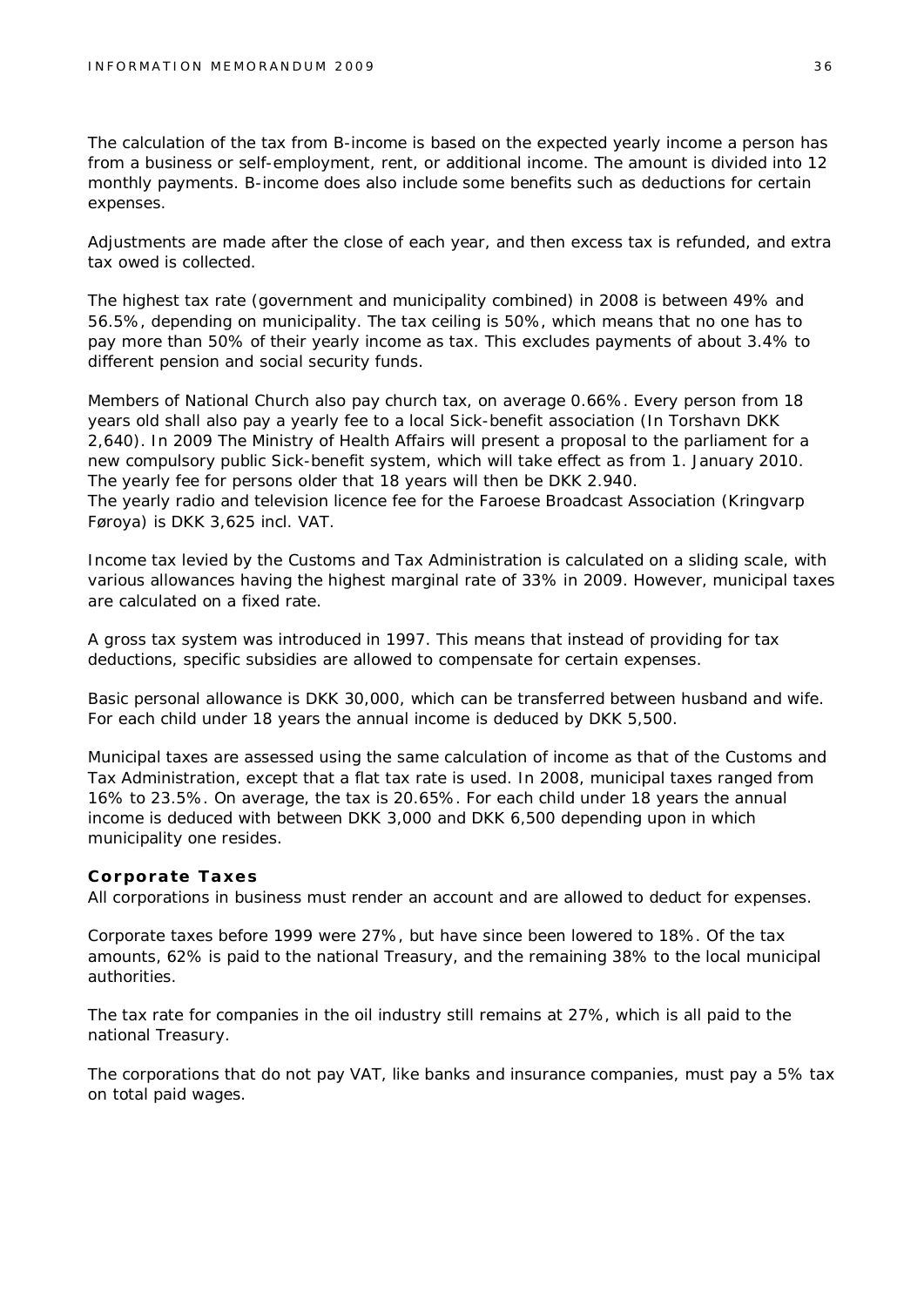Shipping firms with ships registered in the Faroese International Ship register (FAS), will get back 30% of wages and other payment paid to persons liable to pay taxes in the Faroe Islands.

#### **Capital Gains Tax**

Interest on deposits in Faroese banks is not included in the income subject to income tax.

Instead, a yearly tax of 35% of the interest is deducted from the interest payment by the financial institutions and transferred to the Treasury. All income from securities (interest, dividends and capital gains) is taxed at 35%. However, this does not include corporations and some foundations, which pay a corporate tax of 18%. There is no property or wealth tax.

#### **Customs and VAT**

The Faroese Customs Act is based on the international World Custom Organisation's (WCO) Harmonised Commodity Description and Coding System (HS Code). Customs duties are based on the GATT rates. Because of the trade agreement from 1992 with the EU, renewed by agreement in January 1997, the fiscal duties levied on imports are replaced by a value-added tax (VAT – normally 25% of invoice value) and excise duties on some consumption items.

The Faroe Islands also has signed free trade agreements with Norway, Iceland, Switzerland, and a most-favoured-nation clause with Russia. With a few exceptions VAT is imposed on all internal trade and delivery of services.

#### 5.3 Public Expenditure

The distribution of government expenditure for different items follows the new budgeting procedures and shows actual financial outlays. Investments in large assets are financed largely by current provisions and are booked immediately as expenses in the appropriate fiscal year.

There are exceptions to this rule. Lately, a new procedure has emerged wherein public limited companies are created to operate and manage public services and large, public construction projects. This has been the case for Faroese Telecom, the Postal Service, the sub-sea tunnel between Vágar and Streymoy, and the sub-sea tunnel between Eysturoy and Borðoy.

The composition of expenditures has changed since the early 1990s. Expenditure to the fishing industry has fallen considerably since 1991 due to the change in subsidies to the industry. The policy is to stress the need for the industry to be cost efficient and independent of public funds.

Historically, outlays for effective guarantees have been massive. In 1991, private guarantees amounted to DKK 642 million. They were zero in 2003. New outlays from 1999 and onward have been at a minimum and the public guaranteed debt is decreasing. In 2008, all guaranteed debt was only DKK 59 million for loans raised by the municipalities. In addition the Government also guarantees for private insurance policies made before 1999 in the Faroese Life Insurance Company (Føroya Lívstrygging) and is by law committed in the future to pay pensions to politicians and some public servants.

The interest line item in the budget increased as the public sector took over a greater part of the private debt during the depression. In 1995, interest expenses were 16% of the total budget, but after the debt agreement with Denmark in 1998, interest payments were halved. In the Public Budget for 2009 interest expenses appropriation is DKK 138 million, 2.8% of total expenses DKK 4.9 billion.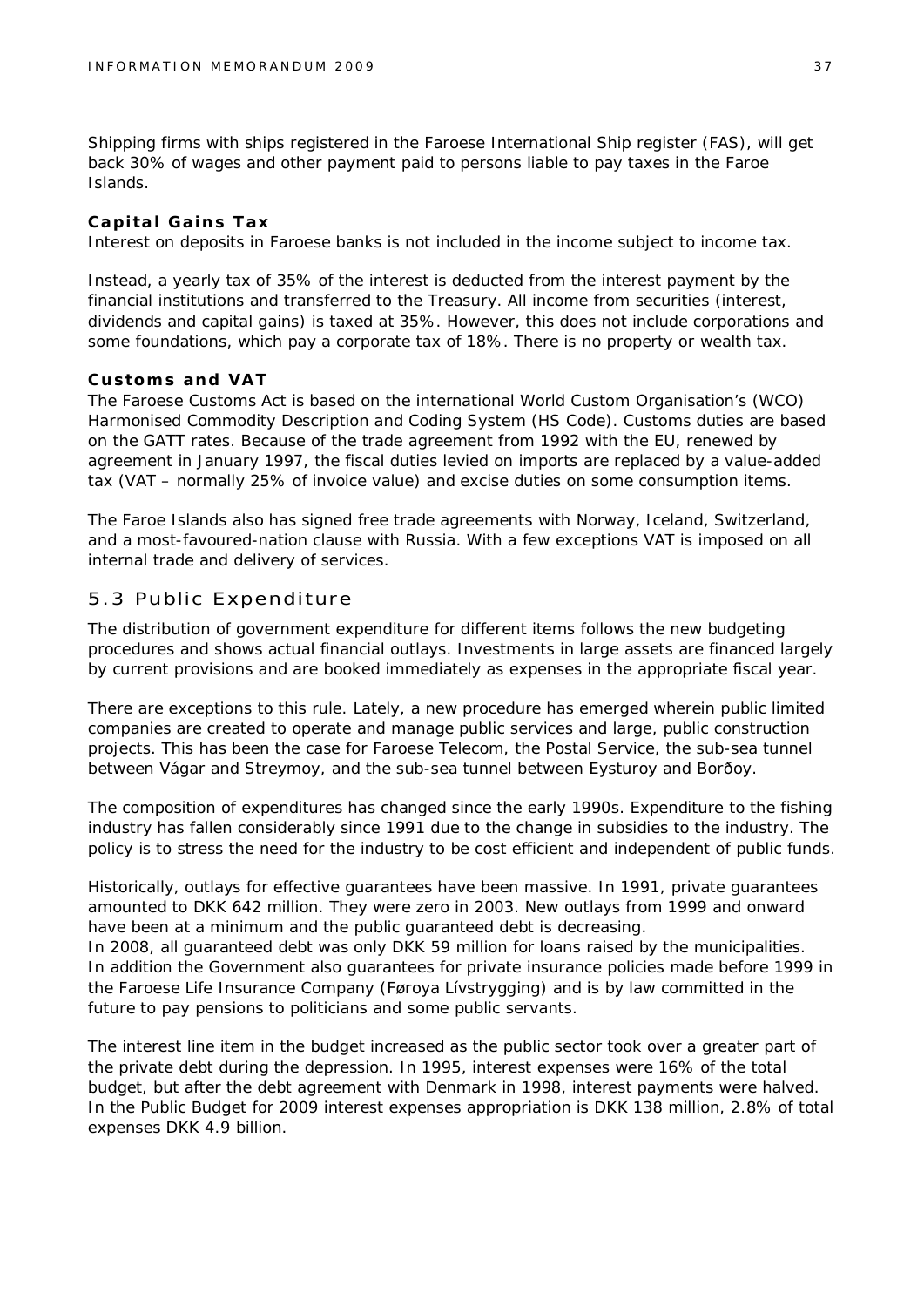#### 5.4 The Public Financial System

Before 1. April the Finance Minister present to the Parliament an outline of expected appropriations for the next fiscal year.

The annual budget is presented to the Faroese Parliament before October and must be approved before 1 January of the following year. In practice, approval occurs before Christmas.

Beginning with the 1991 fiscal year, the Budget Act was changed to obtain a better governing instrument. Blanket approvals for government investments and certain other expenditures are not permitted. Instead, government investments and other expenditures have to be approved in the budget for the year in question.

The accounts and bookkeeping of the government exchequer are audited by the National Audit Office. Once audited, the books are passed on to a audit committee consisting of members selected by the Faroese Parliament.

#### 5.5 The Current Public Budget Status

The Government account has shown both surplus and deficits from 2001 to 2007. The budgeted deficit for 2006 was set at the same level as in 2005, but the result showed a DKK 142 million surplus due to an increase in tax revenue. The Public Account surplus was DKK 146 million in 2007. In 2008 the Public Account showed a DKK 330 million deficit.

In 2009 the budget deficit will be about DKK 502 million. However, the latest figures on expenses and income in the public account indicate that the deficit will be about DKK 800 million.

#### **Income**

Economic growth increased the level of public income dramatically both in 2000 and 2001, growth was around 10%. Tax and VAT revenues stagnated in 2003 to 2005 but have shown big growth in 2006 and 2007 as the economy grew. The increase in tax and VAT revenues started to fall in the second half of 2008 and continued to fall in 2009. VAT revenues were 25% lower in the first half of 2009 compared with the same period in 2008. Public income will depend on the level of economic activity and private consumption and will also be influenced by fluctuations in the fishery sector and the exports.

#### **Expenditures and Investments**

From 1998 to 2008, public expenses increased steadily by approximately 5% annually. In the latest five years expenses has increased with about 30%

Investments have grown from DKK 100 million in 1998 to DKK 232 million in 2008. The investments are about the same in 2009. In an effort to speed up the economic activity the Government has proposed a DKK 90 million increase in the investment level in the 2010 budget.

#### **Policy**

Over the past few years, the Faroese Government has been working towards stimulating the economy by the means of tax reductions and of a significant rise in public spending, even during the economic growth. The financial and economic crisis have also affected the Faroese economy with an expected fall in the economic growth rate in 2008, which is followed by less expansionary economic policies.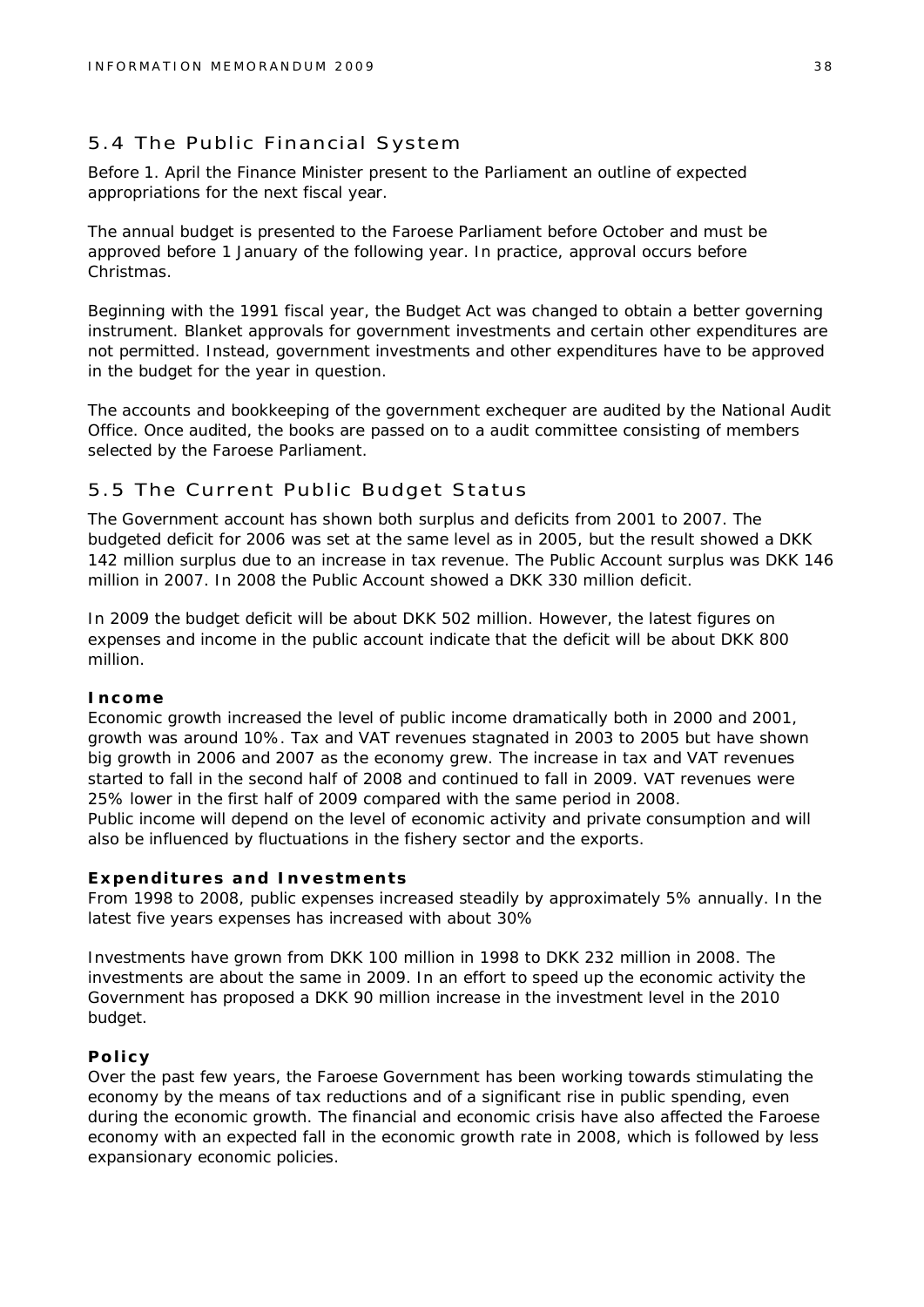The Government did cancel a planned tax cut in 2009, but investments and expenditures will be on the same level, even though public income have gone down. For the fiscal year 2010 the Government has announced a plan for the public budget, that will contribute to the stimulation in the economic activity by increasing the public investments. At the same time the Government will try to reduce the increase rate in public expenses and furthermore initiate structural reforms in the public economy. This should also be seen as an effort to adapt to an economic development that have resulted in relatively large deficits in the public sector from 2008 to 2010.

At present no actual plans are for further privatisation of publicly owned companies. If viewed beneficial for the society and the business environment, privatisation will continue. The companies still public are: Faroese Telecom, the Postal service, and the Life Insurance Company. The Government still owns 1/3 of the shares in Føroya Banki, and 2/3 of the shares in the airline Atlantic Airways.

#### 5.6 Government Debt

From 1992 to 1997, the Faroese debt to the Kingdom of Denmark increased from DKK 500 million to DKK 5,594 million. According to the agreements with the Danish Government, the Faroese Government injected DKK 2,500 million into the Financing Fund of 1992, which was established with the purpose of restructuring the banks, $^{23}$  and rearranging foreign debt elsewhere with loans from the Danish Government.

In an agreement on 10 June 1998 between the Danish Government and the Faroese Government, the debt was reduced with DKK 900 million. DKK 500 million of the remaining debt was placed as a loan interest-free and free of amortisation and written off in 20 years if the Faroe Islands had not, in the meantime, started extraction of raw materials from the subsoil. The remaining debt, a DKK 4,023 million annuity loan, should be paid back in 20 years. Interest was 5% per annum.

In December 1994, the Faroese Government issued bonds for public sale for the first time. In addition to meeting the liquidity demands of the Treasury, the aim was to create a bond market in the Faroe Islands. This would give the Faroese population an additional opportunity to place extra liquidity and work as a credit rating for the Faroese Government.

It is common practice that the Government refinances maturing bond loans by issuing new bond loans. In November 2003 and November 2005, the Government also issued bonds in order to make extraordinary repayments on loans from the Danish State.

In 2007 repayments of principal and interest on loans were about DKK 80 million in interests and about DKK 75 million in repayments. As part of privatisation plans, the Government in 2007 sold 2/3 of its shares in Føroya Banki and 1/3 of its shares in Atlantic Airways. This increased the Government financial liquidity by about DKK 1.3 billion.

The total Government debt at the end of 2008 was DKK 3.6 billion. Total assets were DKK 5.3 billion and net assets DKK 1.7 billion. The composition of government assets are as follows: DKK 2,158 million available funds in the Governmental Bank, DKK 2,283 in financial assets and DKK 841 other assets. In 2008 the Faroese Government made a DKK 300 million loan to Iceland, in the light of that country's banking woes.

 $^{23}$  As a consequence of the bank-crisis the Government deposit in the Financing Fund (Fíggingargrunnurin frá 1992) was written down with DKK 2,685 million in 1993.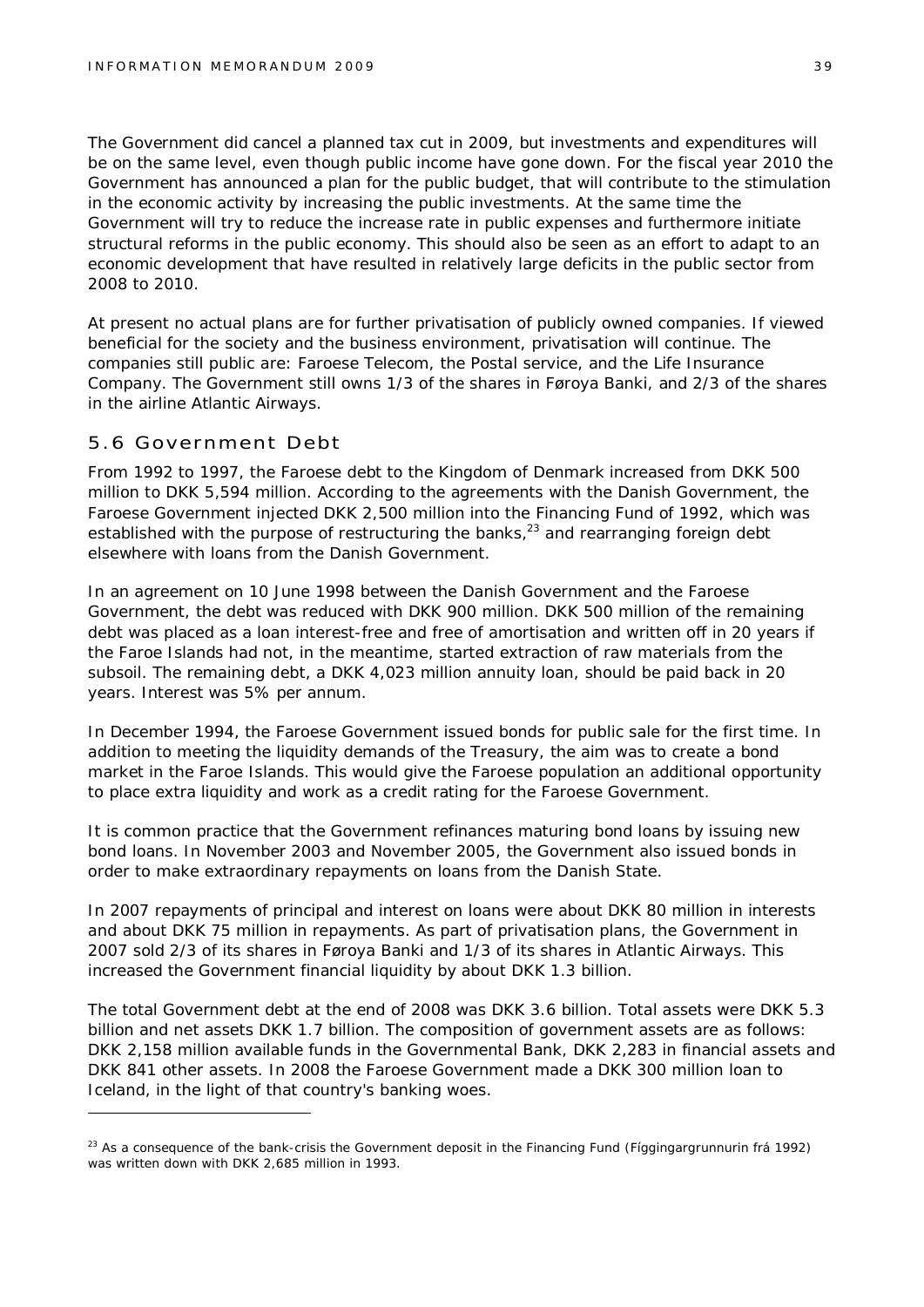The repayments of principal and interests on loans in 2009 are about DKK 1,018 million. These payments including the financing of the expected DKK 500 million budget deficit in the public finances were financed by issuing new Government Bonds of DKK 1.9 billion in June 2009. Of this amount DKK 286 million were used for prepayment of bond dept.

The Government's long-term liabilities in 2009 are now about DKK 2.7 billion in outstanding Government Bonds running for 1 to 8 years, a DKK 500 million loan from the Danish State and about DKK 670 million in other dept.

In 2010 it is expected that about DKK 1 billion Government dept will be financed by issuing new bonds.

Government bonds are registered with the Danish Securities Centre and listed on the Faroese securities market and on NASDAQ OMX Iceland hf. and NASDAQ OMX Copenhagen A/S.

#### 5.7 The Municipalities

The Faroe Islands has 30 municipal councils that vary in population from 37 to 19,796 inhabitants.

In 1995, the Faroese Government appointed a committee to make a proposal for a new municipal system. The report was published in 1998. It recommended a system of seven to nine municipalities with clearer distinctions between the national government and the local municipalities.

There has been much discussion following the report, and the idea of merging municipalities is controversial, but sentiments seem to be moderating. Some municipalities have merged over the last few years, and other municipalities have decided to follow suit.

In 2004, the number of municipalities was reduced from 48 to 34. By the end of 2008, the number of municipalities was 30.

The long-term goals for creating larger municipal areas are to strengthen local government and provide a basis for de-centralising public administration and social services.

In 2009 a committee appointed by the Ministry of the Interior recommends in a report, that the number of municipalities should be 7. It is also recommended that the municipals take over the responsibility for public areas as care of elderly and the primary and lower-secondary schools. The Government has decided to reach this goal in before the end of 2012.

The municipalities' total income was about DKK 1.4 billion in 2008. Net expenditure on operations was DKK 1 billion. The net expenditure is divided in the following items: social security and health care 40%, construction work and goods and services 23%, education and culture 20%, and administration 17%. The municipalities' total investments were DKK 700 million. Interest expenses were DKK 30 million. The total municipal debt in 2008 was about DKK 520 million.

In the 2009 budget, expenses are on the same level as in 2008. Investments are set to about DKK 350 million (2008: DKK 595 million). The municipalities' deficit is expectet to be around DKK 130 million in 2009. With the present trend in the public income from taxes and duties, which is lower than expected, it is likely that the real expences also will be lower than indicated by the budget figures.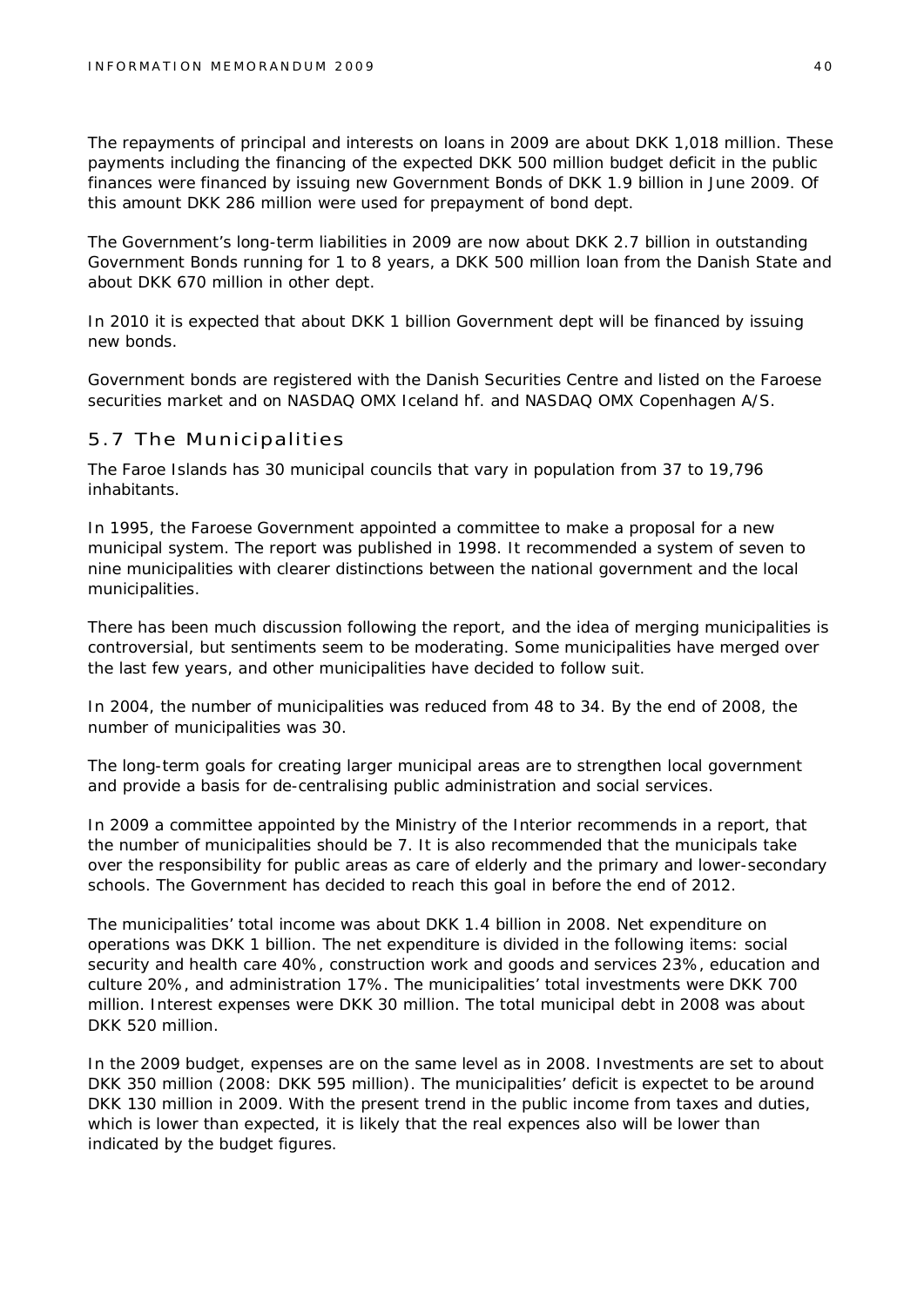The municipalities jointly run a refuse disposal plant (IRF) and an electric power station (SEV).

The municipalities are organised in two organisations. The Faroese Municipal Organisation (Kommunusamskipan Føroya) is the organisation of the greater municipalities of the Faroe Islands, while the smaller municipalities are organised in The Faroese Municipal Society (Føroya Kommunufelag).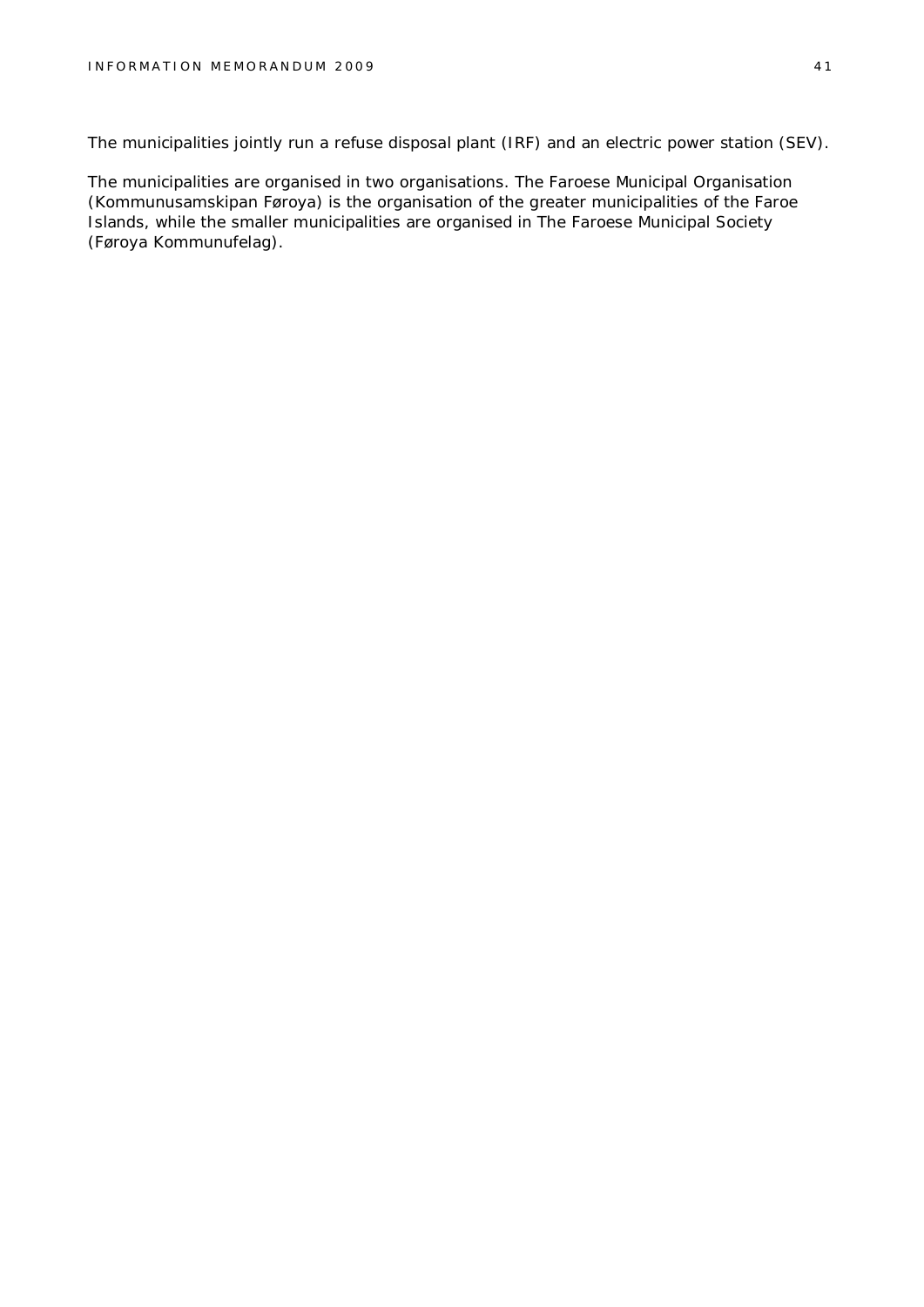## 6. OUTLOOK

Overall, the Faroe Islands has a sound economy. In 2006, the Faroe Islands had a net worth of DKK 3.7 billion in foreign countries, and according to Statistics Faroe Islands and to estimations made by the Governmental Bank there has been a surplus on the balance of payments in total ever since. Therefore one might conclude that the Faroese financial balance towards foreign countries is very acceptable.

Faroese households seem to be fairly better off compared globally. By the end of 2008, the Government's and the municipalities' net liabilities were in total modest. Financial institutions and businesses own the majority of the net worth in foreign countries.

There are indicators that the GDP in current prices will decline with about 3% in 2009, only to increase again by 3% in 2010. If the increase in prices will be 2% next year, then it means that the Faroese economy in real terms will grow, albeit a small growth.

In the following section this conclusion is explained and its preconditions, which are the basis for the outlook.

Private consumption, which grew considerably from 2004 to 2007, was unusually high in 2007 and by autumn the same year it was slowing down, before the global financial crisis was full blown. Since then and up until the summer 2009, the consumption has dropped significantly and rapidly. Still, there are some signs, which might indicate that private consumption will not decline a great deal more. Private consumption is estimated to decline about 10% in 2009 and then increase with 2-3% in 2010. Estimates made by the households concerning future forecasts are important for consumer spending, and assessments of the indicators do not seem as poor as they did six months ago.

Public consumption is easier to estimate, especially since the Faroese Budget bill for 2010 is in the works. It seems to be widely accepted that the expenditure limit must be kept, which means that the Faroese Treasury's consumption must not exceed DKK 4,685 million in 2010. According to known plans, public consumption is estimated to increase by 1.5% in 2009 and 1.0% in 2010.

Private investments have really fluctuated during the past last year and are more difficult to predict. Access to financing, the interest rate level and the economic outlook of the businesses influence the need of the private companies to invest. It is estimated that private investments decreased significantly both in 2008 and 2009, but an increase in 2010 is expected. Although the interest rate on commercial loans went up this year, which could suggest that the loss potential is higher, the companies seem less pessimistic compared to six months ago.

Public investments are at pretty much at a stand still in 2009 and will increase by about 4% in 2010. The municipalities seem to lessen their investments, while the Government increases its investments.

There is a drop in exports in 2009. Although it is difficult to assess exports in general, exports value is not expected to further decrease according to current outlooks.

The unemployment rate has continued to rise during 2009 and with the current trend it is likely that the average unemployment rate will be 3.5%. With a 3% growth in GDP in current prices in 2010 and perhaps a 1 per cent growth in real terms, it is not unlikely to see certain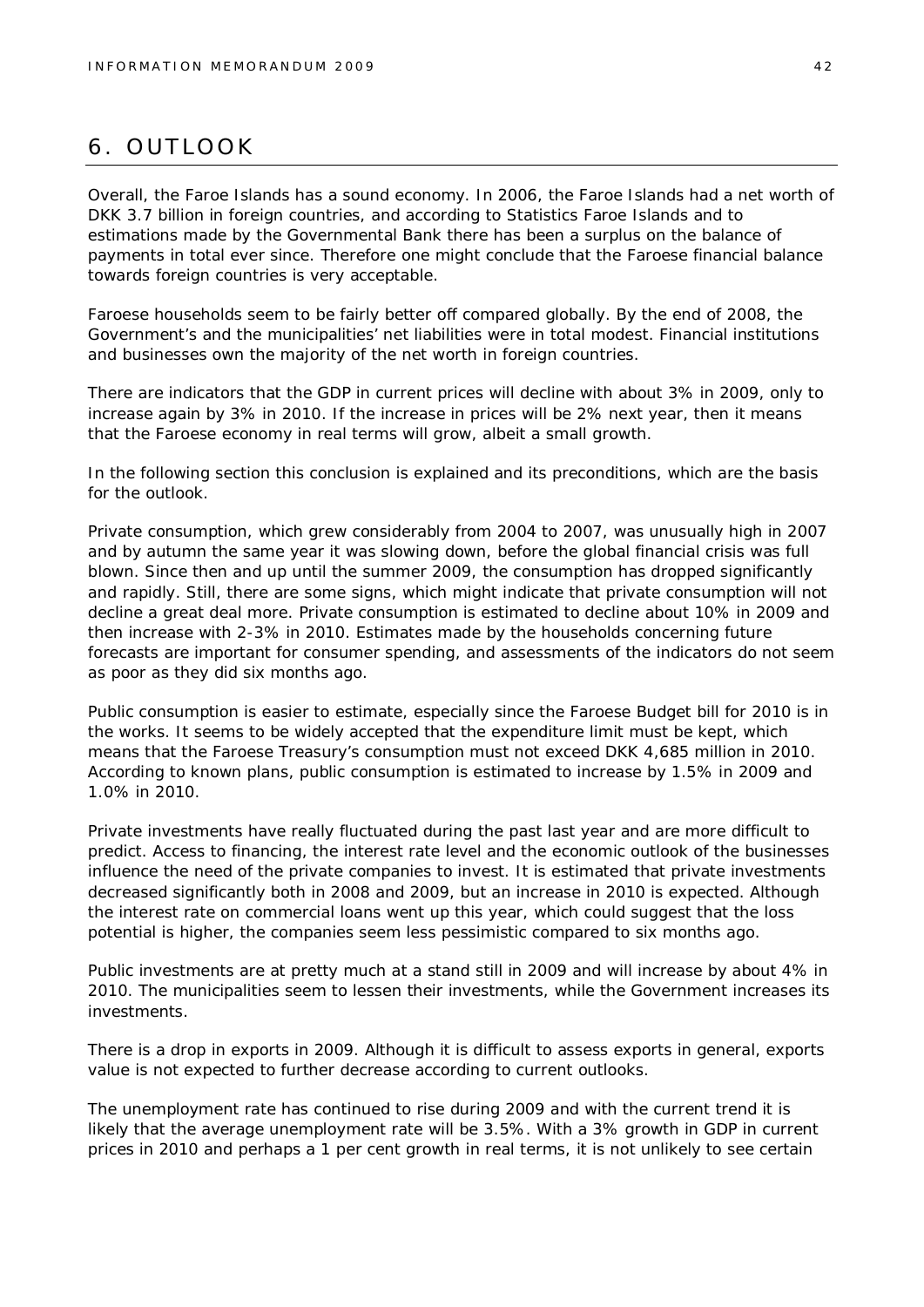reluctance from companies at hiring people. Therefore, the unemployment rate may increase further to 4-5% on average in 2010.

Currently, one of the biggest challenges in the Faroese economy is to agree on a public finance policy to provide for more stability, now when the public sector including the municipalities are running with large deficits. Another challenge is the administration of the fishery and fishing industry, as the fishery sector is experiencing significant problems in operations, because of the shortage in fish stock, low selling prices and high oil prices.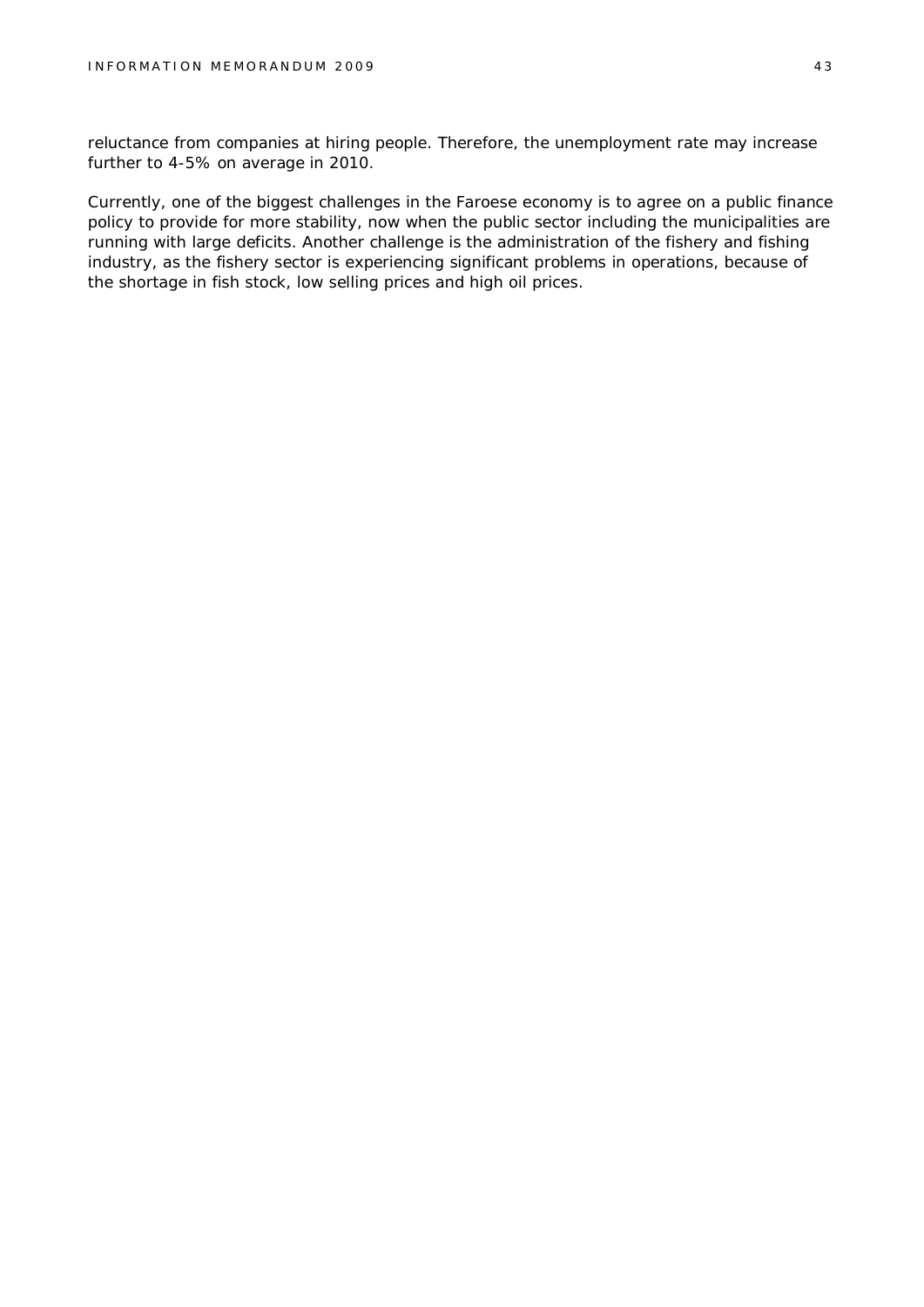## $7.$  LINKS<sup>24</sup>

#### THE PARLIAMENT

Løgtingið - The Parliament <http://www.logting.fo/>

#### THE GOVERNMENT

Løgmansskrivstovan - Prime Minister's Office <http://www.tinganes.fo/> Fíggjarmálaráðið - Ministry of Finance <http://www.fmr.fo/> Vinnumálaráðið - Ministry of Trade and Industry <http://www.vmr.fo/> Fiskimálaráðið Ministry of Fisheries <http://www.fisk.fo/> Mentamálaráðið – Ministry of Education and Culture <http://www.mmr.fo/> Almannaráðið – Ministry of Social Affairs <http://www.amr.fo/> Heilsumálaráðið – Ministry of Health Affairs <http://www.ahr.fo/> Uttanríkisráðið – Ministry of Foreign Affairs <http://www.mfa.fo/> Innlendismálaráðið – Ministry of the Interior <http://www.imr.fo/>

#### GOVERNMENT INSTITUTIONS

Landsbanki Føroya - Governmental Bank <http://www.landsbankin.fo/> Hagstova Føroya - Statistics Faroe Islands <http://www.hagstova.fo/> TAKS – Custom and Tax Authorities <http://www.taks.fo/> Landsgrannskoðanin – The National Audit Office <http://www.lg.fo/> Havstovan – Faroe Marine Research Institute <http://www.frs.fo/> ALS – The Unemployment Fund <http://www.als.fo/>

#### THE HIGH COMMISSIONER

Ríkisumboðsmaðurin - The High Commissioner of The Faroe Islands <http://www.rigsombudsmanden.fo/>

#### MUNICIPAL COMPANIES

SEV - The Municipal Electrical Power Plant <http://www.sev.fo/> IRF – The Municipal Refuse Disposal Plant <http://www.irf.fo/>

<sup>&</sup>lt;sup>24</sup> Information on some of these homepages is in Faroese.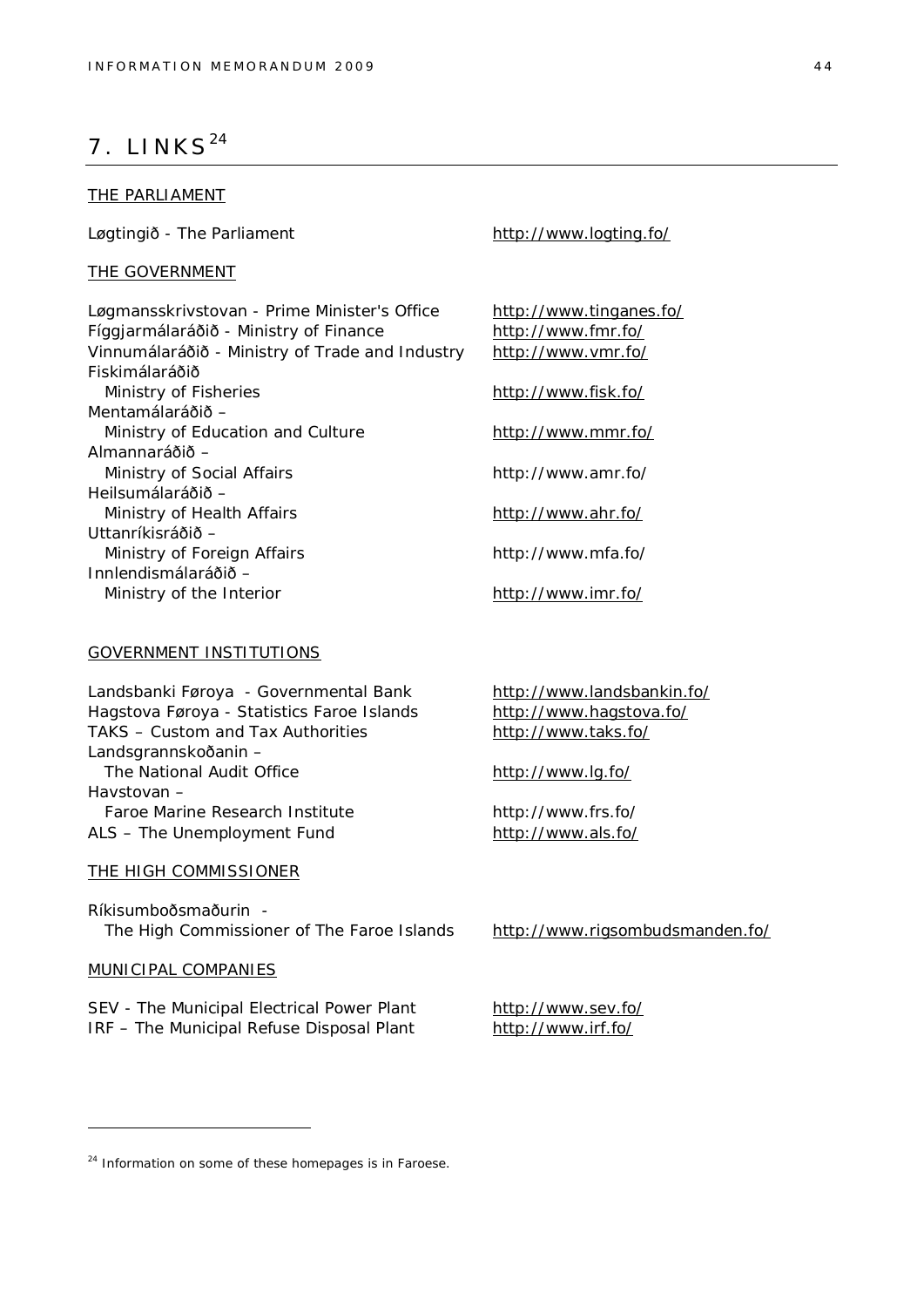#### BANKS

Eik <http://www.eik.fo/> Norðoya Sparikassi <http://www.ns.fo/>

#### INDUSTRY

Vinnuhúsið - House of Industry <http://www.industry.fo/> Virðisbrævamarknaður Føroya (VMF) – The Faroese Securities Market <http://vmf.fo/> Jarðfeingi – Faroese Earth and Energy Directorate <http://www.jardfeingi.fo/>

#### TRANSPORT AND COMMUNICATION

Strandfaraskip Landsins – The Public Transport Company <http://www.ssl.fo/> Atlantic Airways <http://www.atlantic.fo/> Smyril Line **<http://www.smyril-line.com/>** Fjarskiftiseftirlitið – Postal and Telecom Surveillance Authority <http://www.fse.fo/> Føroya Tele Faroese Telecom <http://www.ft.fo/> Vodafone <https://www.vodafone.fo/> Postverk Føroya – The Postal Service <http://www.postverk.fo/>

#### INSURANCE COMPANIES

Tryggingarfelagið Føroyar – The Faroe Insurance Company <https://www.trygging.fo/> Trygd <http://www.trygd.fo/> Lív - The Faroese Life Assurance Company <http://www.liv.fo/> Betri Pensjón – Better Pension <https://www.betri.fo/>

#### BUSINESS INFORMATION

Faroe Business Report <http://www.faroebusinessreport.com/> fishin.fo <http://www.fishin.fo/> Faroeislands.com Tourist Guide <http://www.faroeislands.com/> Føroya Vinnuksrá – Faroe Islands Business Directory <http://www.vinnuskra.fo/> Nummar.fo - Faroese Telephone Directory <http://www.nummar.fo/> finn.fo - Faroese Telephone Directory <http://www.finn.fo/>

Føroya Banki <http://www.foroyabanki.fo/> Suðuroyar Sparikassi <http://www.sparsu.fo/>

Faroe Islands Fisheries & Aquaculture: Responsible management for a Sustainable Future. 2008. (The report can be downloaded under 'Kunningartilfar' on Fiski- og tilfeingismálaráðið - Ministry of Fisheries and Natural Resources: [http://www.fisk.fo/\)](http://www.fisk.fo/))

Statistical information provided by Hagstova Føroya/Statistics Faroe Islands and Landsbanki Føroya/Governmental Bank unless otherwise stated.